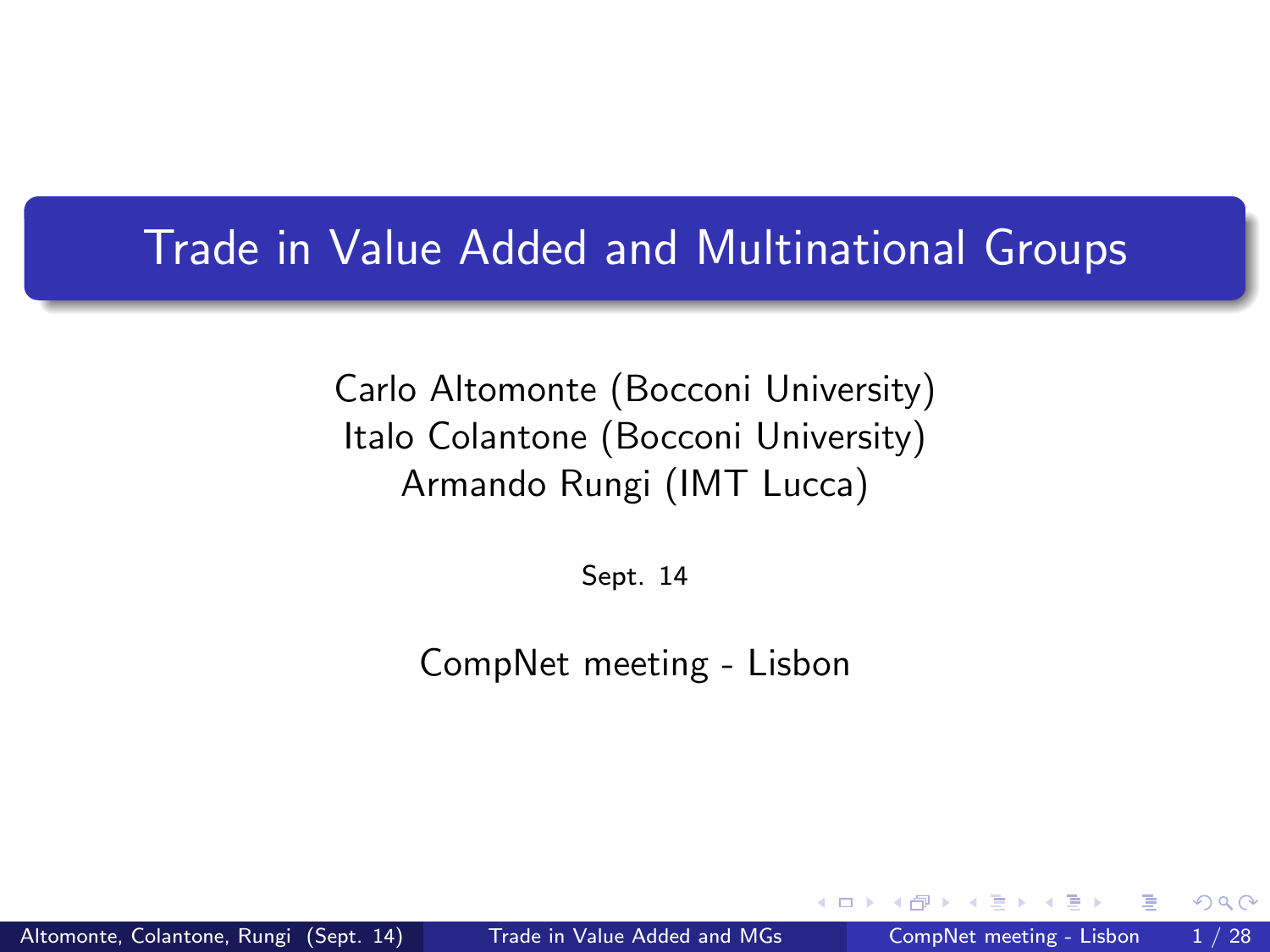We study how trade in value added is related to the presence of multinational groups (MGs) across countries, thus providing a first attempt at micro-funding the patterns of GVCs through FDI.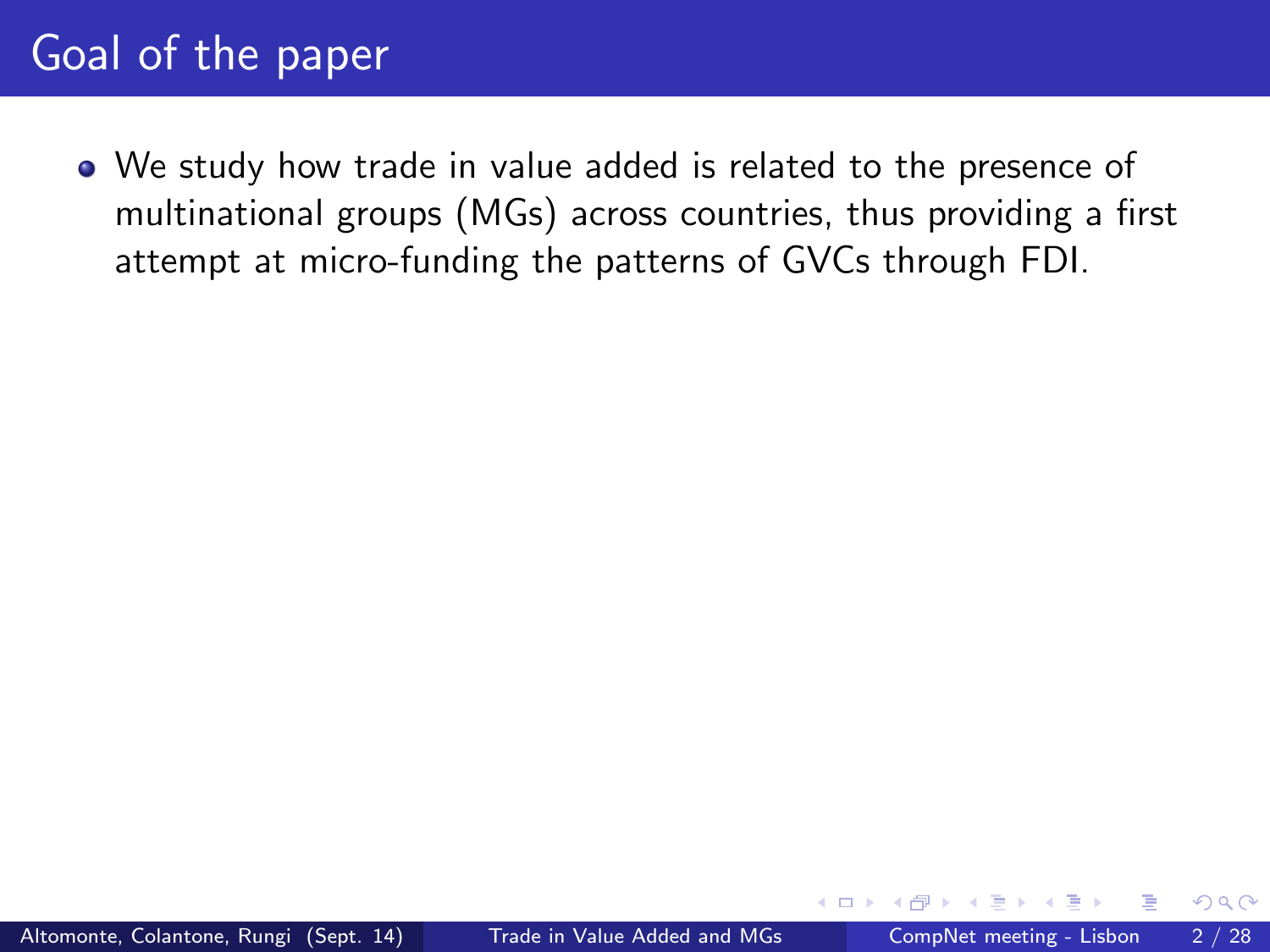- We study how trade in value added is related to the presence of multinational groups (MGs) across countries, thus providing a first attempt at micro-funding the patterns of GVCs through FDI.
- We exploit a new decomposition of *bilateral* export flows in multiple value added components (Wang, Wei and Zhu, 2013) at the home country-sector-partner level.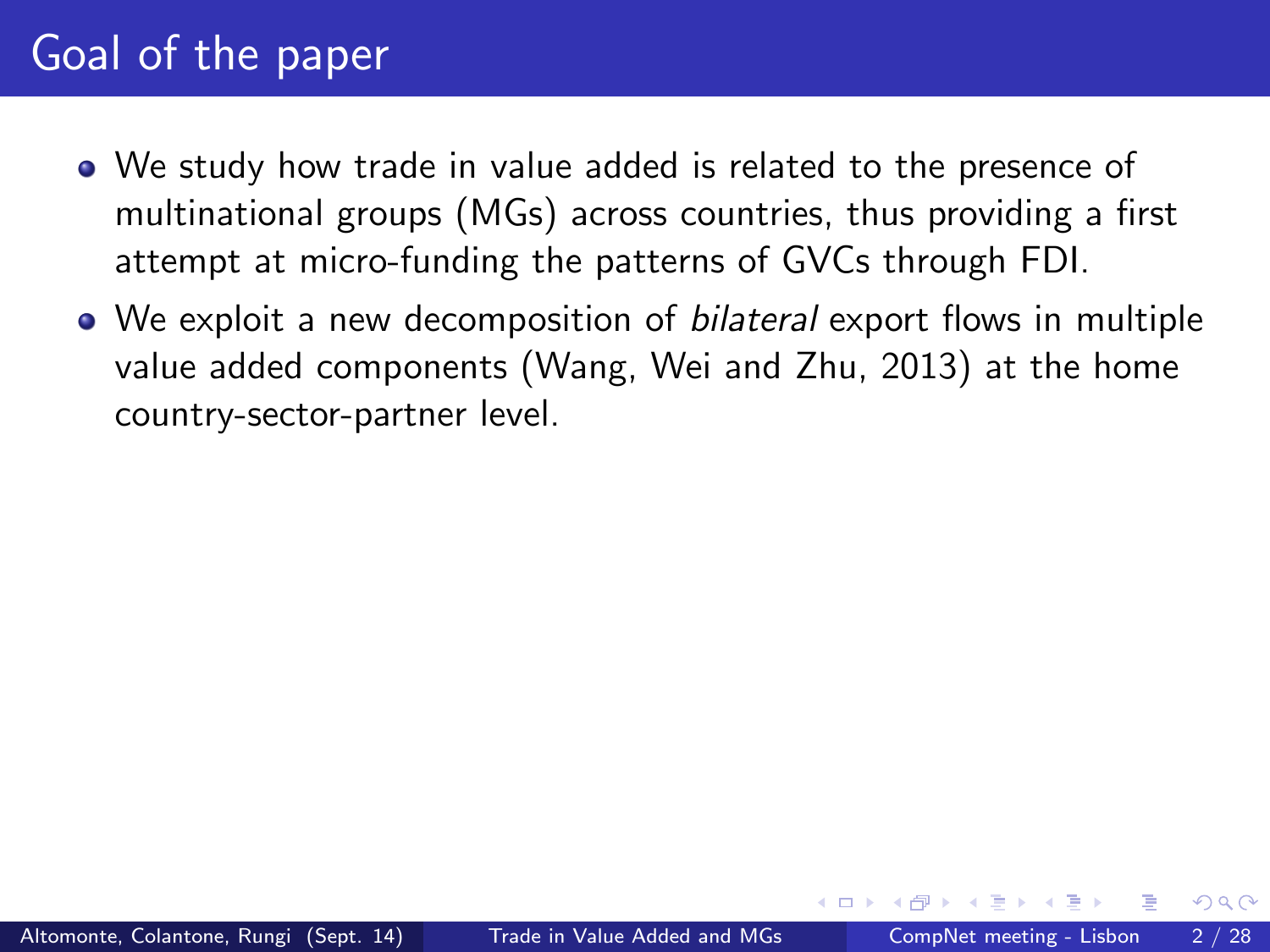- We study how trade in value added is related to the presence of multinational groups (MGs) across countries, thus providing a first attempt at micro-funding the patterns of GVCs through FDI.
- We exploit a new decomposition of *bilateral* export flows in multiple value added components (Wang, Wei and Zhu, 2013) at the home country-sector-partner level.
- We combine the latter with a new dataset mapping the presence of more than 270,000 business groups worldwide, with a total of more than 1,500,000 affiliates in 2010 (Altomonte and Rungi, ECB WP 1554).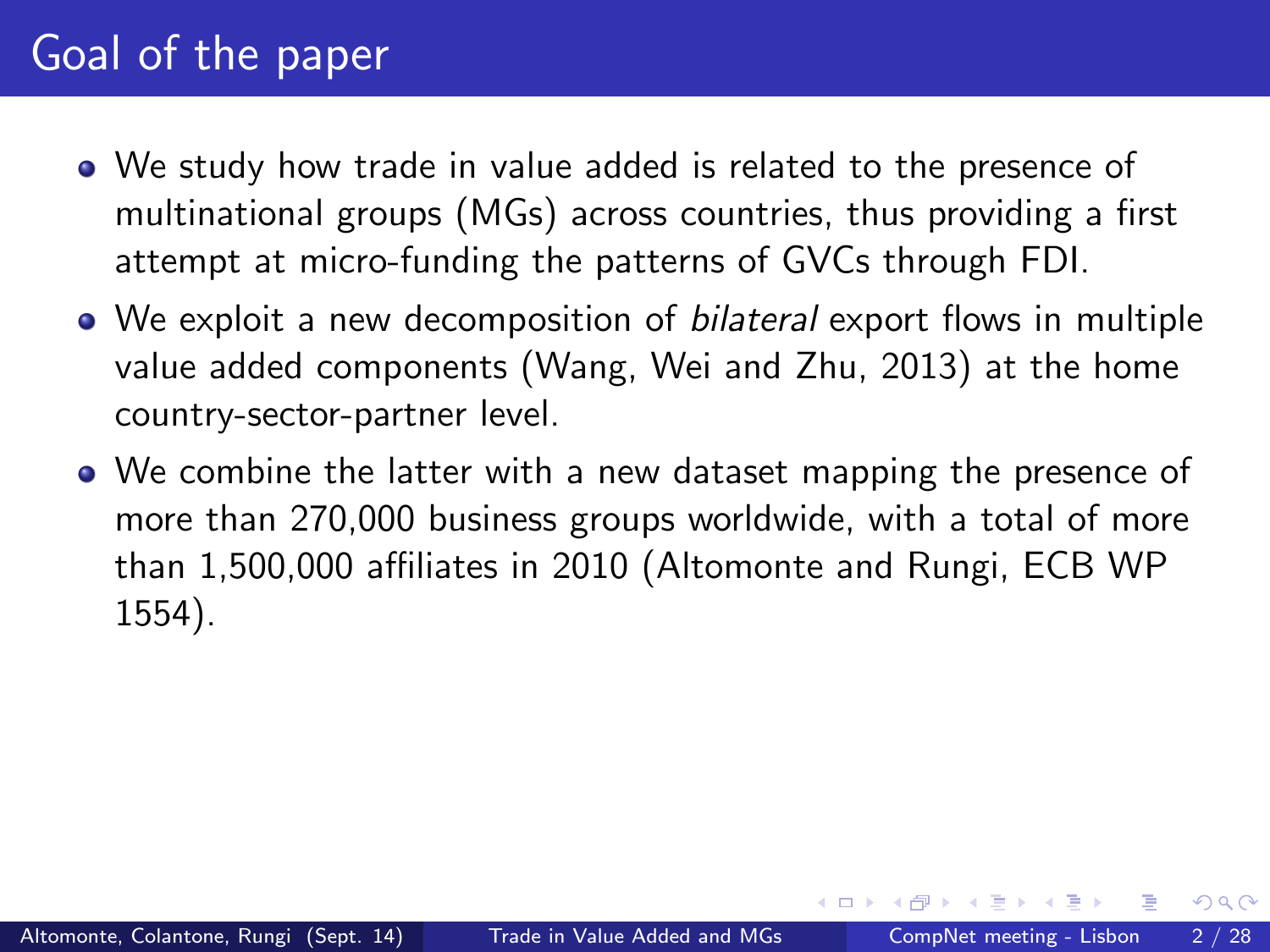- We study how trade in value added is related to the presence of multinational groups (MGs) across countries, thus providing a first attempt at micro-funding the patterns of GVCs through FDI.
- We exploit a new decomposition of *bilateral* export flows in multiple value added components (Wang, Wei and Zhu, 2013) at the home country-sector-partner level.
- We combine the latter with a new dataset mapping the presence of more than 270,000 business groups worldwide, with a total of more than 1,500,000 affiliates in 2010 (Altomonte and Rungi, ECB WP 1554).
- e.g. what is the domestic value added contribution of Germany in its automotive exports to the USA? How does it differ when we consider Poland as the export destination? Are these differences related to the distribution and the characteristics of MGs that are jointly present in Germany-USA vs. Germany-Poland?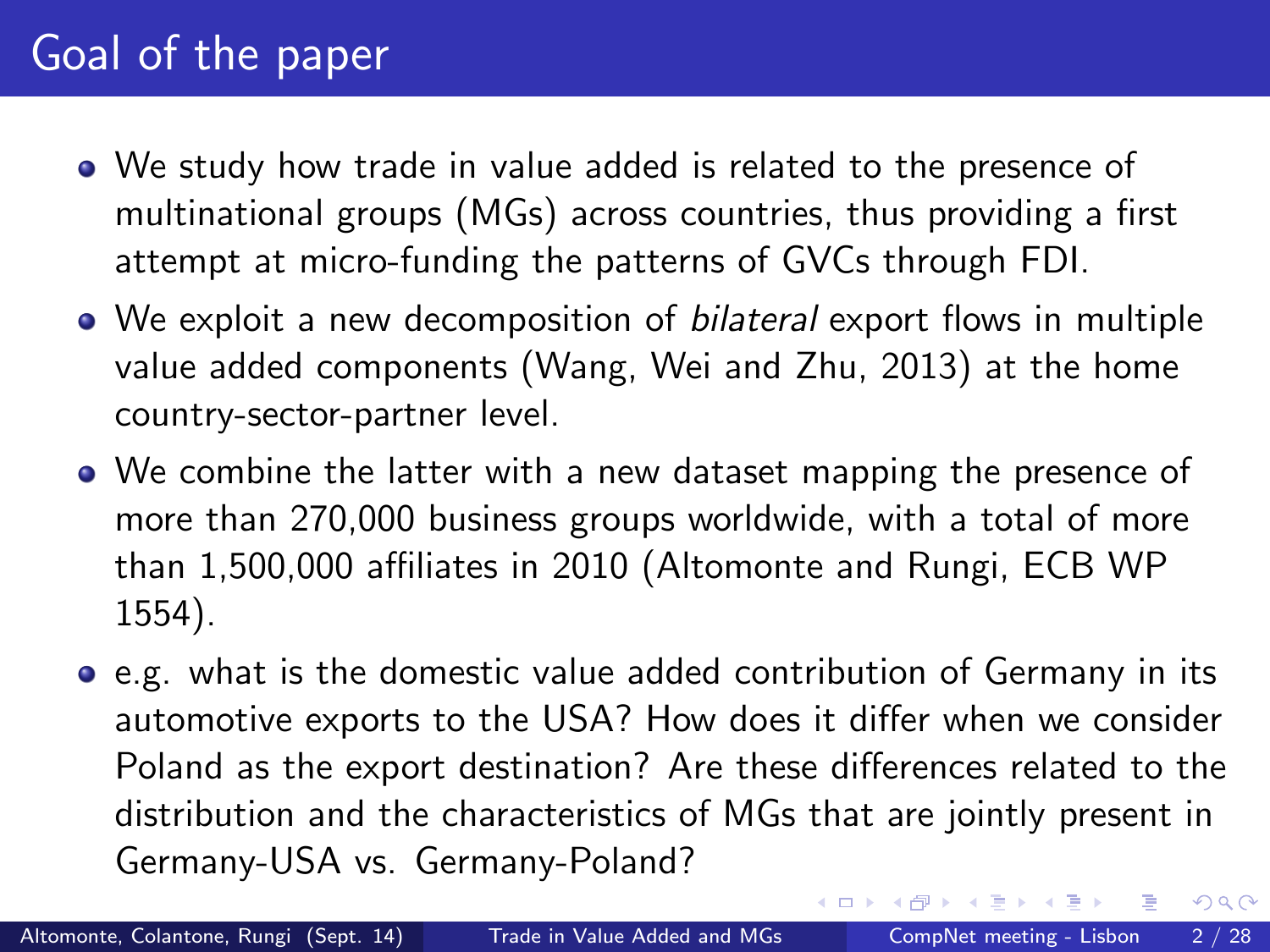UNCTAD (2013) estimates that nowadays 70 to 80 percent of world trade flows are somehow correlated to the international production networks set up by MGs: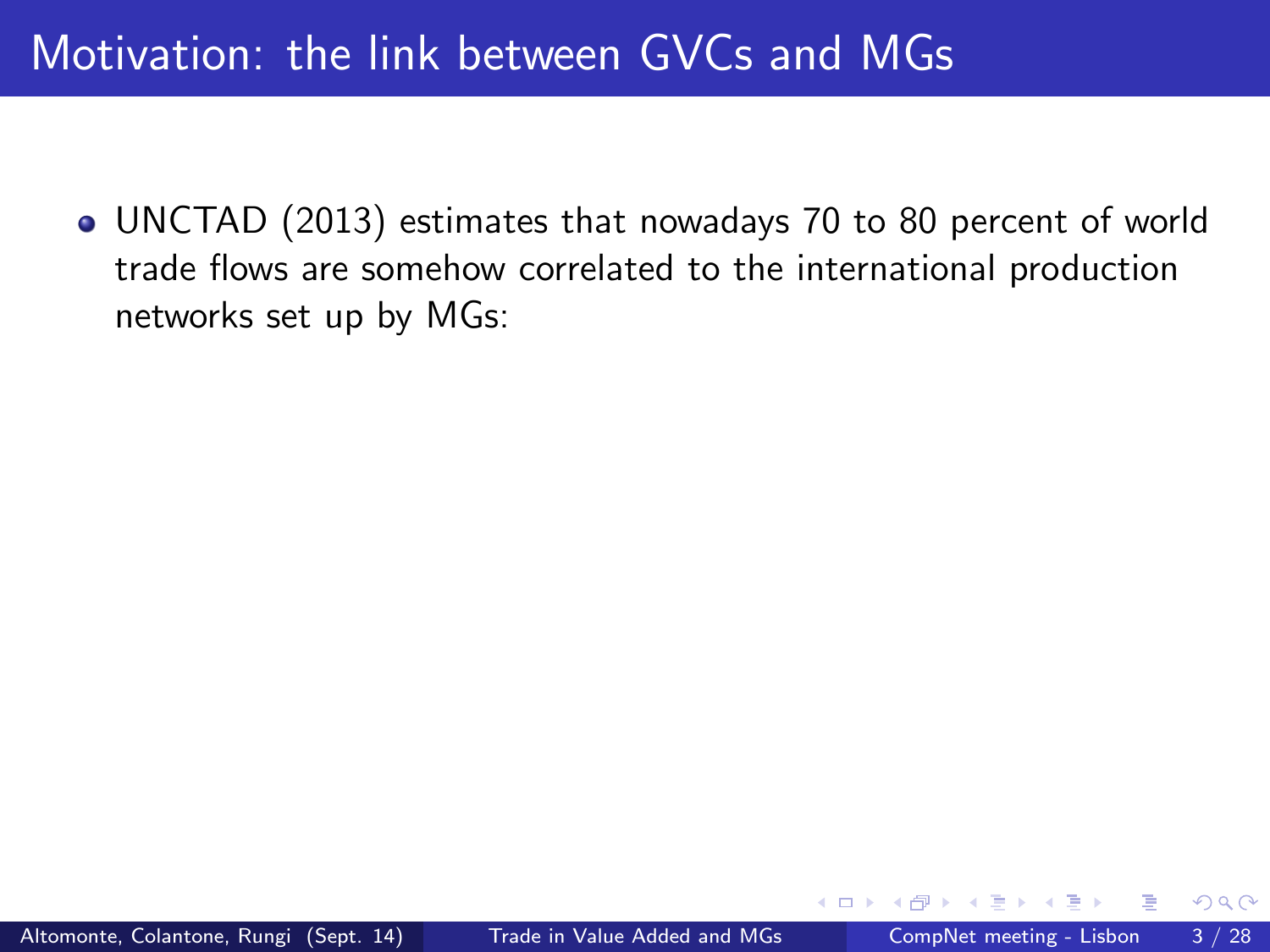- UNCTAD (2013) estimates that nowadays 70 to 80 percent of world trade flows are somehow correlated to the international production networks set up by MGs:
	- $\bullet$  Intra-group flows are estimated to account, on average, for some 30% of world trade flows;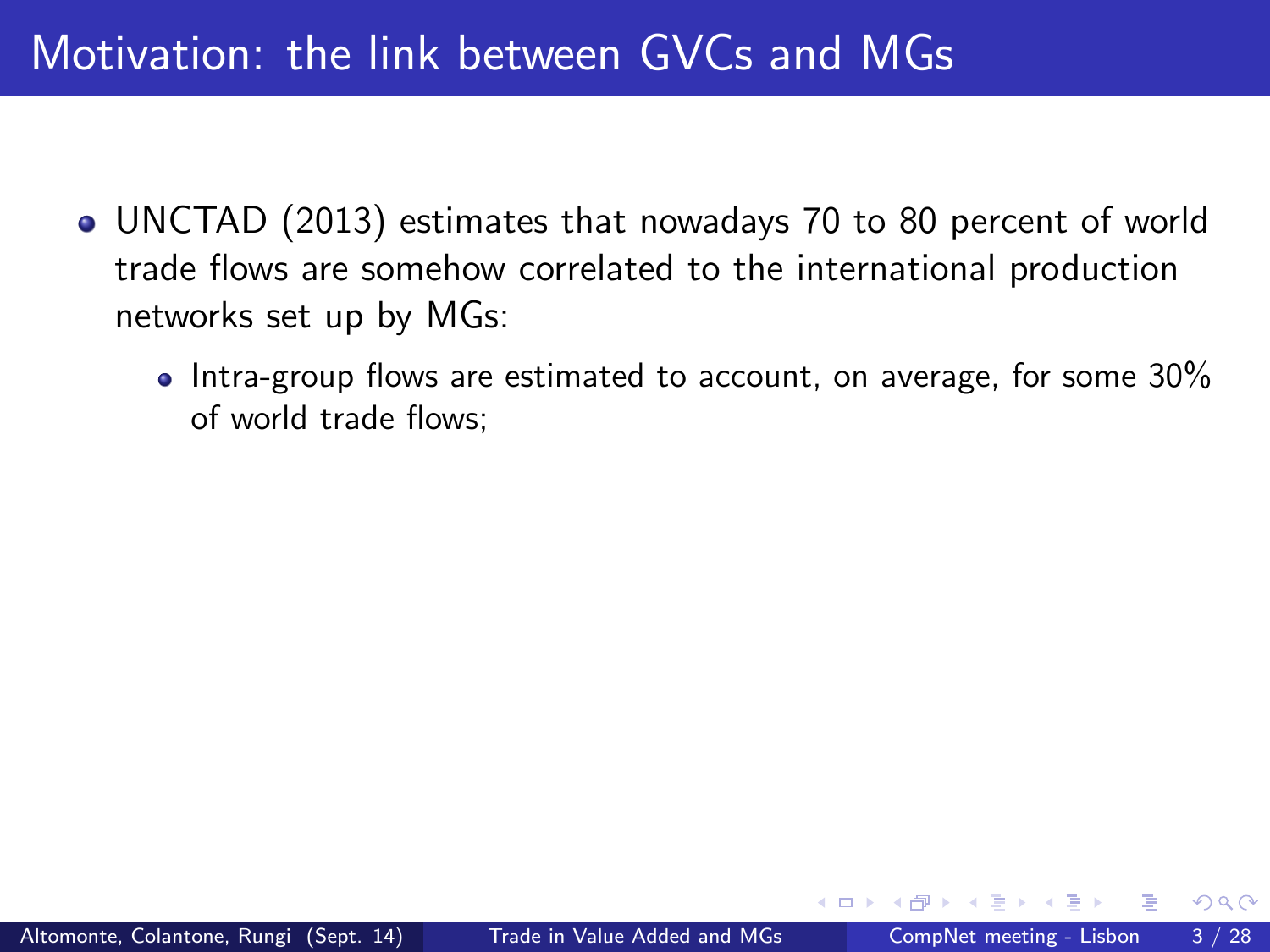- UNCTAD (2013) estimates that nowadays 70 to 80 percent of world trade flows are somehow correlated to the international production networks set up by MGs:
	- Intra-group flows are estimated to account, on average, for some  $30\%$ of world trade flows;
	- International outsourcing between a MG and another company accounts for some 15%;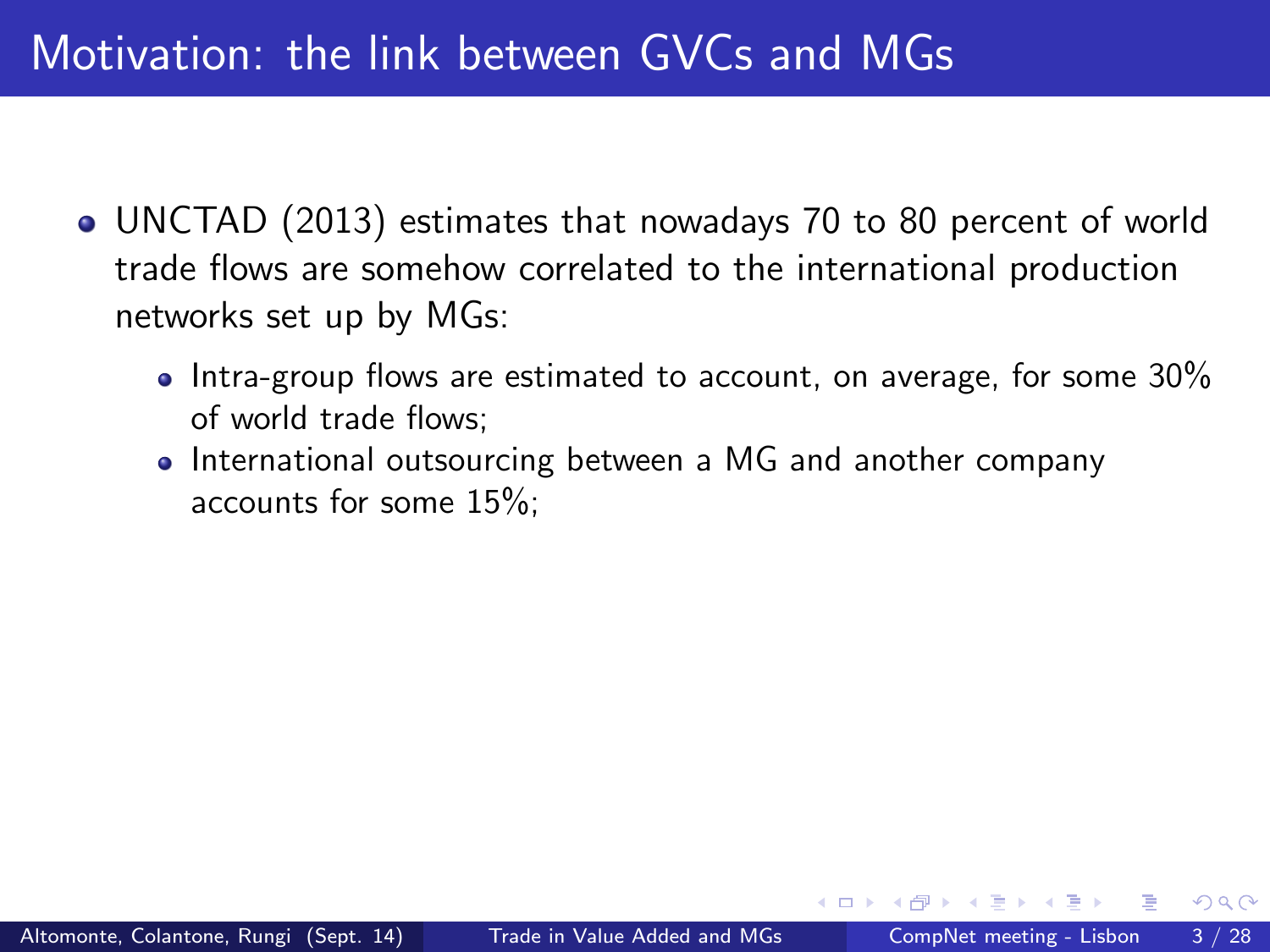- UNCTAD (2013) estimates that nowadays 70 to 80 percent of world trade flows are somehow correlated to the international production networks set up by MGs:
	- Intra-group flows are estimated to account, on average, for some  $30\%$ of world trade flows:
	- International outsourcing between a MG and another company accounts for some 15%;
	- Arm's length international transactions having as one of the counterparts a parent or a foreign affiliate of a MG account for some 30%.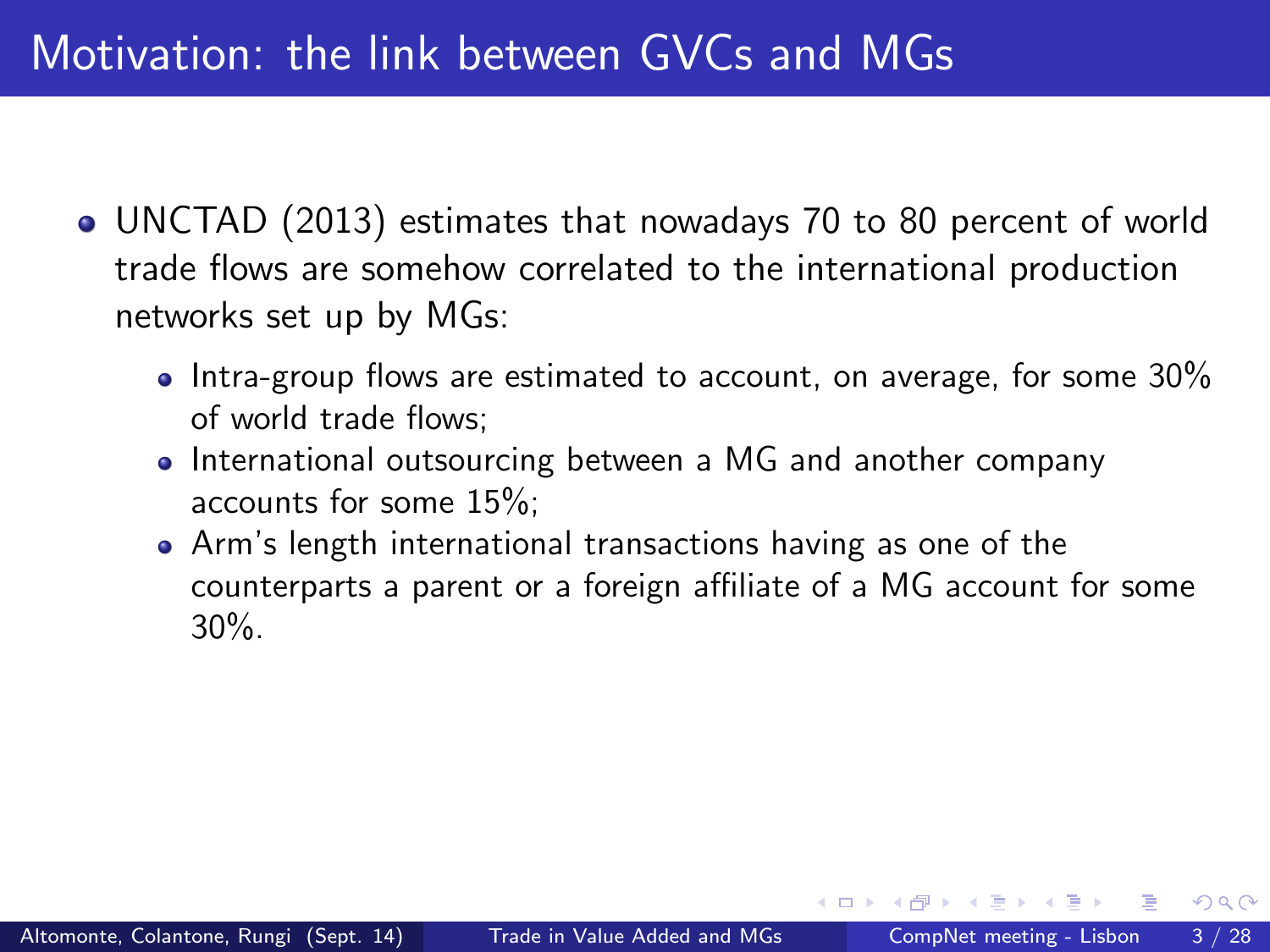- UNCTAD (2013) estimates that nowadays 70 to 80 percent of world trade flows are somehow correlated to the international production networks set up by MGs:
	- $\bullet$  Intra-group flows are estimated to account, on average, for some 30% of world trade flows:
	- International outsourcing between a MG and another company accounts for some 15%;
	- Arm's length international transactions having as one of the counterparts a parent or a foreign affiliate of a MG account for some 30%.
- Hence less than 30 per cent of world trade takes place between the `stand-alone' independent companies traditionally considered in economic models.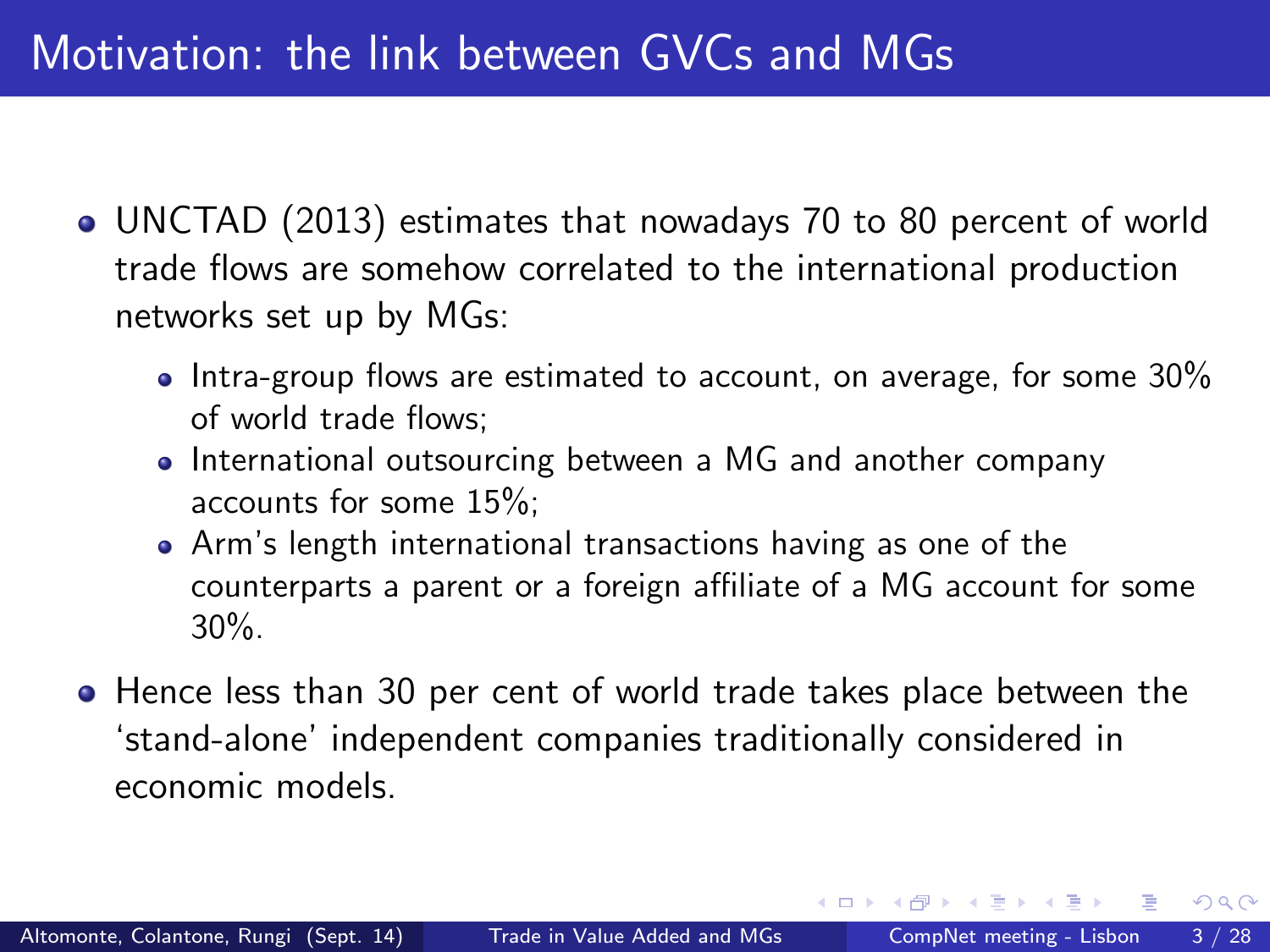### Motivation: the link between Trade in VA and MGs

Positive broad correlation between FDI and GVC participation at macro-level... Micro-evidence missing!



Figure 2, FDI and GVC participation, developed and developing countries, 1990-2010

Source: UNCTAD, World Investment Report 2013 - GVCs: Investment and Trade for Development

Altomonte, Colantone, Rungi (Sept. 14) [Trade in Value Added and MGs](#page-0-0) CompNet meeting - Lisbon 4 / 28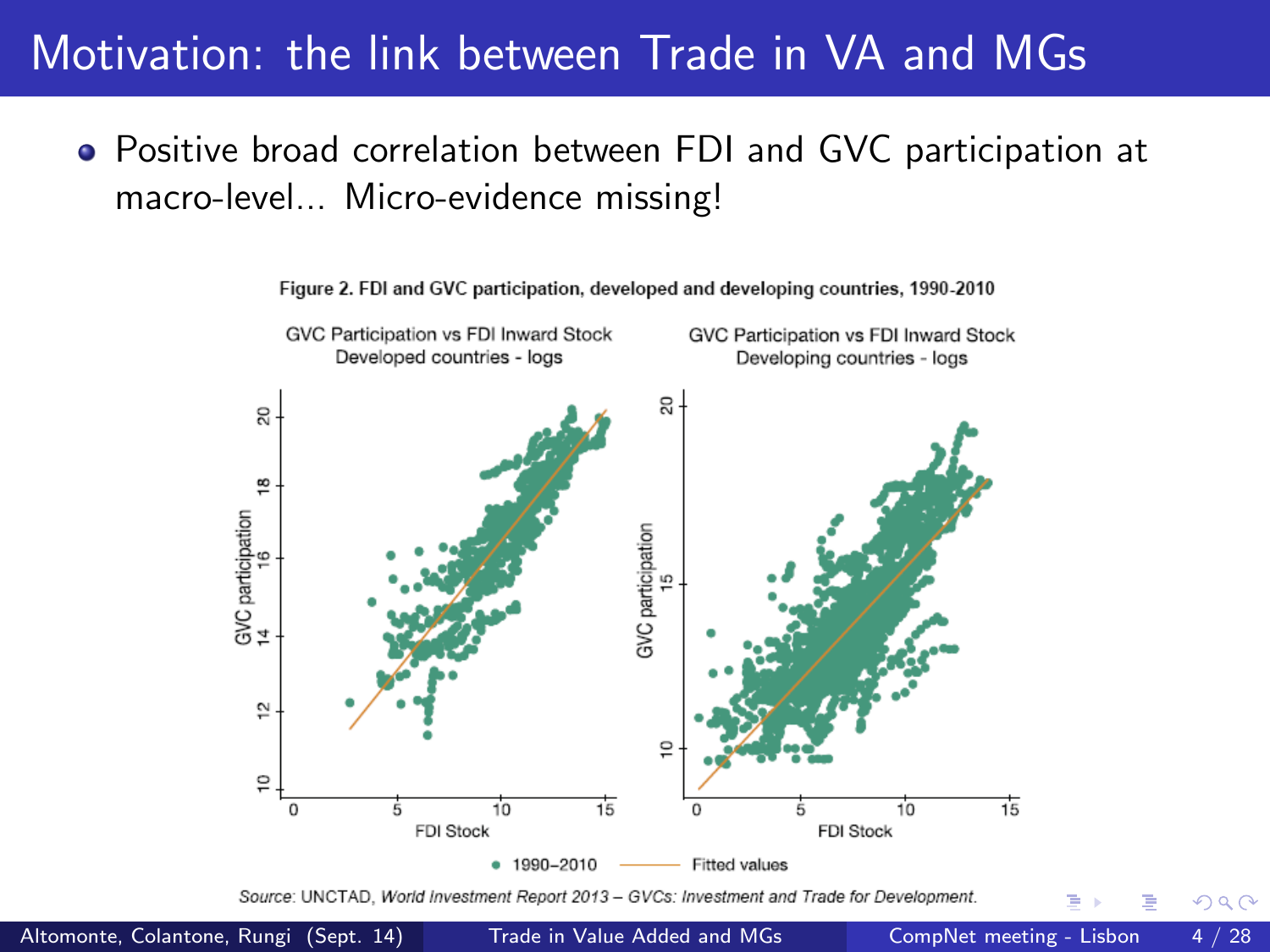

×

4 0 8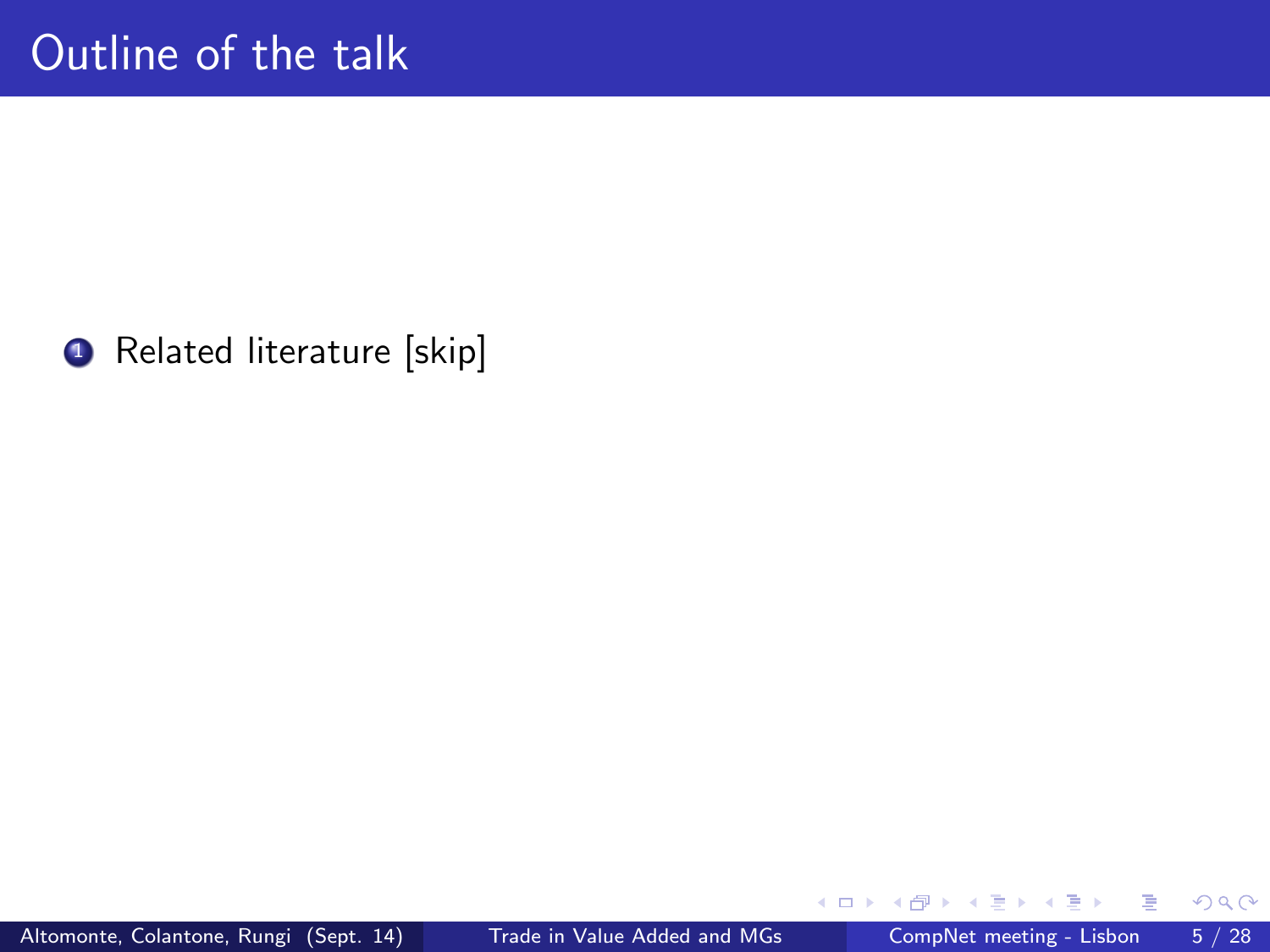- <sup>1</sup> Related literature [skip]
- 2 Bilateral Value Added decomposition of trade flows

4 0 8

 $QQ$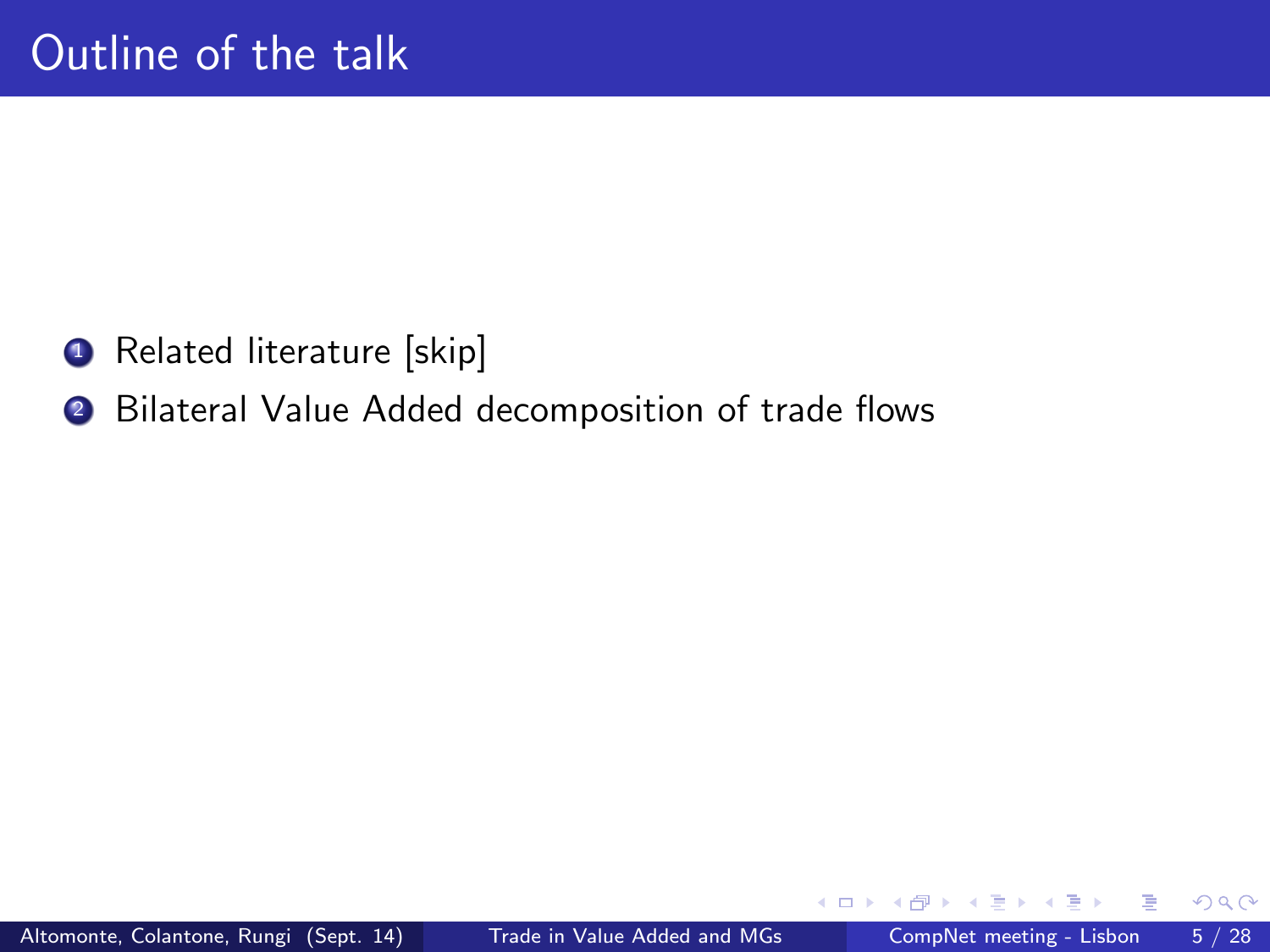- <sup>1</sup> Related literature [skip]
- 2 Bilateral Value Added decomposition of trade flows
- <sup>3</sup> Business Groups data and indicators

 $\leftarrow$ 

 $QQ$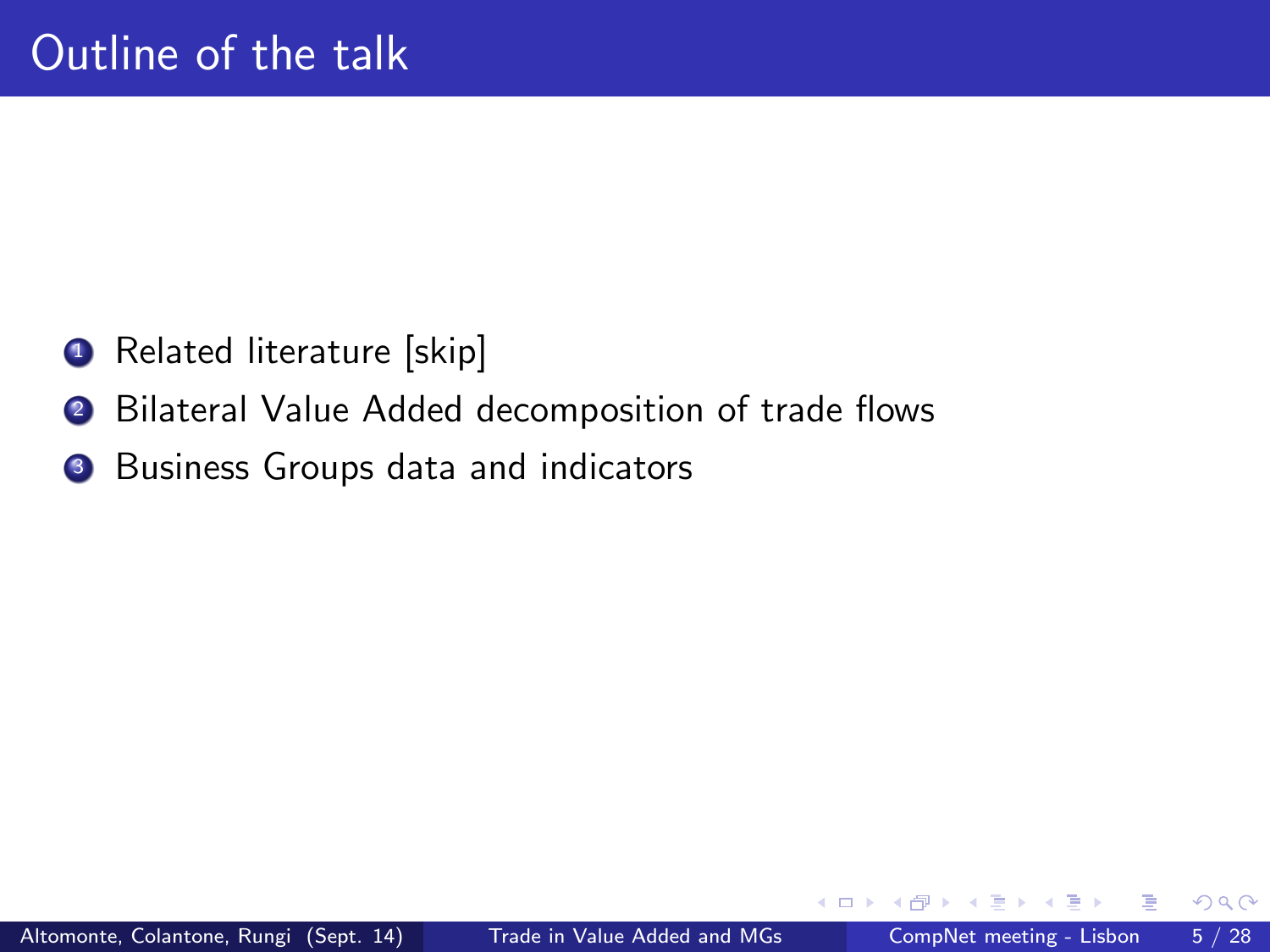- **1** Related literature [skip]
- 2 Bilateral Value Added decomposition of trade flows
- <sup>3</sup> Business Groups data and indicators
- <sup>4</sup> Preliminary econometric results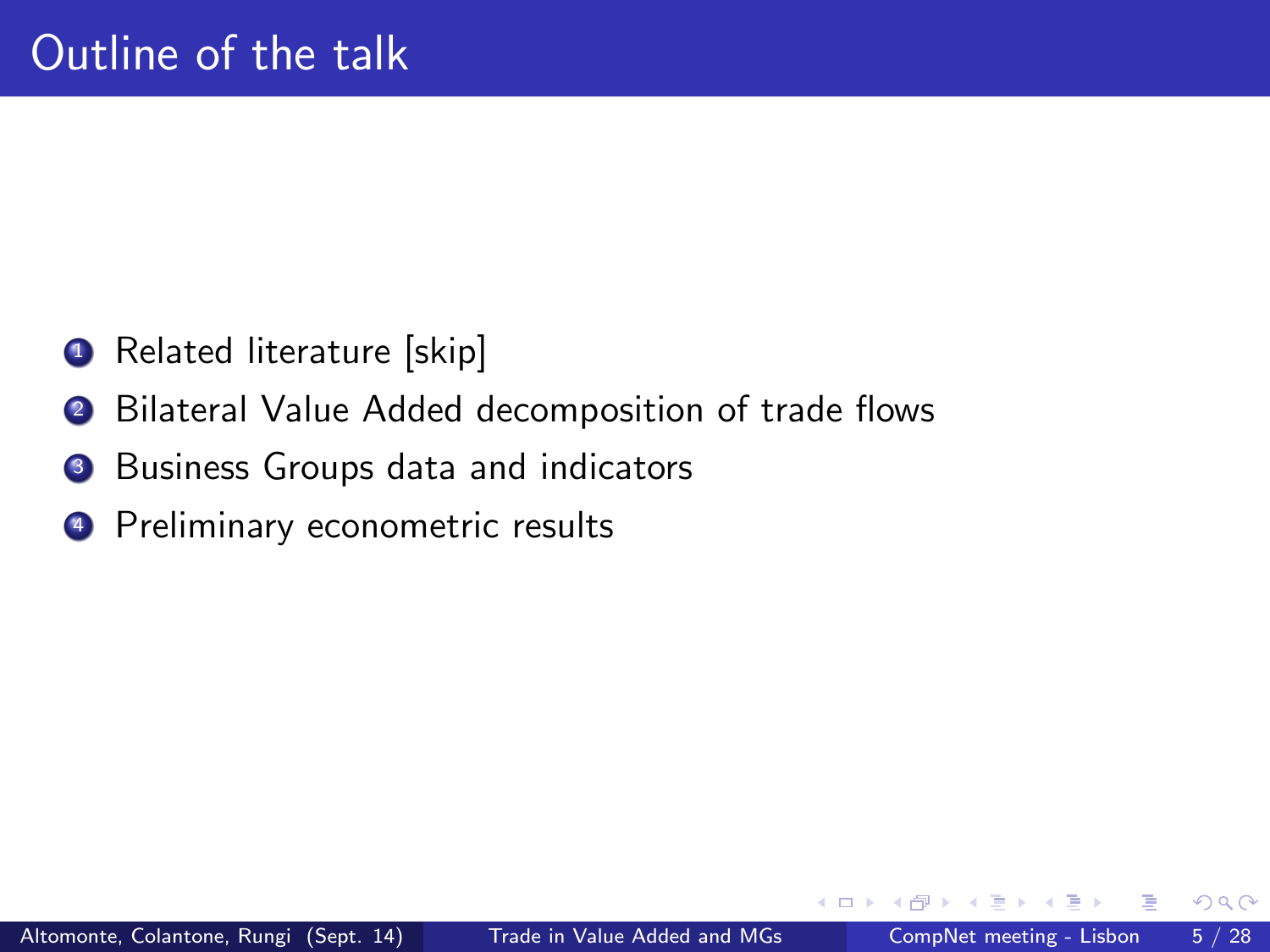- **1** Related literature [skip]
- 2 Bilateral Value Added decomposition of trade flows
- <sup>3</sup> Business Groups data and indicators
- <sup>4</sup> Preliminary econometric results
- <sup>5</sup> Work in progress and further lines of investigation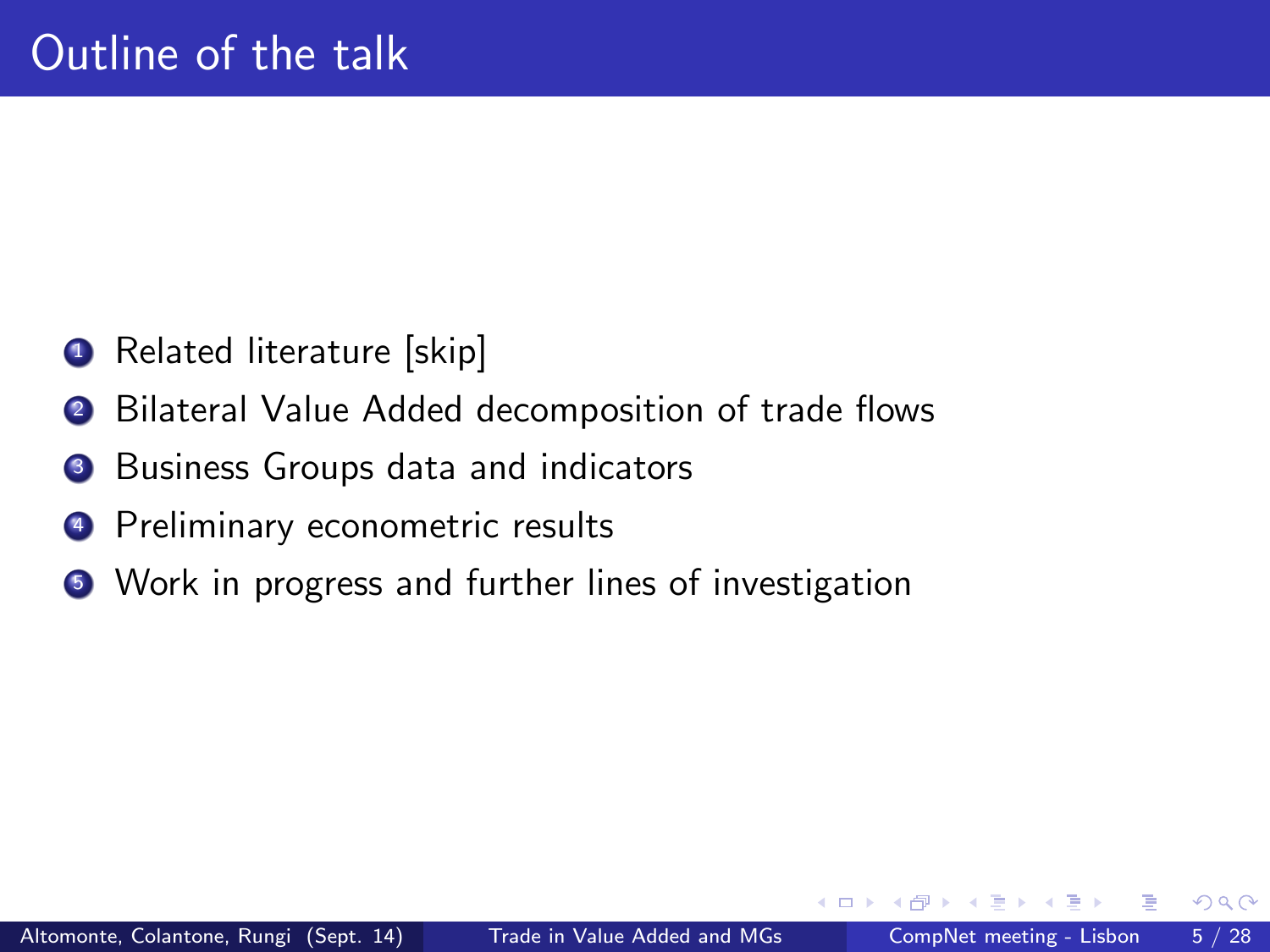- **1** Recent methodological contributions on the value added decomposition of trade flows (Johnson and Noguera 2012; Koopman et al. 2014; Wang et al. 2013)
- **2** Literature on the evolution of GVCs worldwide (Grossman and Rossi-Hansberg 2008; Costinot et al. 2013; Antras et al. 2012; Miroudot and Ragoussis 2009)
- <sup>3</sup> Studies on multinational business groups (recent review by Antràs e Yeaple 2014)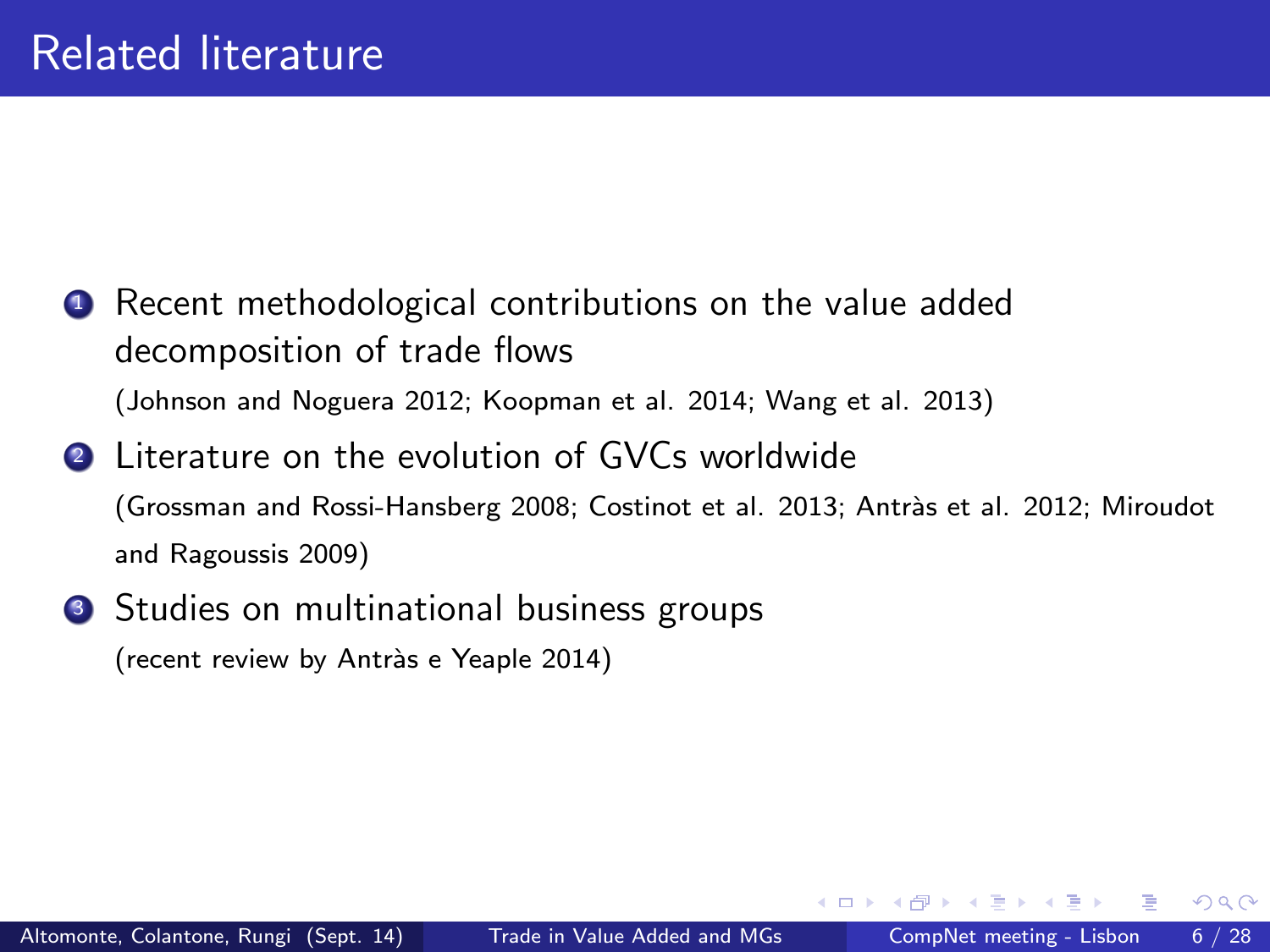We rely on the gross export accounting methodology of Wang, Wei and Zhu (2013): a generalization of Koopman et al. (2014), allowing for a (WIOD-based) decomposition of gross export flows in several value added components at the sector, bilateral and bilateral-sector level [Koopman et al.: one country vs. rest of the world]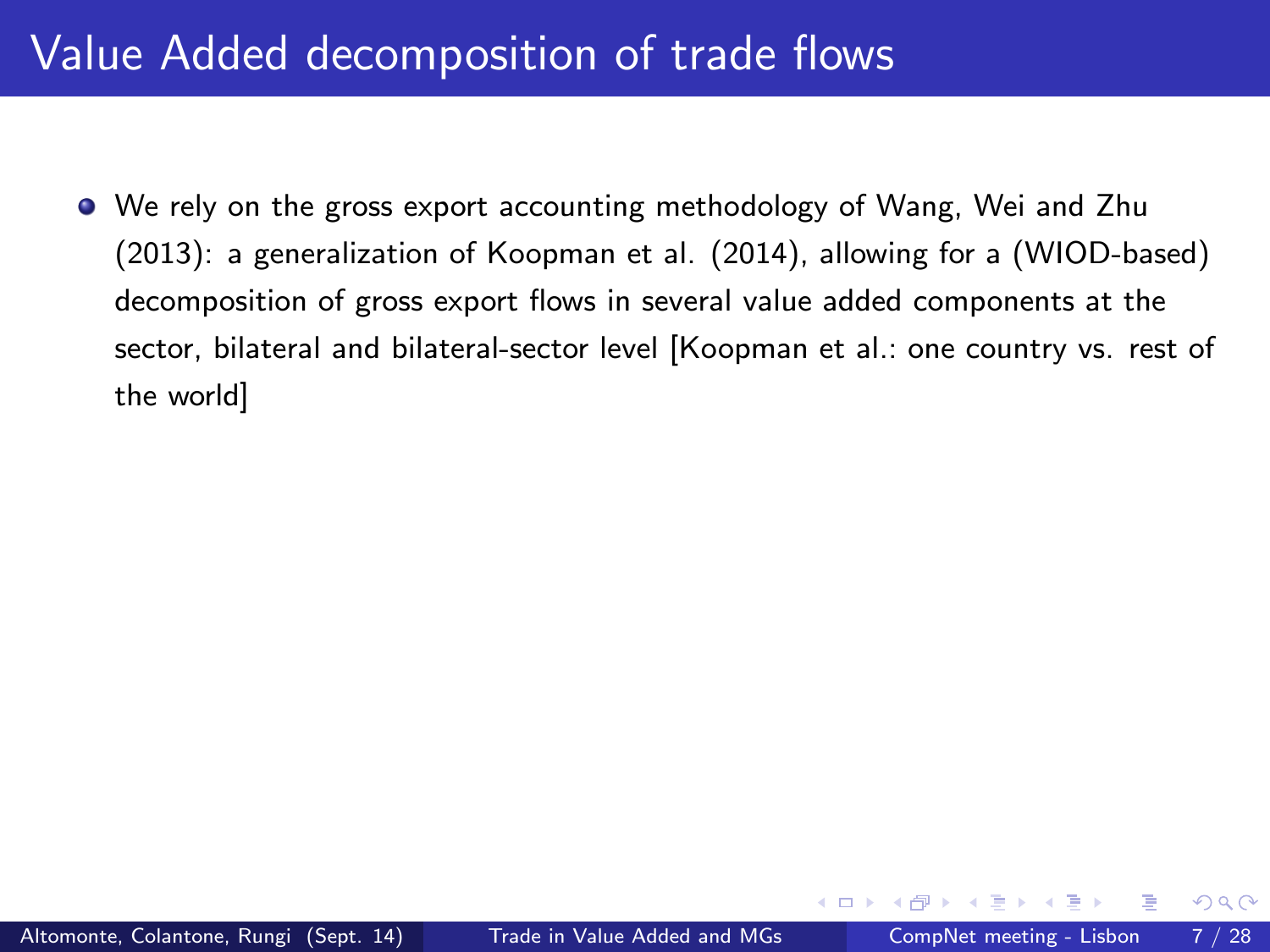- We rely on the gross export accounting methodology of Wang, Wei and Zhu (2013): a generalization of Koopman et al. (2014), allowing for a (WIOD-based) decomposition of gross export flows in several value added components at the sector, bilateral and bilateral-sector level [Koopman et al.: one country vs. rest of the world]
- $\bullet$  The observational units are constituted by "triplets", defined as follows: home country-home sector-partner country. That is, we are going to look at the decomposition of the export flow from any country-sector pair towards any partner country.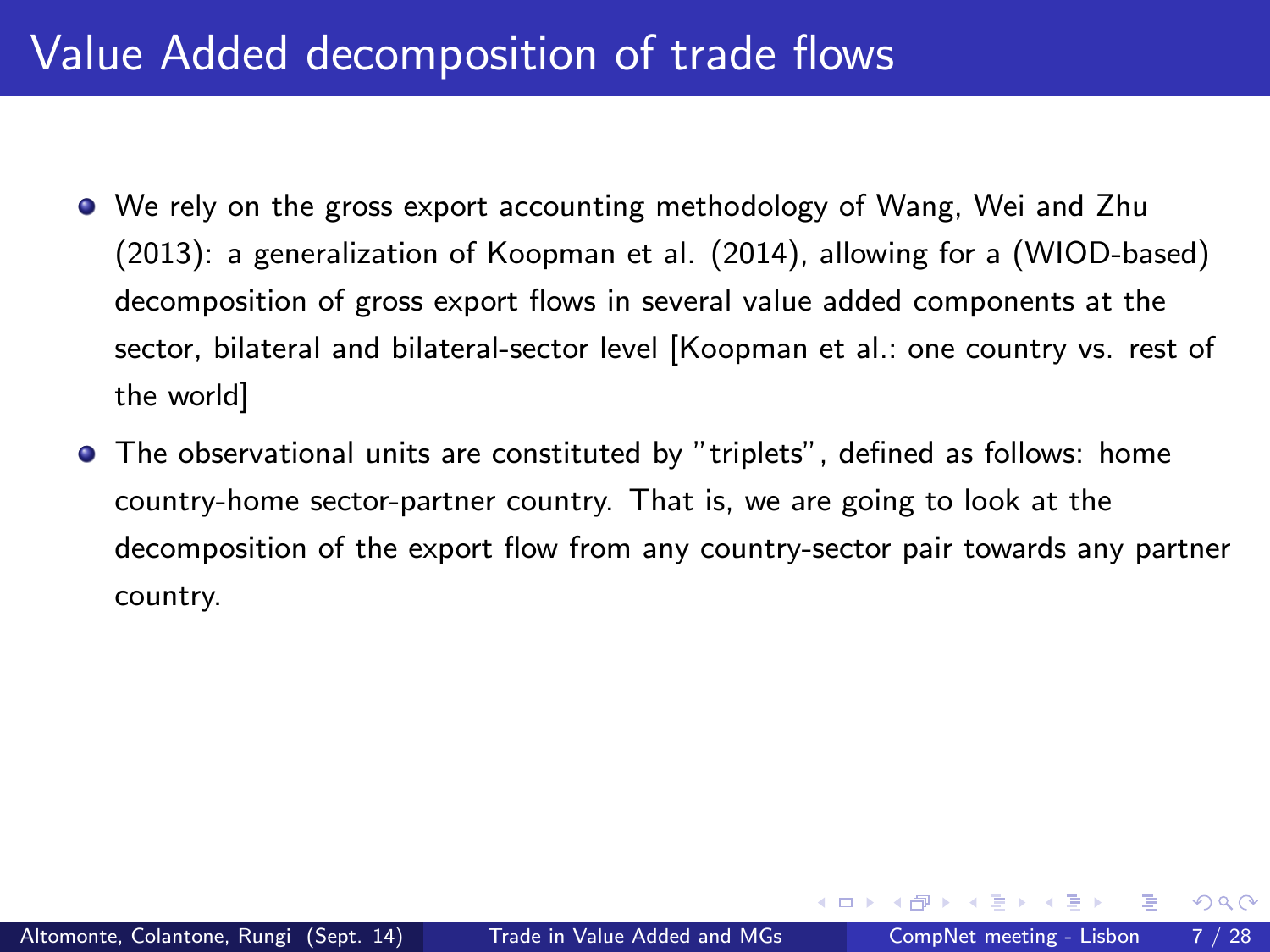- We rely on the gross export accounting methodology of Wang, Wei and Zhu (2013): a generalization of Koopman et al. (2014), allowing for a (WIOD-based) decomposition of gross export flows in several value added components at the sector, bilateral and bilateral-sector level [Koopman et al.: one country vs. rest of the world]
- $\bullet$  The observational units are constituted by "triplets", defined as follows: home country-home sector-partner country. That is, we are going to look at the decomposition of the export flow from any country-sector pair towards any partner country.
- Due to the information on multinational business groups, we use the decomposition results for the year 2010.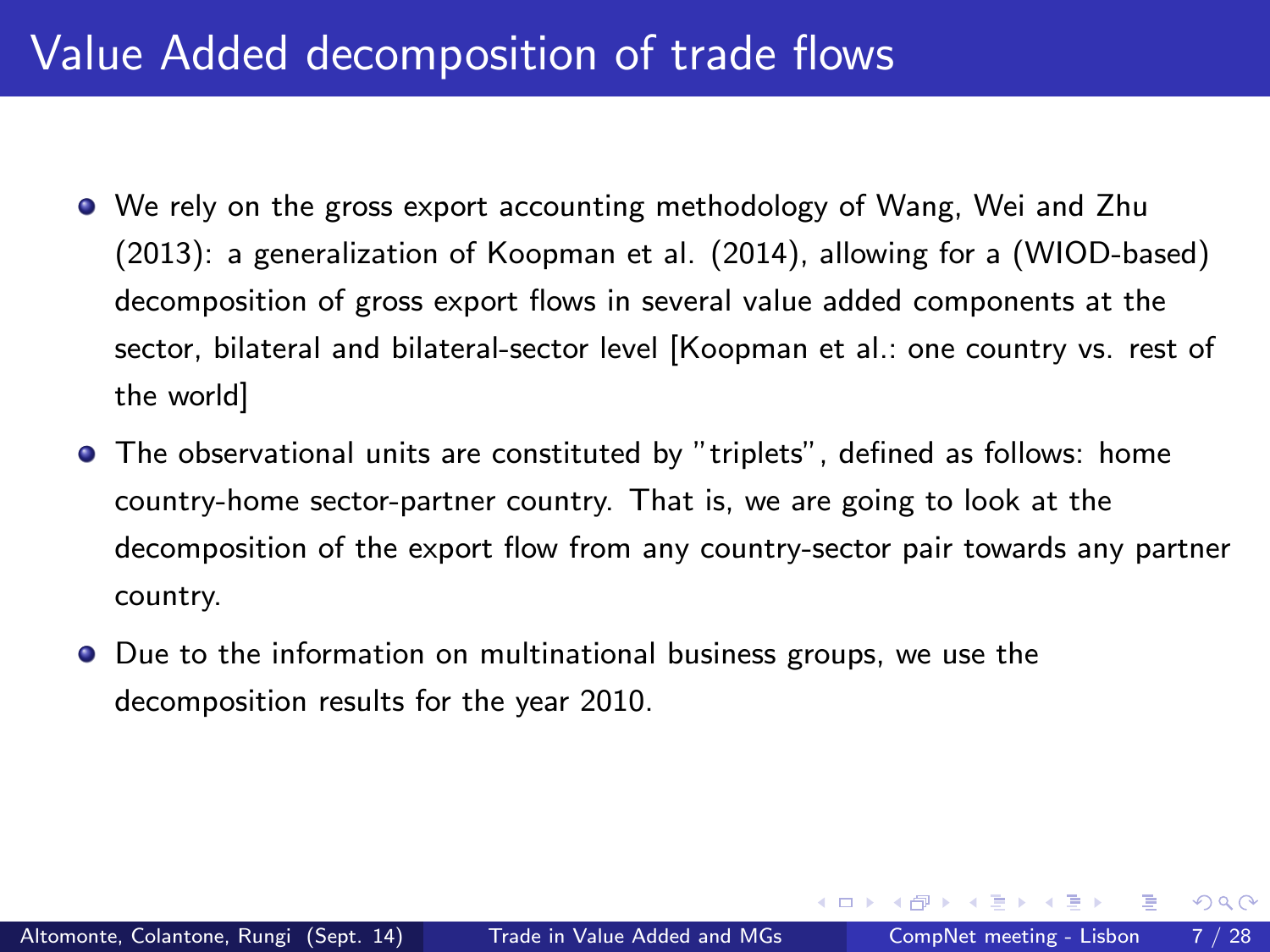- We rely on the gross export accounting methodology of Wang, Wei and Zhu (2013): a generalization of Koopman et al. (2014), allowing for a (WIOD-based) decomposition of gross export flows in several value added components at the sector, bilateral and bilateral-sector level [Koopman et al.: one country vs. rest of the world]
- The observational units are constituted by "triplets", defined as follows: home country-home sector-partner country. That is, we are going to look at the decomposition of the export flow from any country-sector pair towards any partner country.
- Due to the information on multinational business groups, we use the decomposition results for the year 2010.
- Sample of 40 economies and 34 sectors (as covered by the World Input-Output Database - WIOD)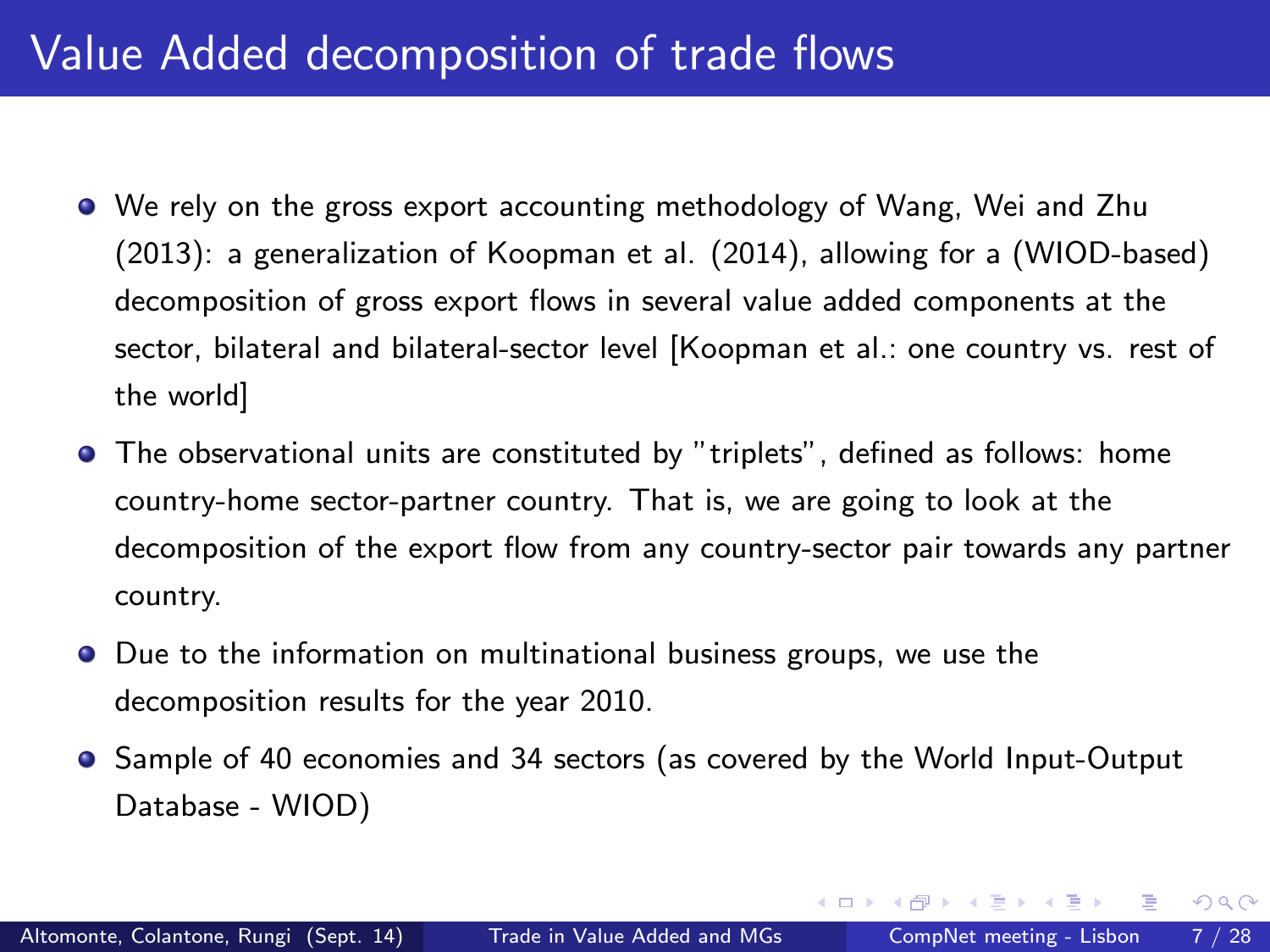# **Countries**

|                 | 3-digit ISO |                    | 3-digit ISO |
|-----------------|-------------|--------------------|-------------|
| Country         | code        | Country            | code        |
| Australia       | <b>AUS</b>  | Ireland            | IRL         |
| Austria         | AUT         | Italy              | <b>ITA</b>  |
| Belgium         | <b>BEL</b>  | Japan              | <b>JPN</b>  |
| <b>Bulgaria</b> | <b>BGR</b>  | South Korea        | <b>KOR</b>  |
| Brazil          | <b>BRA</b>  | Lithuania          | LTU         |
| Canada          | CAN         | Luxembourg         | <b>LUX</b>  |
| China           | <b>CHN</b>  | Latvia             | <b>LVA</b>  |
| Cyprus          | <b>CYP</b>  | Mexico             | <b>MFX</b>  |
| Czech Republic  | <b>CZE</b>  | Malta              | <b>MLT</b>  |
| Germany         | DEU         | <b>Netherlands</b> | <b>NLD</b>  |
| Denmark         | <b>DNK</b>  | Poland             | POL         |
| Spain           | <b>FSP</b>  | Portugal           | PRT         |
| Estonia         | <b>FST</b>  | Romania            | <b>ROM</b>  |
| Finland         | <b>FIN</b>  | Russia             | <b>RUS</b>  |
| France          | <b>FRA</b>  | Slovak Republic    | <b>SVK</b>  |
| United Kingdom  | GBR         | Slovenia           | <b>SVN</b>  |
| Greece          | <b>GRC</b>  | Sweden             | <b>SWF</b>  |
| Hungary         | <b>HUN</b>  | Turkey             | <b>TUR</b>  |
| Indonesia       | <b>IDN</b>  | Taiwan             | <b>TWN</b>  |
| India           | <b>IND</b>  | U.S.A              | <b>USA</b>  |

イロト イ部 トメ ヨ トメ ヨト

 $2990$ 

画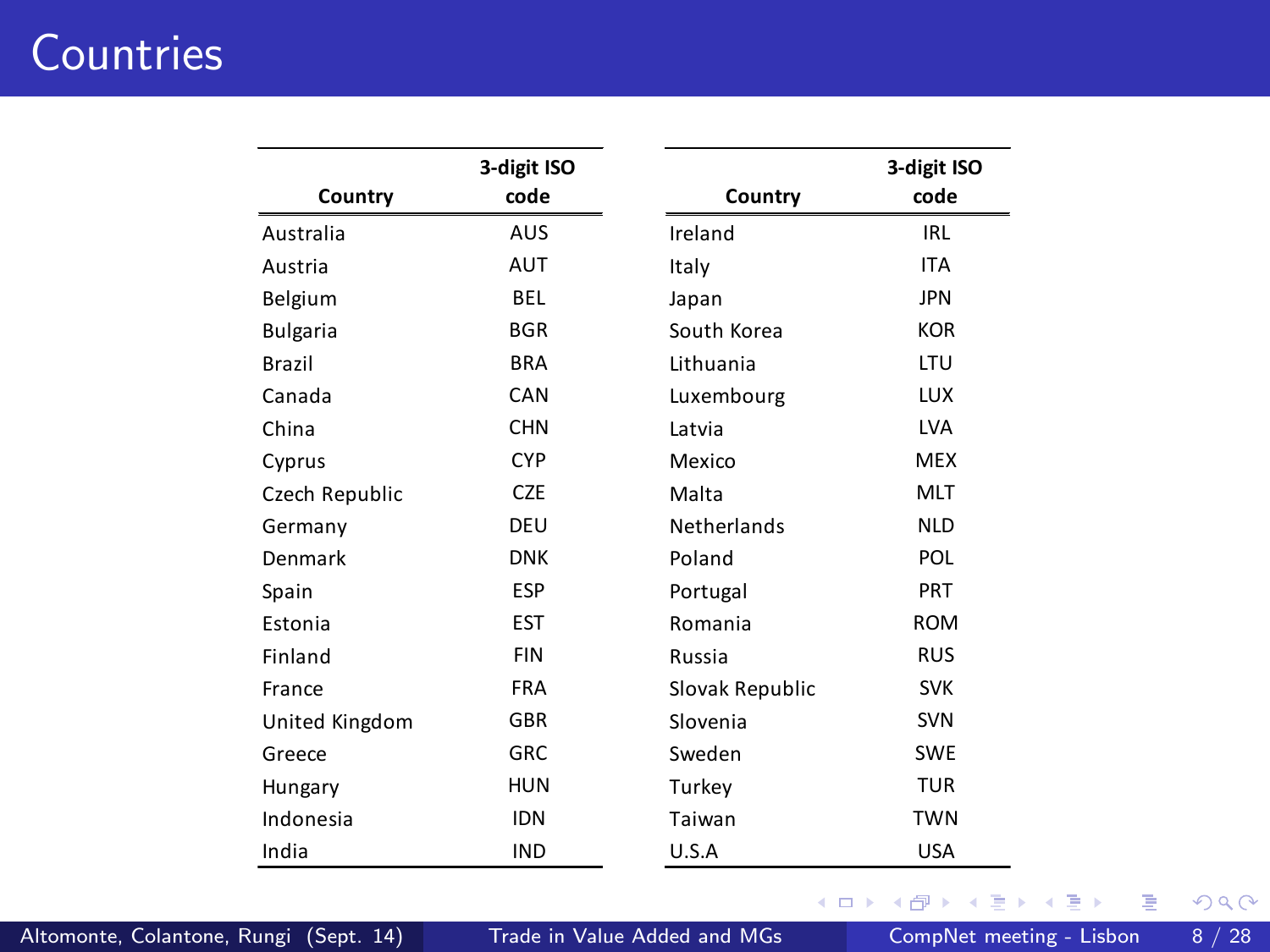| <b>WIOD</b><br>Sector |                                             | <b>WIOD</b><br>Sector |                                                                    |
|-----------------------|---------------------------------------------|-----------------------|--------------------------------------------------------------------|
| Code                  | Description                                 | Code                  | Description                                                        |
| c01                   | Agriculture, Hunting, Forestry and Fishing  | c18                   | Construction                                                       |
| c02                   | Mining and Quarrying                        | c19                   | Sale, Maintenance and Repair of Motor Vehicles Retail Sale of Fuel |
| c03                   | Food, Beverages and Tobacco                 | c20                   | Wholesale Trade and Commission Trade, Except of Motor Vehicles     |
| c04                   | <b>Textiles and Textile Products</b>        | c21                   | Retail Trade, Except of Motor Vehicles ; Repair of Household Goods |
| c05                   | Leather and Footwear                        | c22                   | <b>Hotels and Restaurants</b>                                      |
| c06                   | Wood and Products of Wood and Cork          | c23                   | <b>Inland Transport</b>                                            |
| c07                   | Pulp, Paper, Paper, Printing and Publishing | c24                   | <b>Water Transport</b>                                             |
| c08                   | Coke, Refined Petroleum and Nuclear Fuel    | c25                   | Air Transport                                                      |
| c09                   | <b>Chemicals and Chemical Products</b>      | c26                   | Other Supporting and Auxiliary Transport Activities                |
| c10                   | <b>Rubber and Plastics</b>                  | c27                   | Post and Telecommunications                                        |
| c11                   | Other Non-Metallic Mineral                  | c28                   | <b>Financial Intermediation</b>                                    |
| c12                   | Basic Metals and Fabricated Metal           | c29                   | <b>Real Estate Activities</b>                                      |
| c13                   | Machinery, Nec                              | c30                   | Renting of M&Eq and Other Business Activities                      |
| c14                   | <b>Electrical and Optical Equipment</b>     | c31                   | Public Admin and Defence; Compulsory Social Security               |
| c15                   | <b>Transport Equipment</b>                  | c32                   | Education                                                          |
| c16                   | Manufacturing, Nec; Recycling               | c33                   | <b>Health and Social Work</b>                                      |
| c17                   | Electricity, Gas and Water Supply           | c34                   | Other Community, Social and Personal Services                      |

画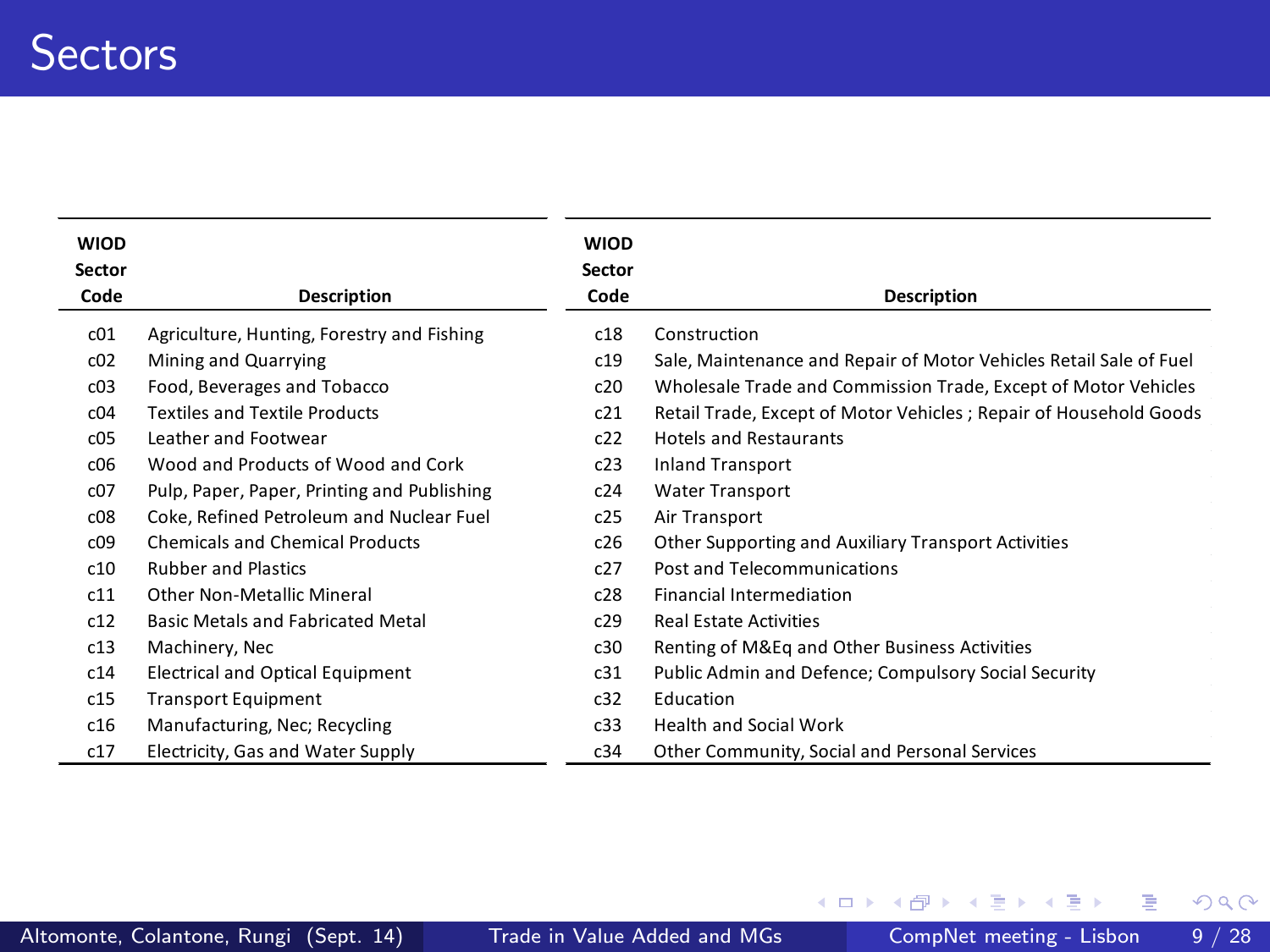• First step: decomposition of export flows at the triplet-level in 4 major value-added components, whose sum is equal to the gross export flow.

 $\leftarrow$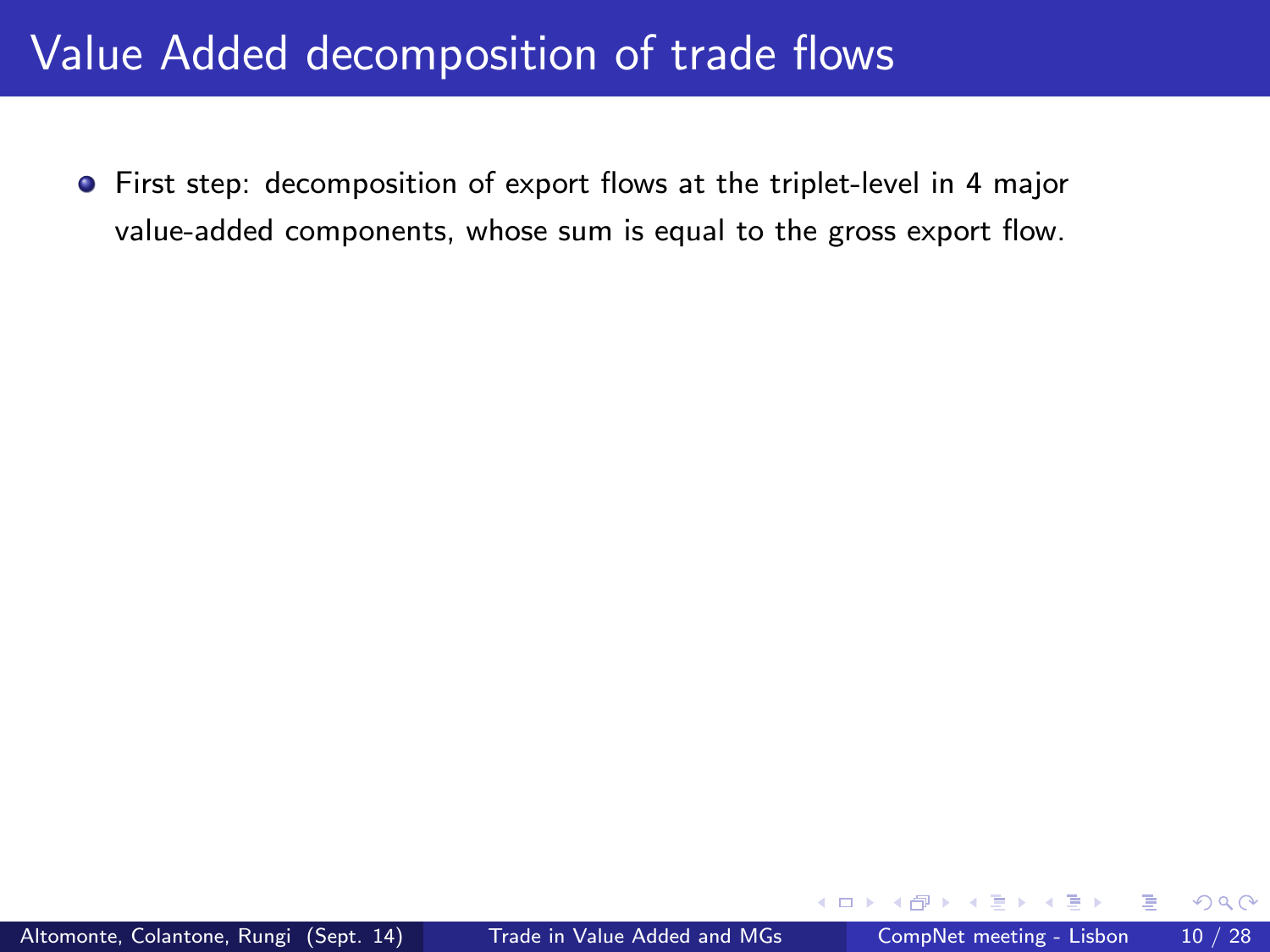- First step: decomposition of export flows at the triplet-level in 4 major value-added components, whose sum is equal to the gross export flow.
- $\bullet$  DVA: domestic value added of the exporting home country/industry absorbed in the partner. It takes into account the domestic value added embodied in the exports of a given industry, no matter in which domestic industry such value added has been generated.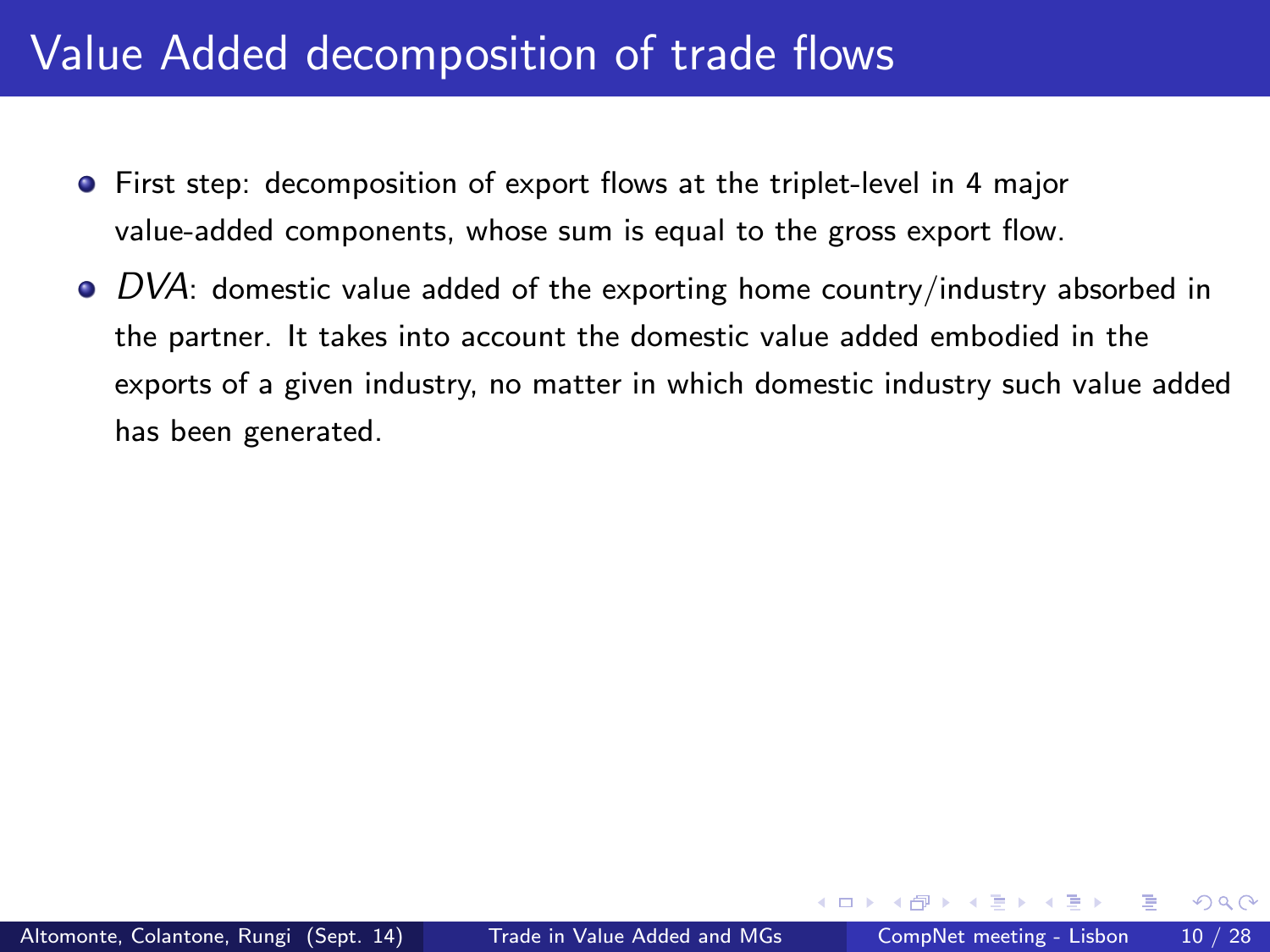- First step: decomposition of export flows at the triplet-level in 4 major value-added components, whose sum is equal to the gross export flow.
- $\bullet$  DVA: domestic value added of the exporting home country/industry absorbed in the partner. It takes into account the domestic value added embodied in the exports of a given industry, no matter in which domestic industry such value added has been generated.
- $\bullet$   $RDV$ : domestic value added embodied in the export flows of a home country/industry which returns home from a given partner country (i.e. intermediate exports that return home either as final or intermediate goods).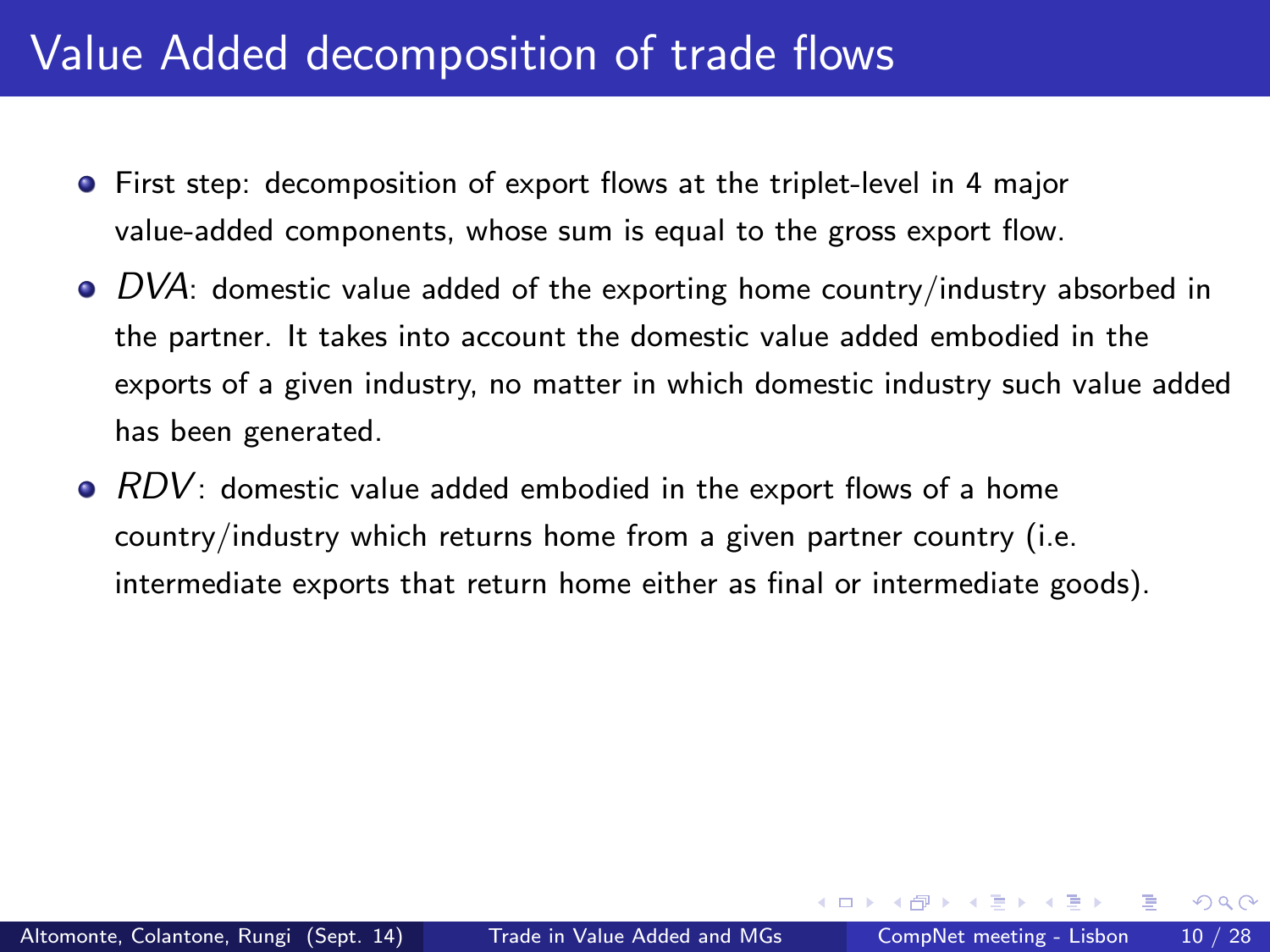- First step: decomposition of export flows at the triplet-level in 4 major value-added components, whose sum is equal to the gross export flow.
- $\bullet$  DVA: domestic value added of the exporting home country/industry absorbed in the partner. It takes into account the domestic value added embodied in the exports of a given industry, no matter in which domestic industry such value added has been generated.
- $\bullet$  RDV: domestic value added embodied in the export flows of a home country/industry which returns home from a given partner country (i.e. intermediate exports that return home either as final or intermediate goods).
- $\bullet$   $FVA$ : foreign value added component of gross exports, i.e. value added produced in a given partner country (any industry) and incorporated in the gross exports of the home country/industry.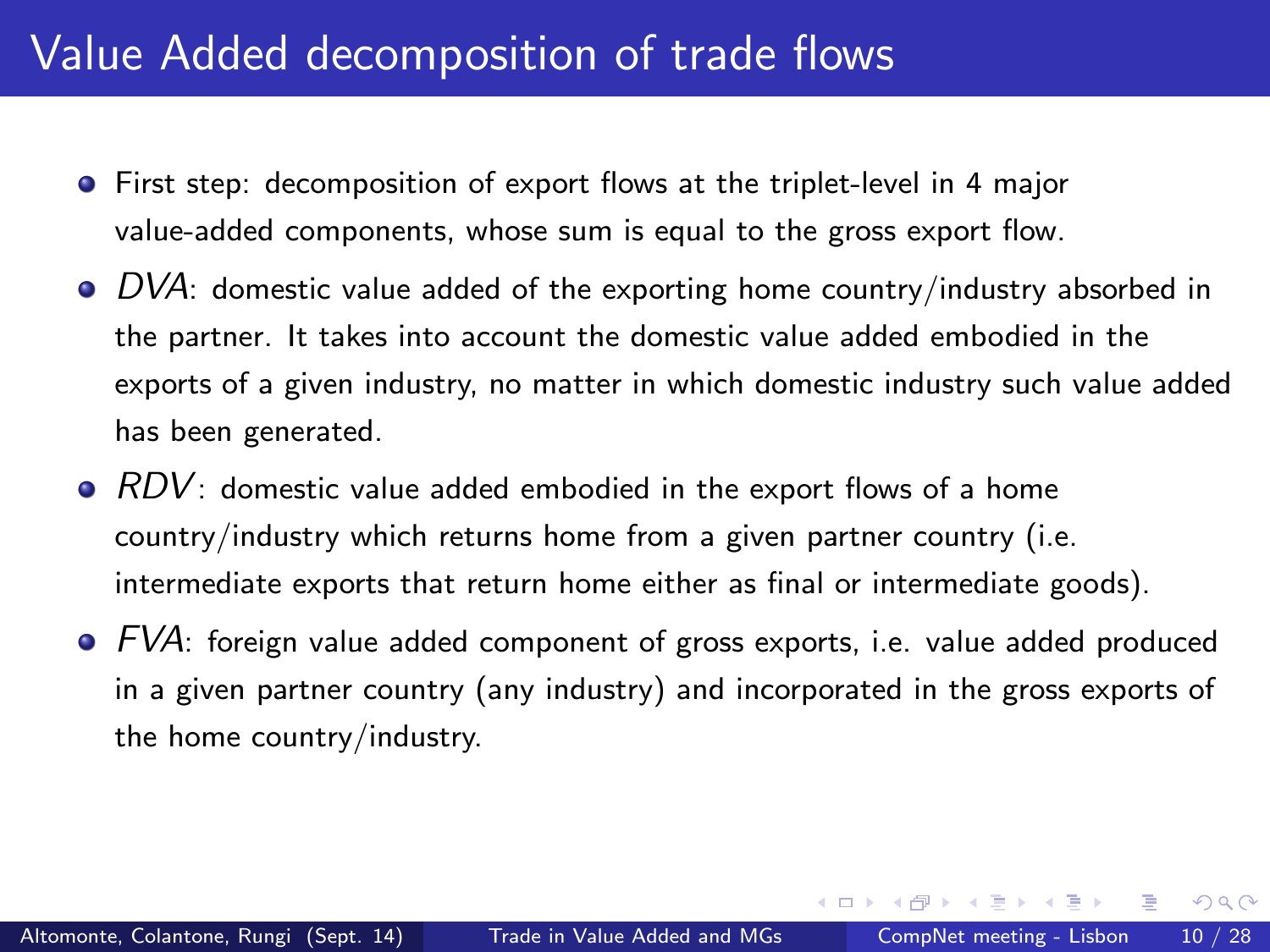- First step: decomposition of export flows at the triplet-level in 4 major value-added components, whose sum is equal to the gross export flow.
- $\bullet$  DVA: domestic value added of the exporting home country/industry absorbed in the partner. It takes into account the domestic value added embodied in the exports of a given industry, no matter in which domestic industry such value added has been generated.
- $\bullet$  RDV: domestic value added embodied in the export flows of a home country/industry which returns home from a given partner country (i.e. intermediate exports that return home either as final or intermediate goods).
- $\bullet$   $FVA$ : foreign value added component of gross exports, i.e. value added produced in a given partner country (any industry) and incorporated in the gross exports of the home country/industry.
- $\bullet$  PDC: pure double counting, as generated by intermediates crossing borders several times between partners in a given industry before being finally absorbed.

イロト イ母 ト イヨ ト イヨ)

 $QQ$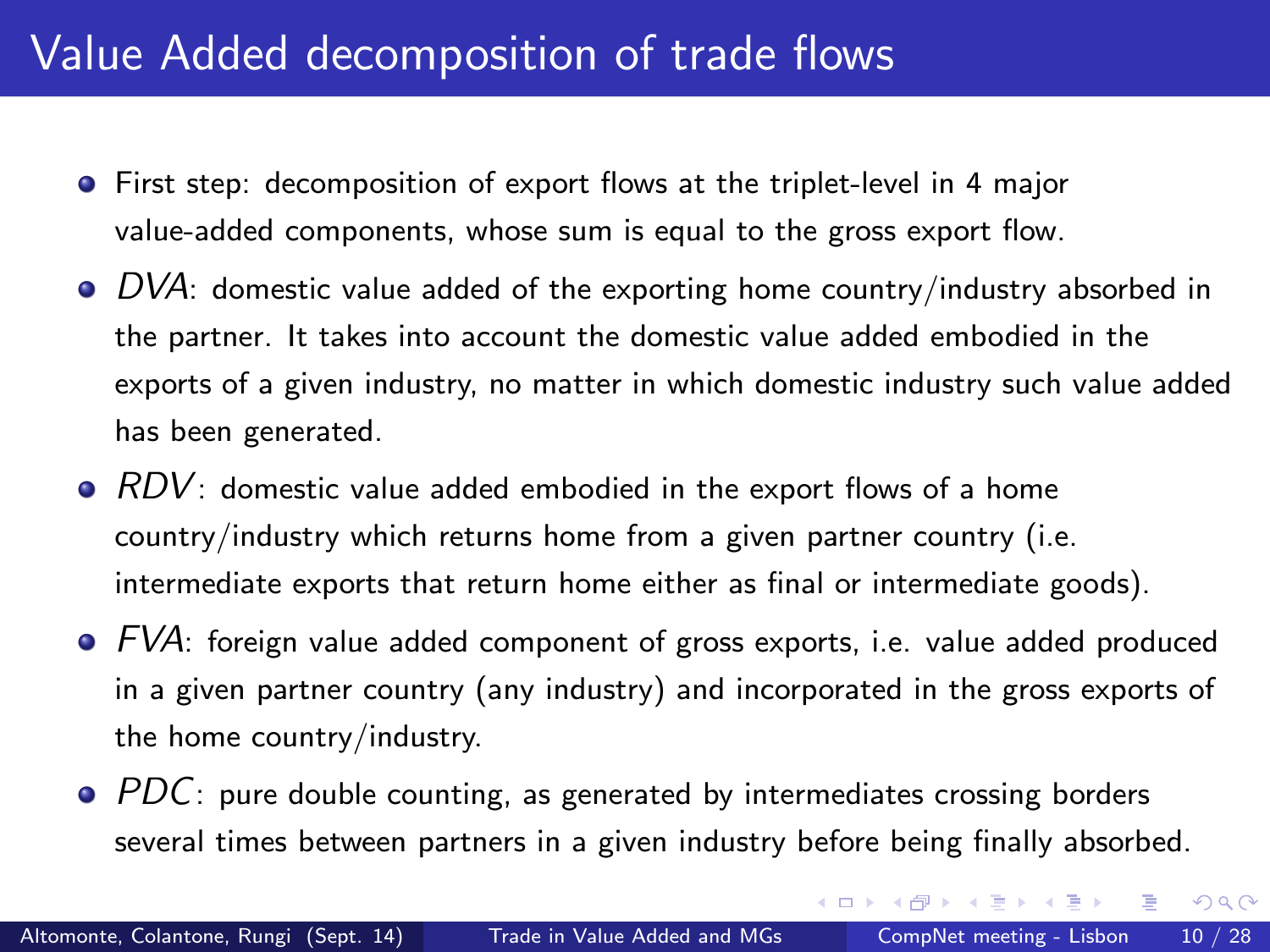#### Gross exports accounting: major categories



From Wang et al. (2013)

4 日下

 $\mathcal{A}$ 

 $QQ$ 

э

一心 語

 $\sim$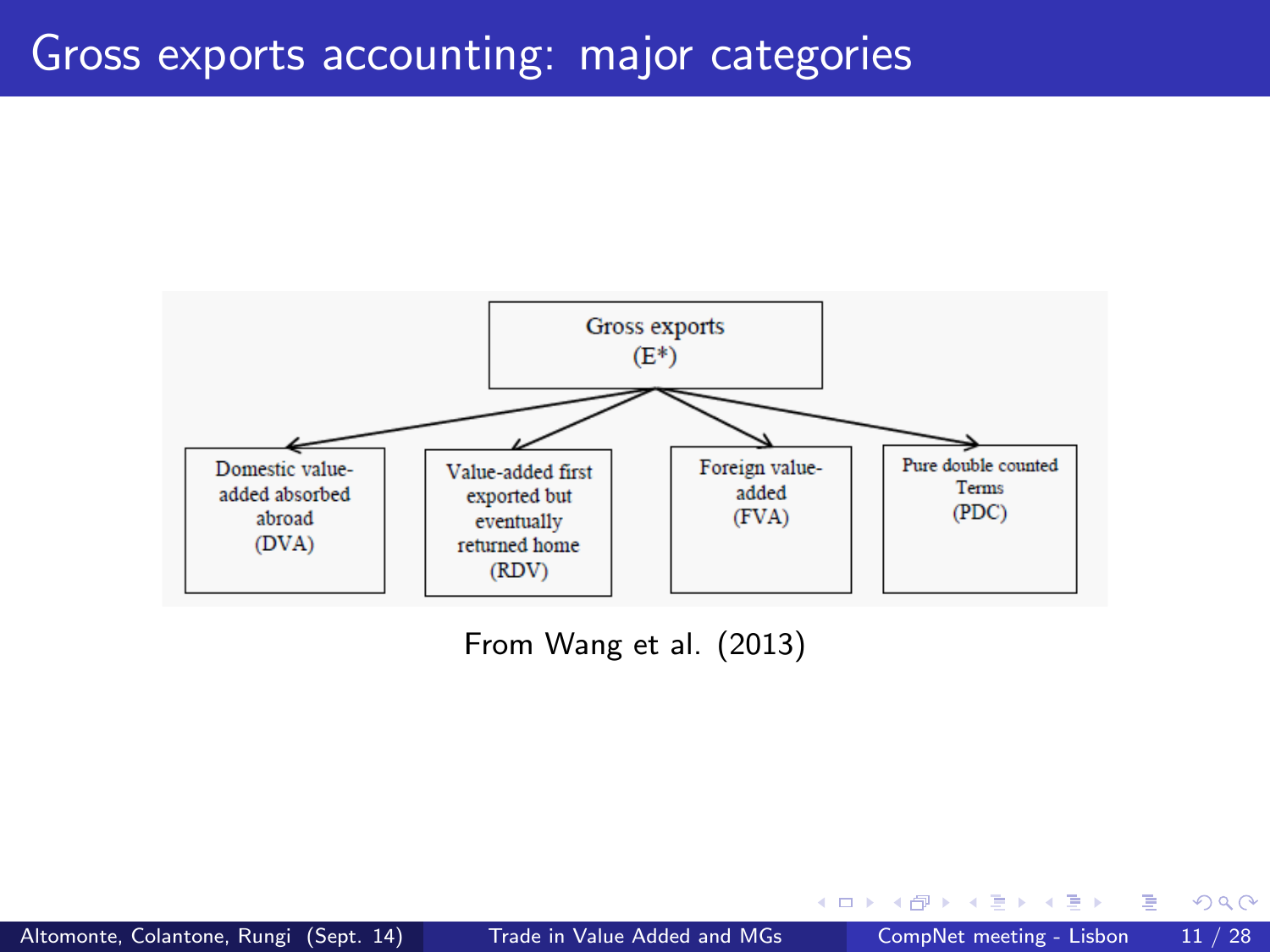# Gross exports accounting: decomposition of DVA



From Wang et al. (2013)

 $\overline{1}$ 

 $QQ$ 

一本 重 下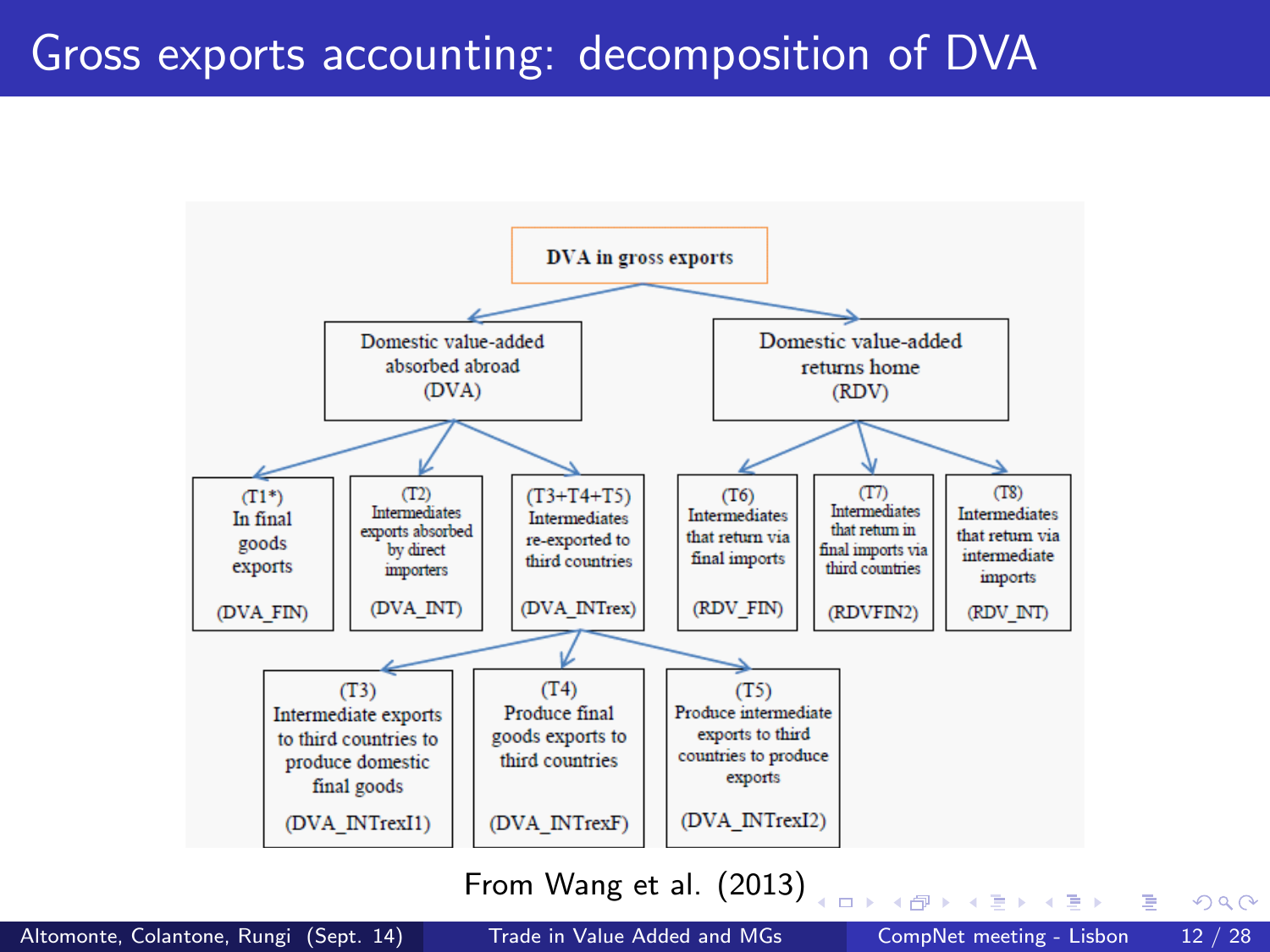

From Wang et al. (2013)

画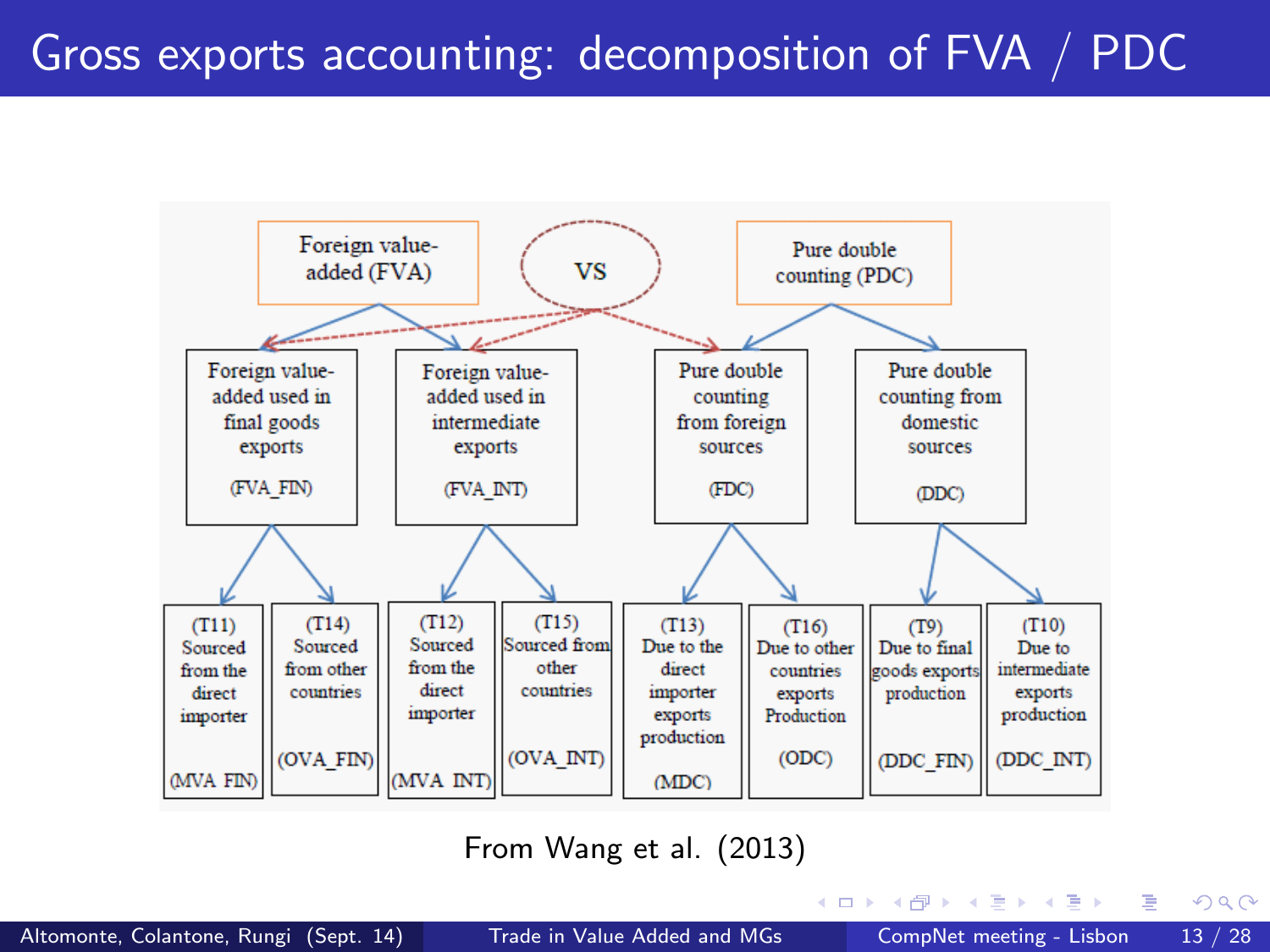• In our analysis, we start by considering the 4 major components of the value added decomposition: DVA, RDV, FVA and PDC (either share of gross exports or volumes)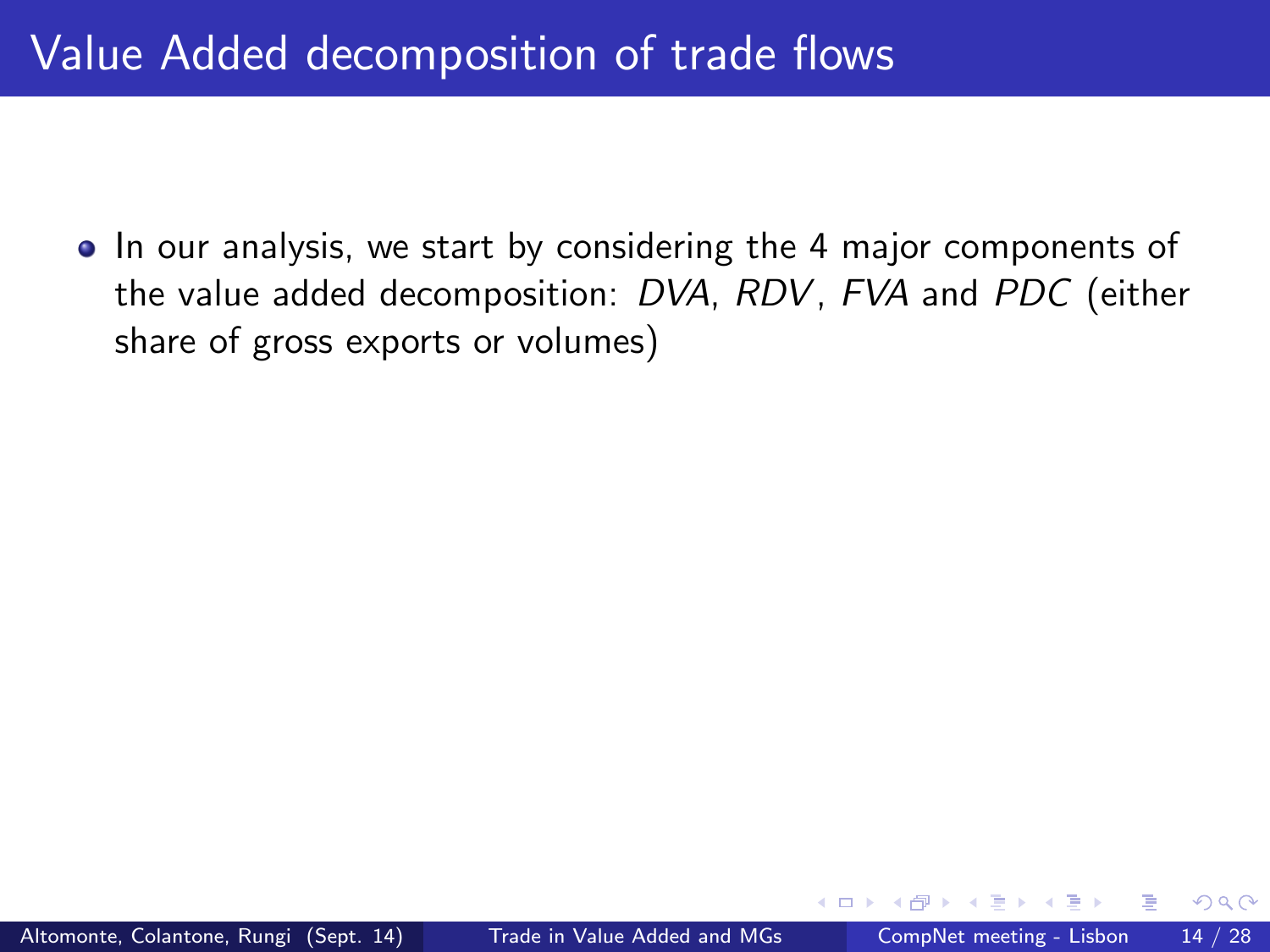- In our analysis, we start by considering the 4 major components of the value added decomposition: DVA, RDV, FVA and PDC (either share of gross exports or volumes)
- In particular, we are going to explore how their patterns across triplets are associated to the underlying distribution of multinational business groups.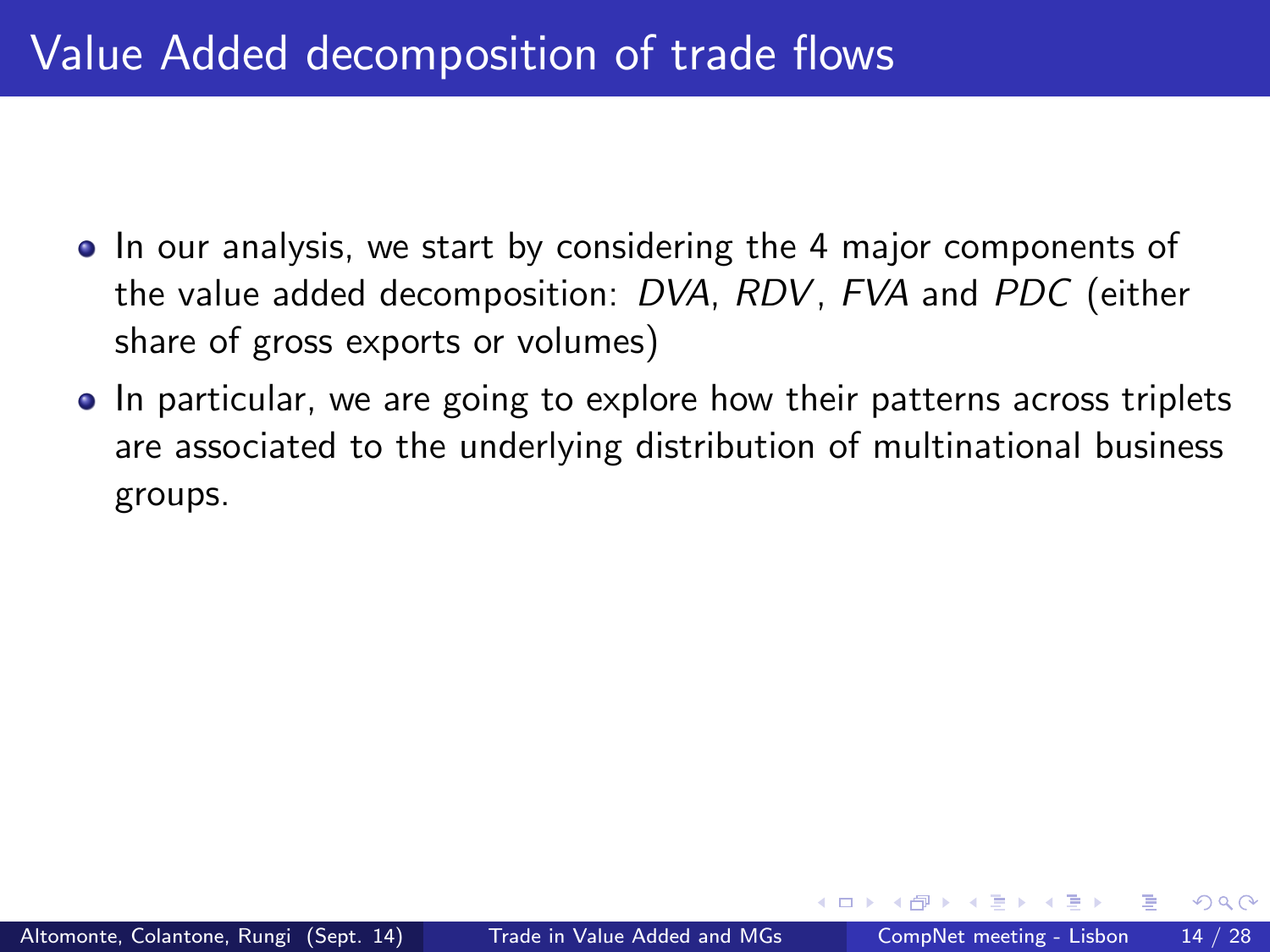- In our analysis, we start by considering the 4 major components of the value added decomposition: DVA, RDV, FVA and PDC (either share of gross exports or volumes)
- In particular, we are going to explore how their patterns across triplets are associated to the underlying distribution of multinational business groups.
- For example, we will study how differences in the decomposition of exports from the automotive industry of Germany towards the US, as compared to the same exports towards Poland, can be put in relation to the underlying distribution of multinational business groups across the different triplets.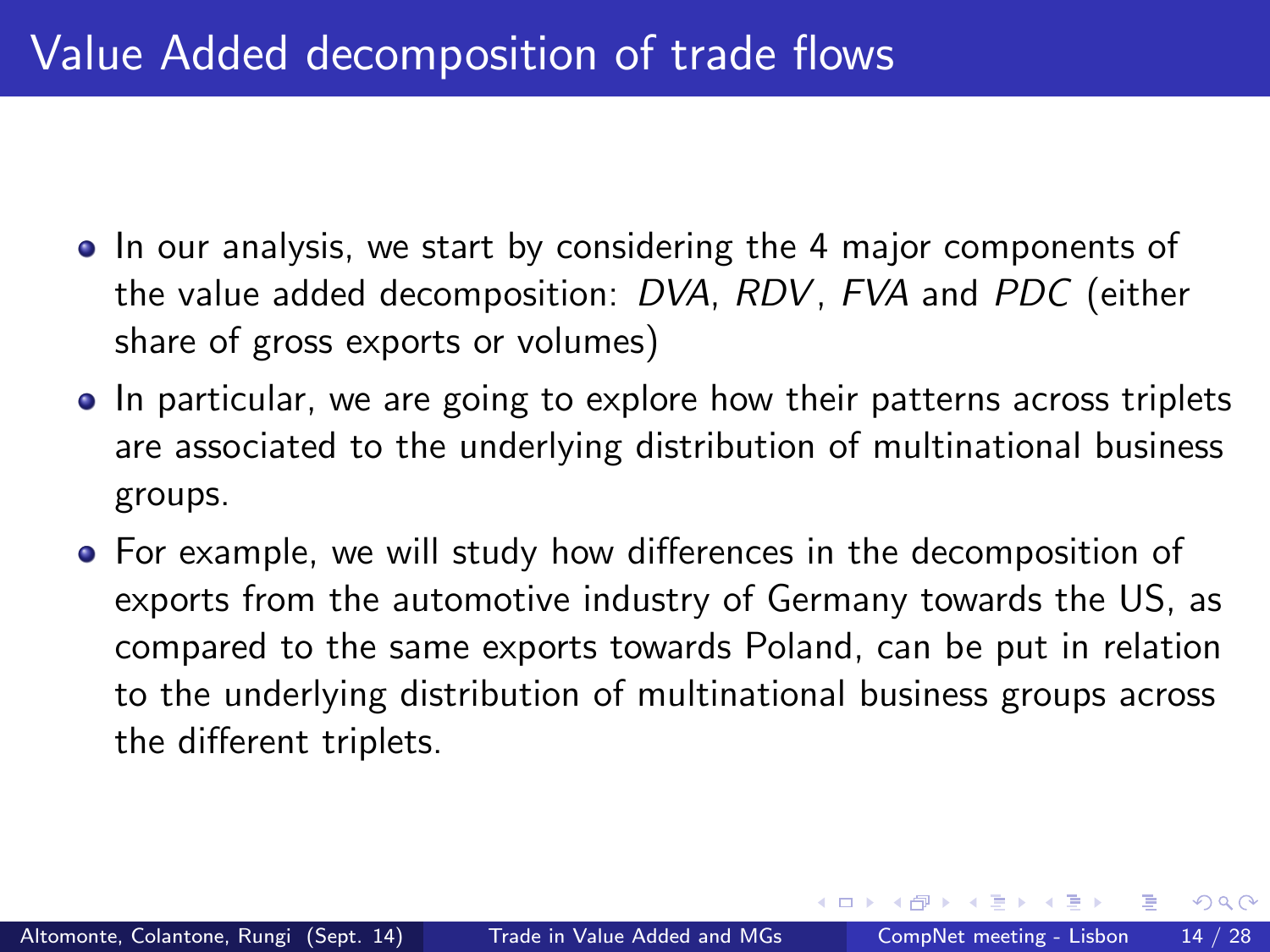| Variable | Obs.  | Mean   | Std. Dev. | Min    | Max    |
|----------|-------|--------|-----------|--------|--------|
| sh dva   | 49411 | 0.7667 | 0.1424    | 0.1294 | 0.9908 |
| sh rdv   | 49411 | 0.0040 | 0.0092    | 0.0000 | 0.3033 |
| sh fva   | 49411 | 0.1678 | 0.1130    | 0.0004 | 0.8025 |
| sh pdc   | 49411 | 0.0615 | 0.0621    | 0.0000 | 0.6074 |

4 0 8

э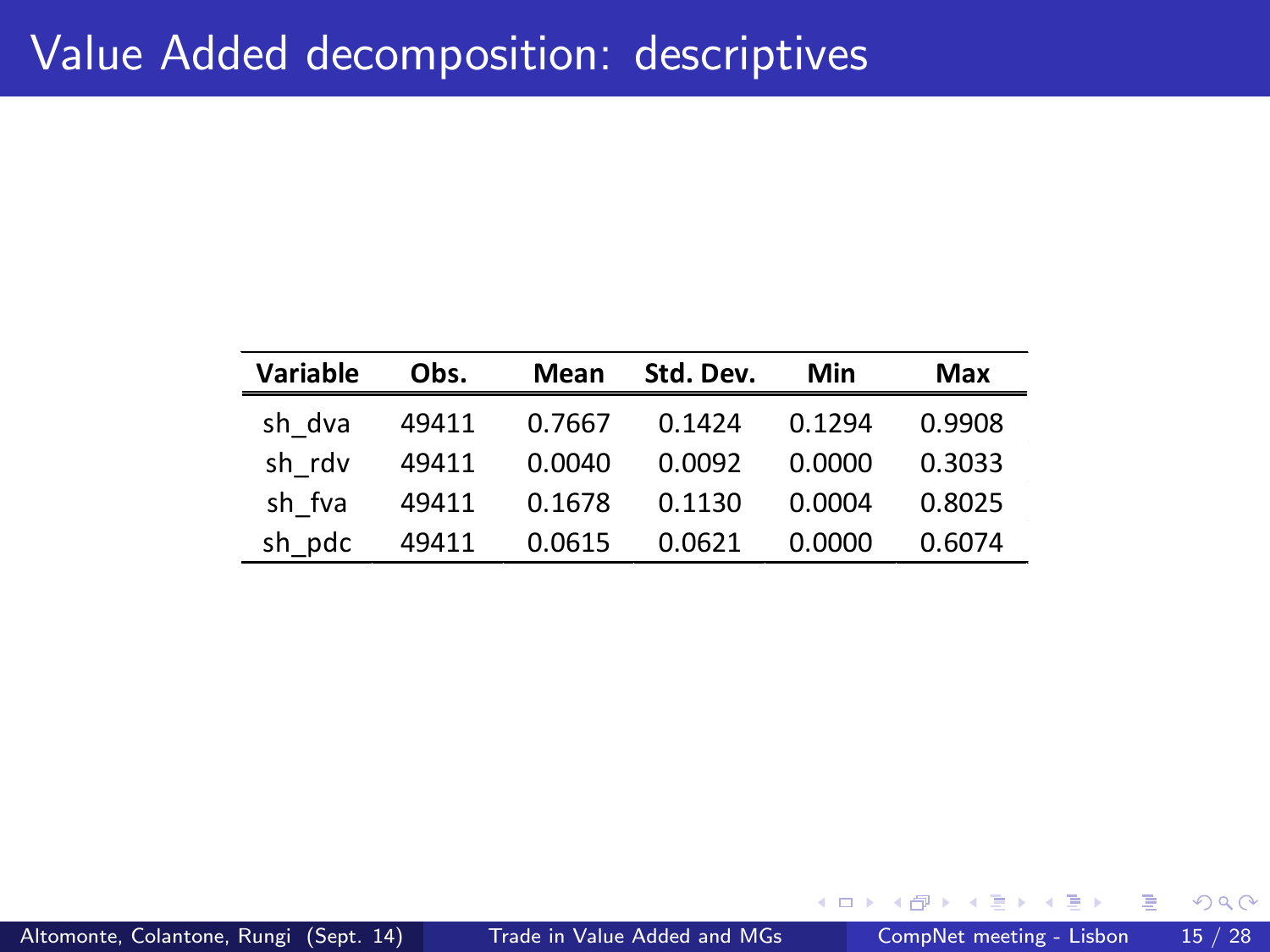| Home       | Home   | Partner    | <b>Total</b>   |        |        |        |        |
|------------|--------|------------|----------------|--------|--------|--------|--------|
| country    | sector | country    | <b>Exports</b> | sh dva | sh rdv | sh fva | sh pdc |
| DEU        | c15    | <b>USA</b> | 26.093         | 66,15% | 0.18%  | 30.97% | 2.70%  |
| <b>FRA</b> | c15    | <b>USA</b> | 7.793          | 62.04% | 0,18%  | 33,34% | 4,45%  |
| <b>ITA</b> | c15    | <b>USA</b> | 2.481          | 70,10% | 0,09%  | 25,49% | 4,31%  |
| DEU        | c15    | <b>CHN</b> | 22.794         | 65.72% | 0.38%  | 30.16% | 3,74%  |
| <b>FRA</b> | c15    | <b>CHN</b> | 4.392          | 62.29% | 0.12%  | 34.37% | 3.23%  |
| <b>ITA</b> | c15    | <b>CHN</b> | 5.854          | 69,94% | 0,25%  | 25,40% | 4,41%  |
| DEU        | c15    | POL        | 7.288          | 59.81% | 0.40%  | 19.84% | 16,34% |
| <b>FRA</b> | c15    | POL        | 1.203          | 61.32% | 0.91%  | 29.45% | 8.32%  |
| <b>ITA</b> | c15    | <b>POL</b> | 1.925          | 65,95% | 3,91%  | 15,87% | 14,27% |
| DEU        | c03    | <b>USA</b> | 1.353          | 76.14% | 0.07%  | 23.04% | 0.75%  |
| <b>FRA</b> | c03    | <b>USA</b> | 2.457          | 82.64% | 0,00%  | 17.30% | 0,06%  |
| <b>ITA</b> | c03    | <b>USA</b> | 2.527          | 80.54% | 0.00%  | 19.40% | 0.06%  |

一 ×  $\mathbf{p}$ Þ

 $\rightarrow$ 

4 日下

重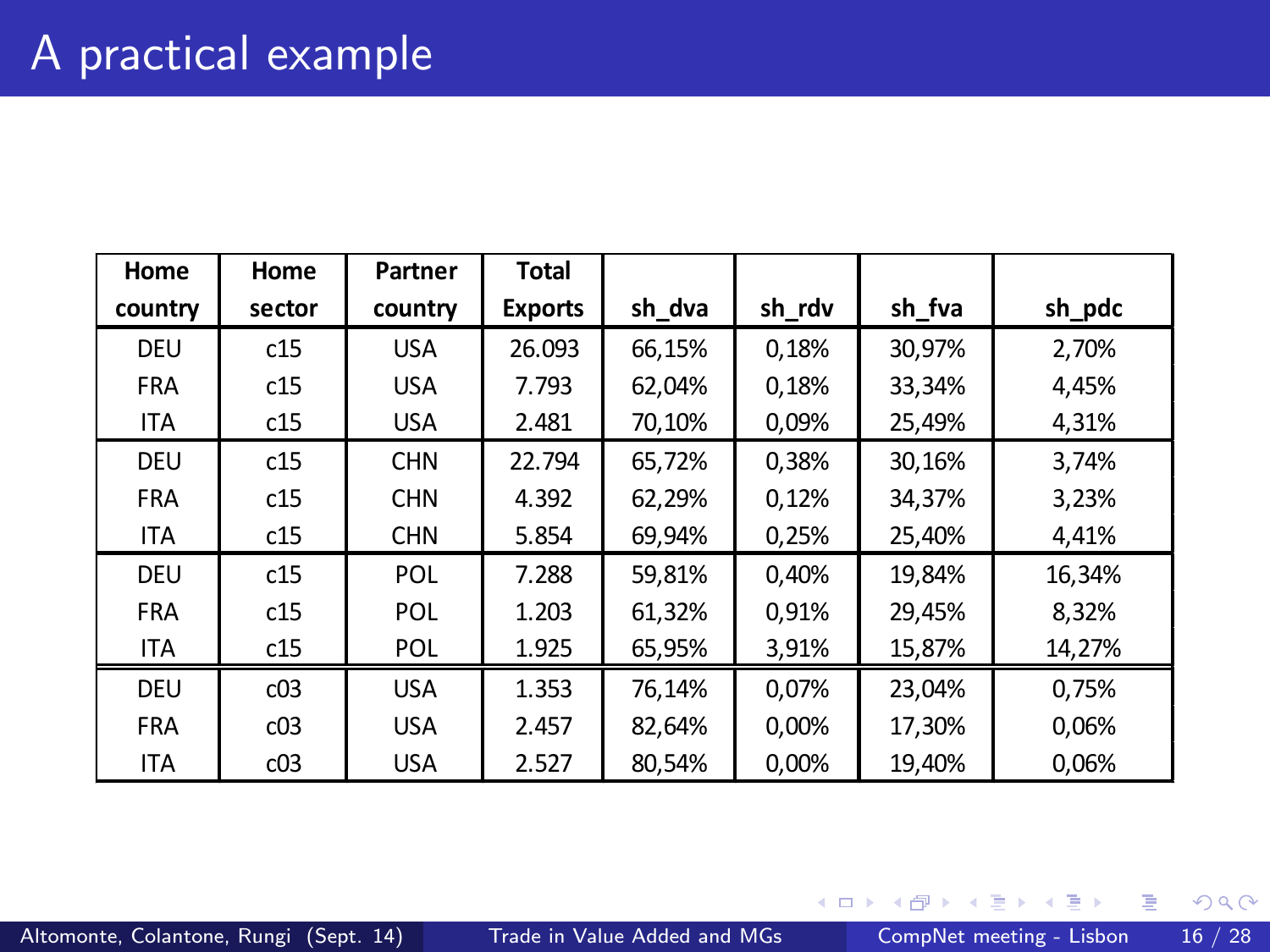Data: worldwide proprietary linkages from the Ownership Database, and firm-level financial accounts from Orbis, both provided by Bureau van Dijk.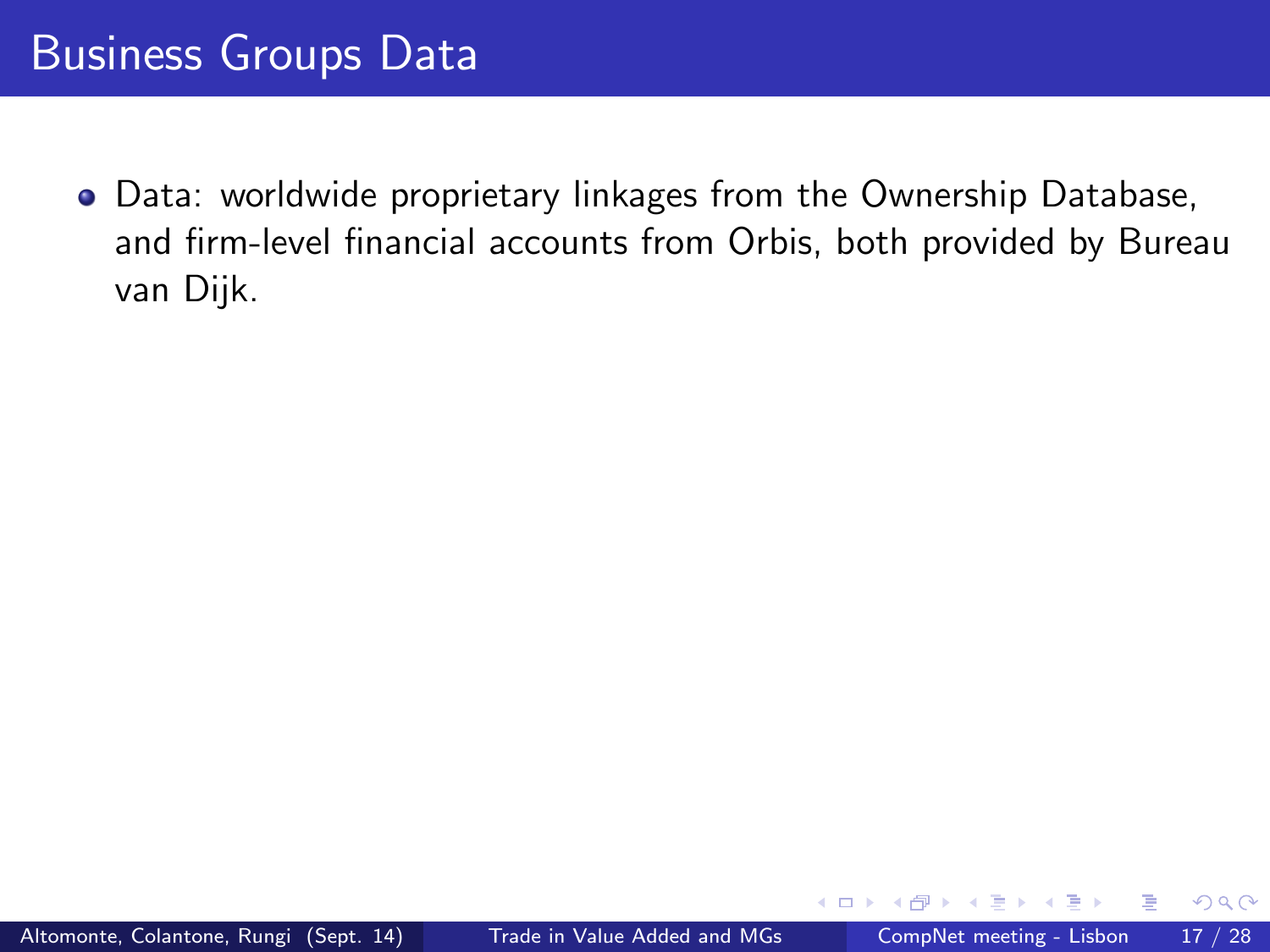- Data: worldwide proprietary linkages from the Ownership Database, and firm-level financial accounts from Orbis, both provided by Bureau van Dijk.
- Focus on the year 2010.

 $200$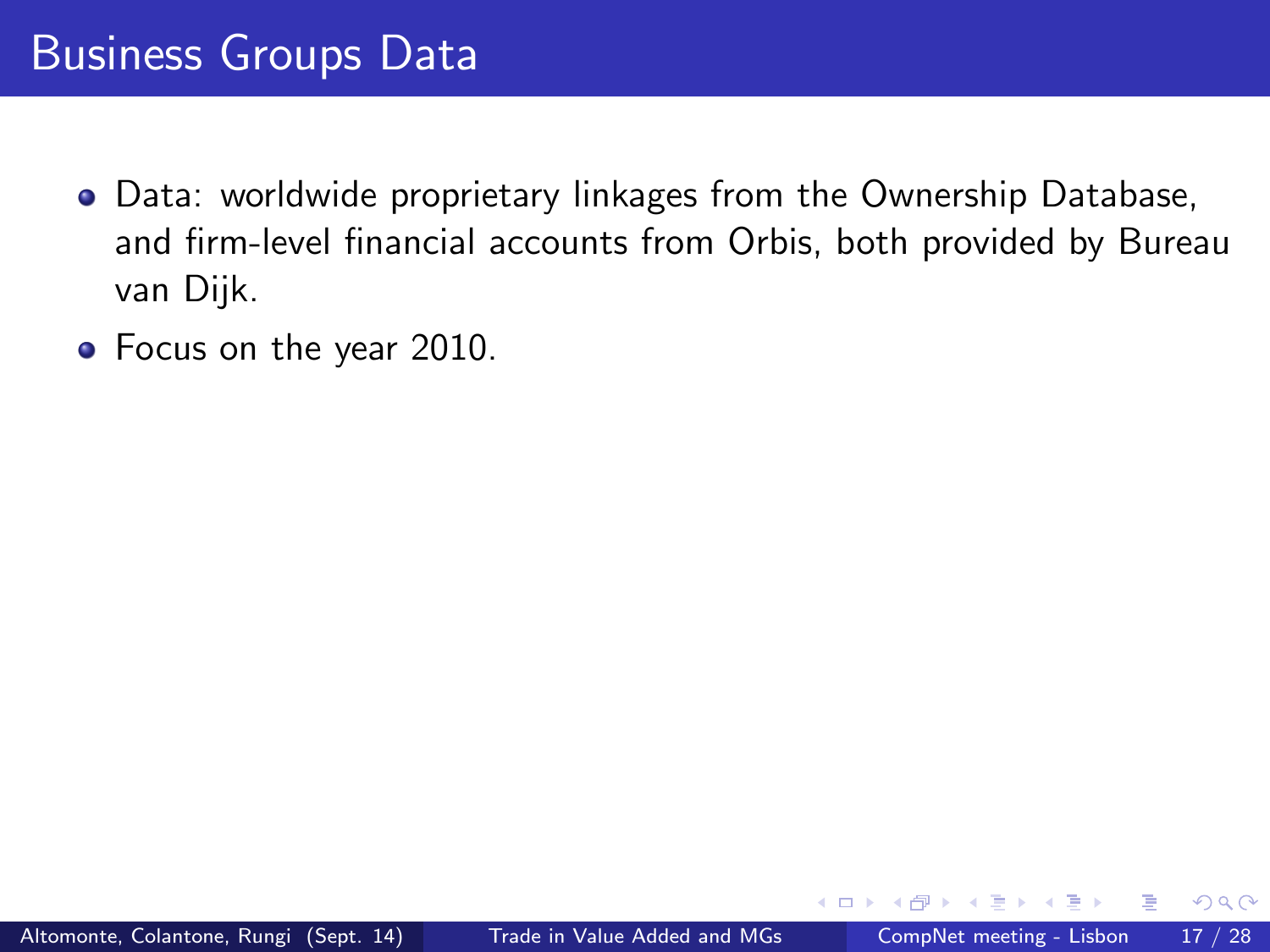- Data: worldwide proprietary linkages from the Ownership Database, and firm-level financial accounts from Orbis, both provided by Bureau van Dijk.
- Focus on the year 2010.
- Starting Database: 270,454 domestic and MN business groups, with a total of 1,519,588 affiliates.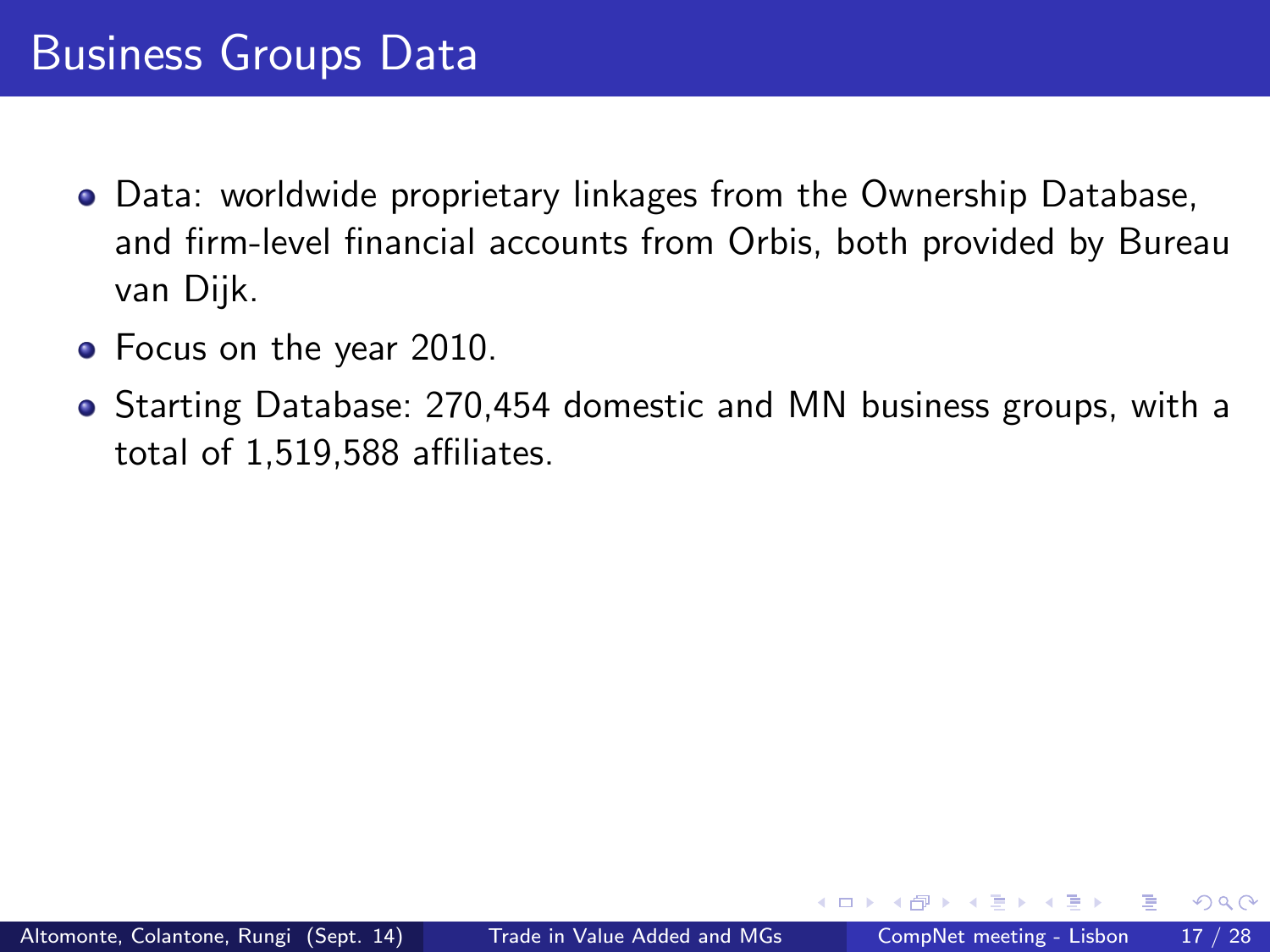- Data: worldwide proprietary linkages from the Ownership Database, and firm-level financial accounts from Orbis, both provided by Bureau van Dijk.
- Focus on the year 2010.
- Starting Database: 270,454 domestic and MN business groups, with a total of 1,519,588 affiliates.
- Focus on 50,016 multinational groups, with a total number of 758,696 "nodes", i.e. a firm belonging to a group, be it the parent or any affiliate.

 $200$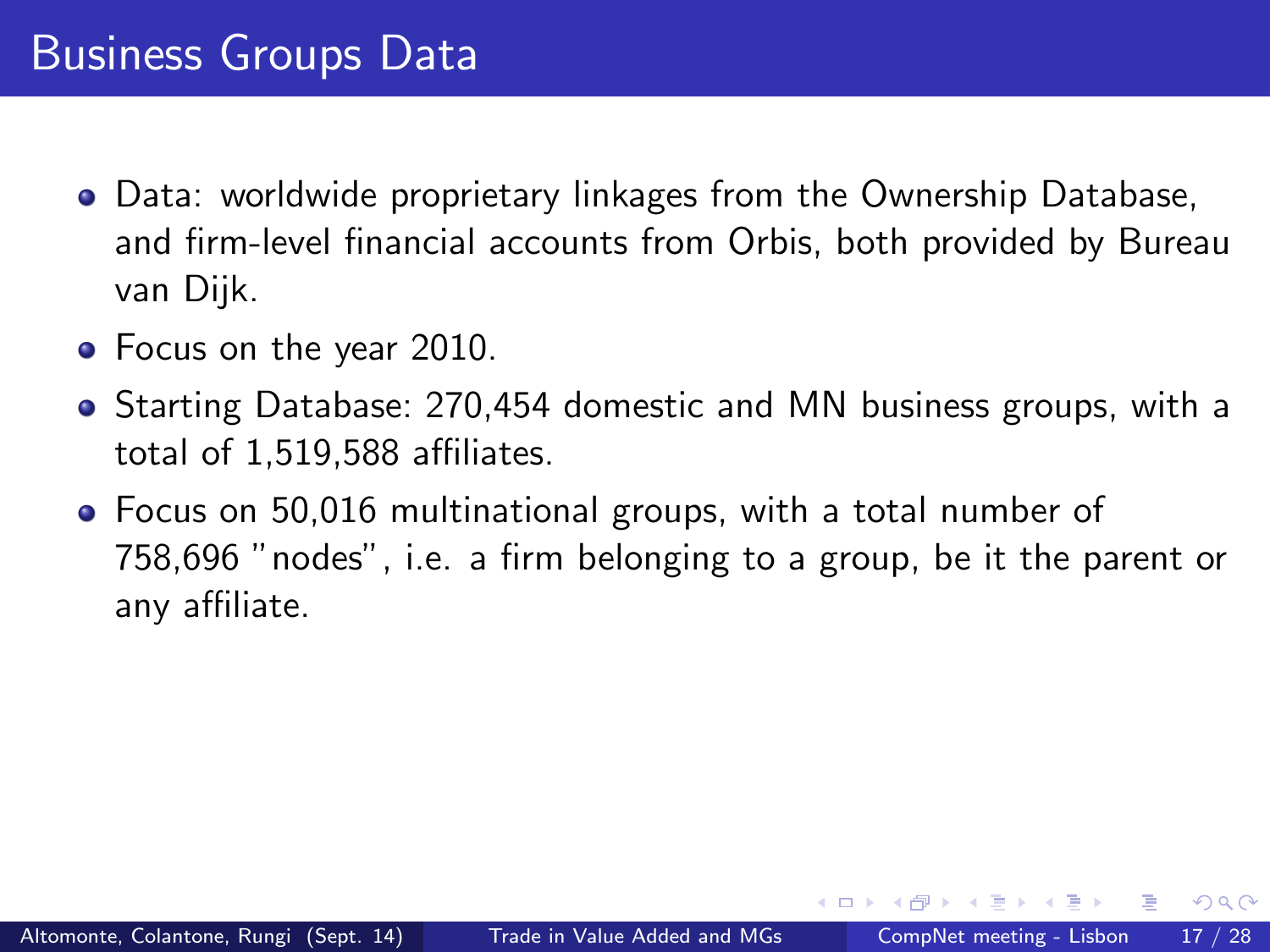- Data: worldwide proprietary linkages from the Ownership Database, and firm-level financial accounts from Orbis, both provided by Bureau van Dijk.
- Focus on the year 2010.
- Starting Database: 270,454 domestic and MN business groups, with a total of  $1.519.588$  affiliates.
- Focus on 50,016 multinational groups, with a total number of 758.696 "nodes", i.e. a firm belonging to a group, be it the parent or any affiliate.
- Group affiliation identified through a direct or indirect ownership of at least 50.01%  $\Rightarrow$  no multiple affiliation: each group is a closed set of legally autonomous firms with a shared ownership control.

ヨメ メヨメ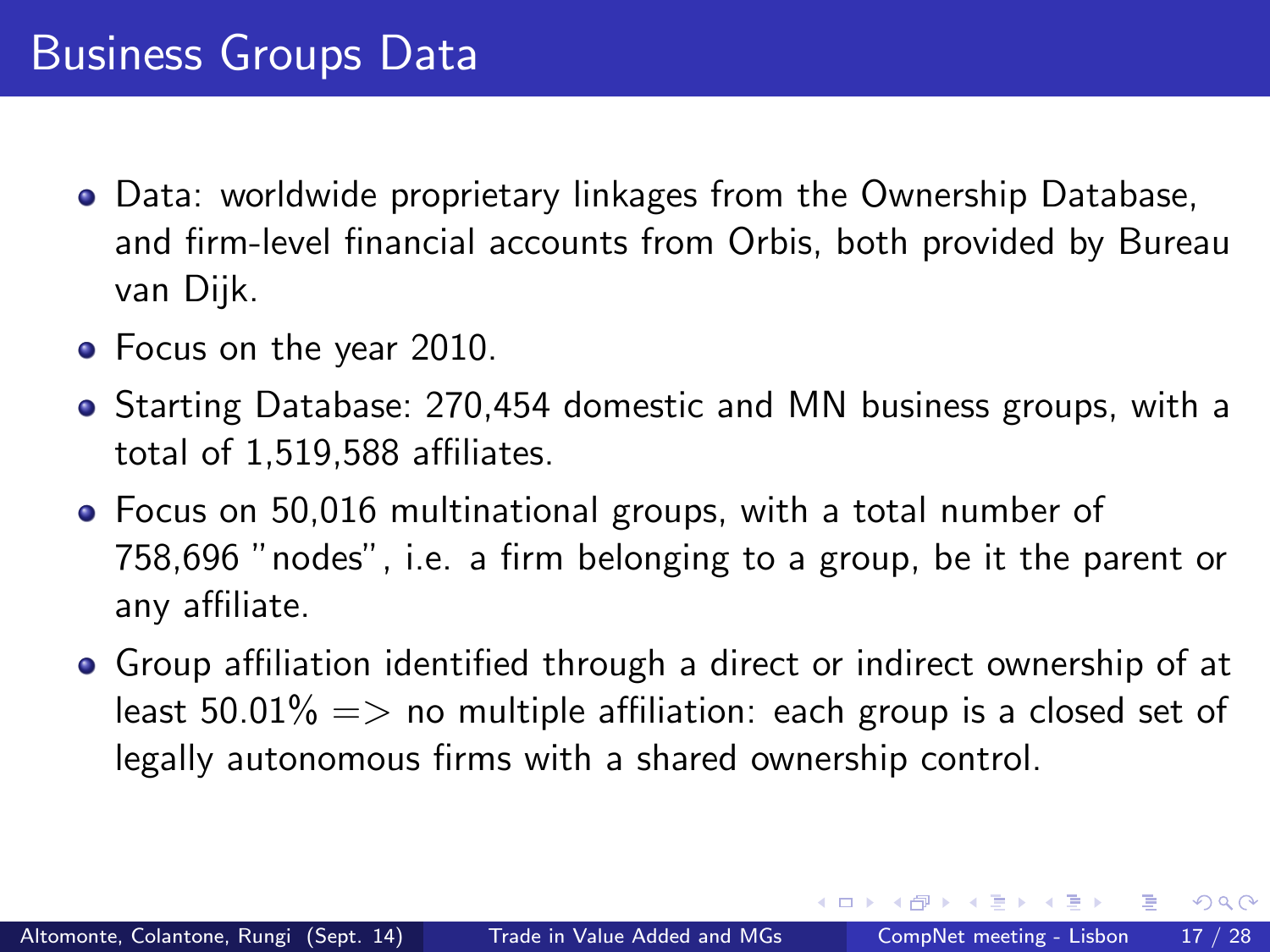- Data: worldwide proprietary linkages from the Ownership Database, and firm-level financial accounts from Orbis, both provided by Bureau van Dijk.
- Focus on the year 2010.
- Starting Database: 270,454 domestic and MN business groups, with a total of  $1.519.588$  affiliates.
- Focus on 50,016 multinational groups, with a total number of 758,696 "nodes", i.e. a firm belonging to a group, be it the parent or any affiliate.
- Group affiliation identified through a direct or indirect ownership of at least 50.01%  $\Rightarrow$  no multiple affiliation: each group is a closed set of legally autonomous firms with a shared ownership control.
- (see Altomonte and Rungi 2013 for technical details)

ヨメ メヨメ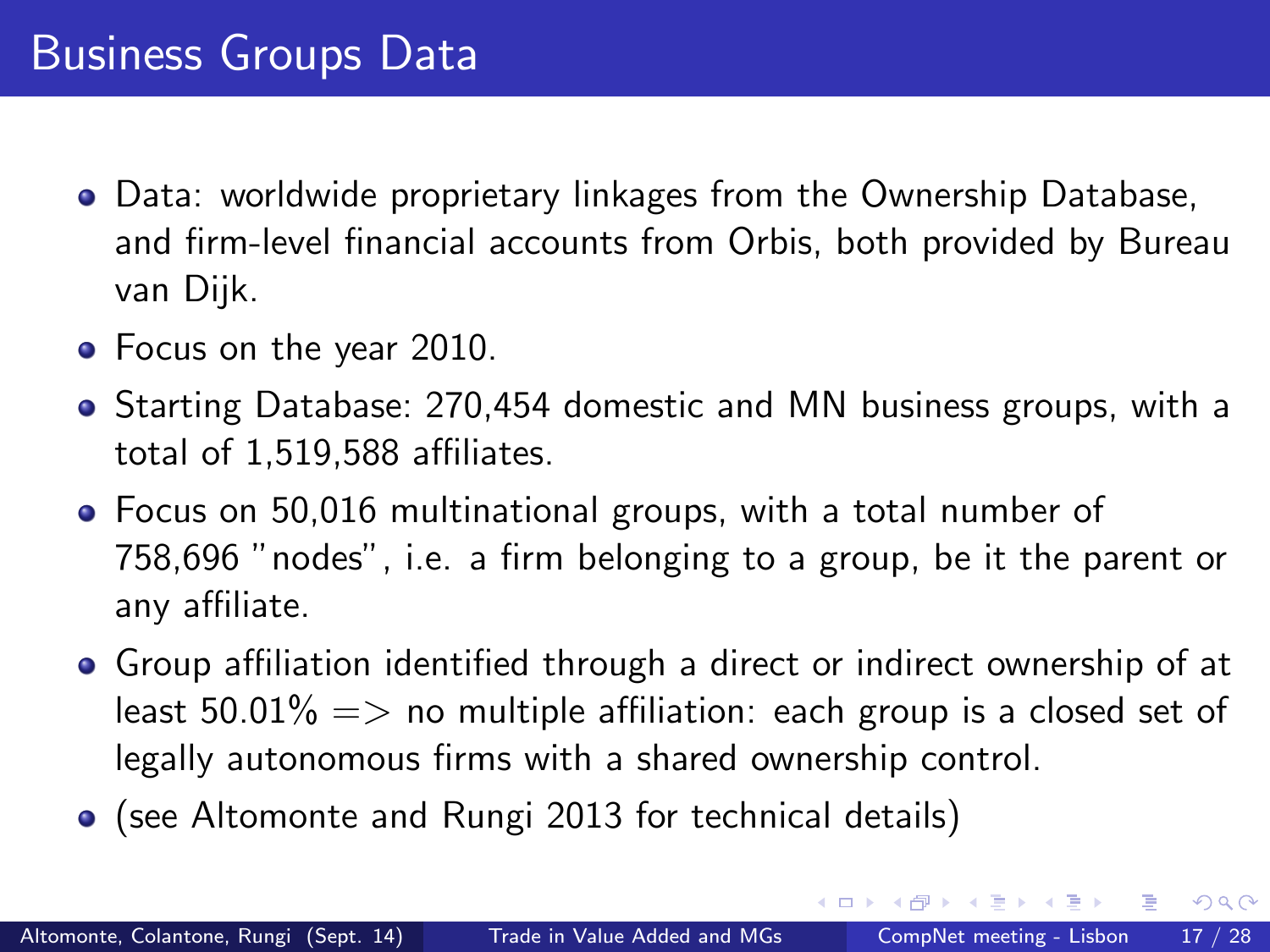### Business Groups Data: country representation

|                 | Country           | Tot.    |                      | Country      | Tot.         |
|-----------------|-------------------|---------|----------------------|--------------|--------------|
| Home country    | <b>Identifier</b> | Nodes   | Home country         | Identifier   | <b>Nodes</b> |
| Australia       | AUS               | 24,141  | Italy                | <b>ITA</b>   | 33,216       |
| Austria         | AUT               | 12,335  | Japan                | <b>JPN</b>   | 31,796       |
| Belgium         | <b>BEL</b>        | 12,493  | South Korea          | <b>KOR</b>   | 3,122        |
| <b>Bulgaria</b> | <b>BGR</b>        | 7,795   | Lithuania            | LTU          | 1,300        |
| <b>Brazil</b>   | <b>BRA</b>        | 8,378   | Luxembourg           | <b>LUX</b>   | 6,741        |
| Canada          | CAN               | 15,493  | Latvia               | <b>LVA</b>   | 1,097        |
| China           | <b>CHN</b>        | 23,970  | Mexico               | <b>MEX</b>   | 10,062       |
| Cyprus          | <b>CYP</b>        | 2,915   | Malta                | MLT          | 872          |
| Czech Republic  | <b>CZE</b>        | 5,269   | Netherlands          | <b>NLD</b>   | 30,473       |
| Germany         | DEU               | 67,132  | Poland               | POL          | 11,719       |
| Denmark         | <b>DNK</b>        | 11,403  | Portugal             | PRT          | 7,091        |
| Spain           | ESP               | 34,076  | Romania              | <b>ROM</b>   | 2,541        |
| Estonia         | EST               | 1,663   | Russia               | <b>RUS</b>   | 17,492       |
| Finland         | <b>FIN</b>        | 5,324   | Slovakia             | <b>SVK</b>   | 2,233        |
| France          | <b>FRA</b>        | 48,432  | Slovenia             | <b>SVN</b>   | 1,294        |
| United Kingdom  | <b>GBR</b>        | 134,159 | Sweden               | <b>SWE</b>   | 14,500       |
| Greece          | GRC               | 3,245   | Turkey               | <b>TUR</b>   | 3,413        |
| Hungary         | <b>HUN</b>        | 3,094   | Taiwan               | <b>TWN</b>   | 3,710        |
| Indonesia       | <b>IDN</b>        | 2,370   | <b>United States</b> | <b>USA</b>   | 130,200      |
| India           | <b>IND</b>        | 7,034   |                      | <b>Total</b> |              |
| Ireland         | <b>IRL</b>        | 15,103  |                      |              | 758,696      |

Altomonte, Colantone, Rungi (Sept. 14) [Trade in Value Added and MGs](#page-0-0) CompNet meeting - Lisbon 18 / 28

 $\leftarrow$ 

 $298$ 

э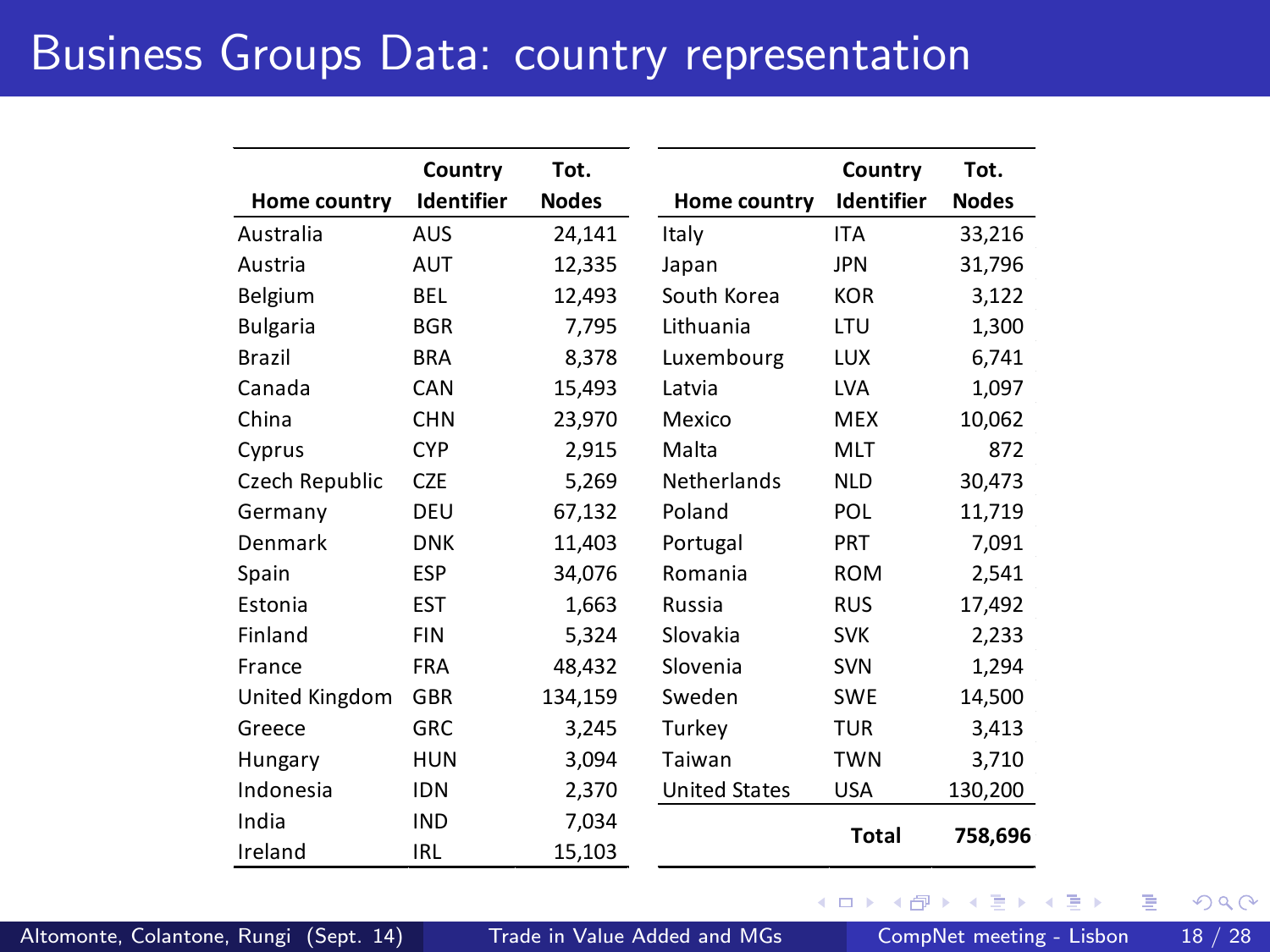• Nodes\_hCountry\_hSec: home country-home sector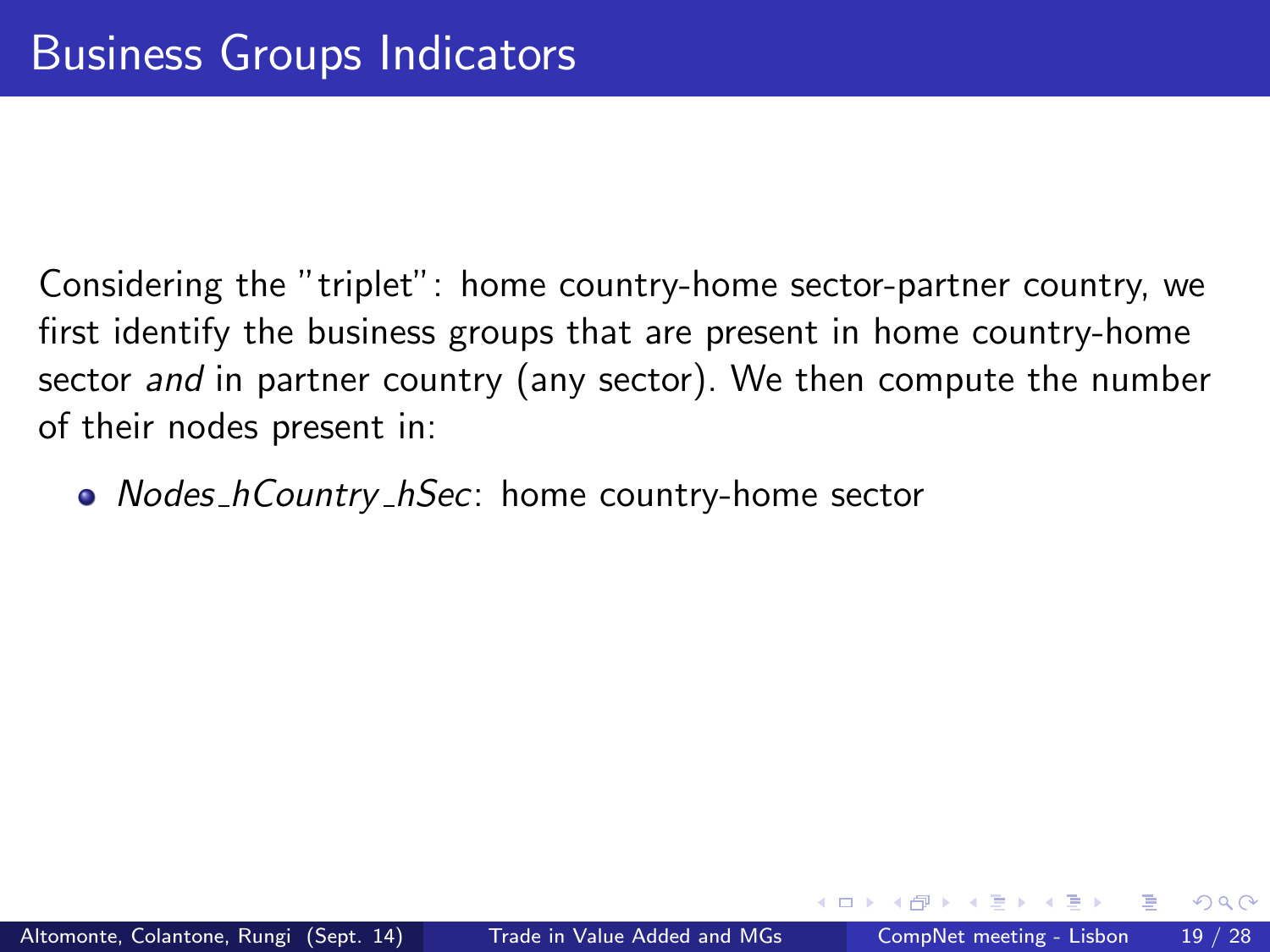- Nodes\_hCountry\_hSec: home country-home sector
- Nodes\_pCountry\_allSec: partner country, all sectors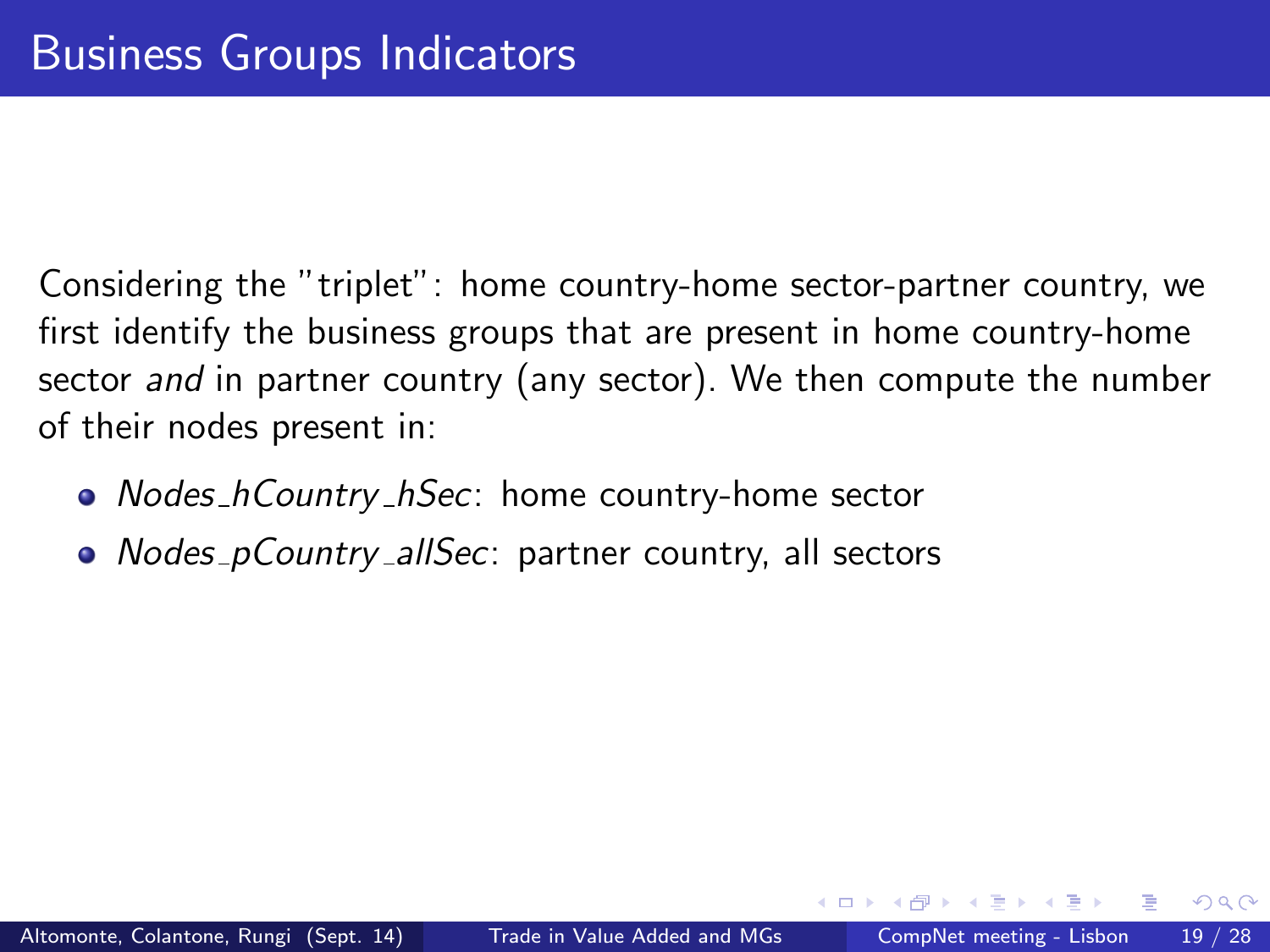- Nodes\_hCountry\_hSec: home country-home sector
- Nodes\_pCountry\_allSec: partner country, all sectors
	- Nodes\_pCountry\_hSec: partner country, home sector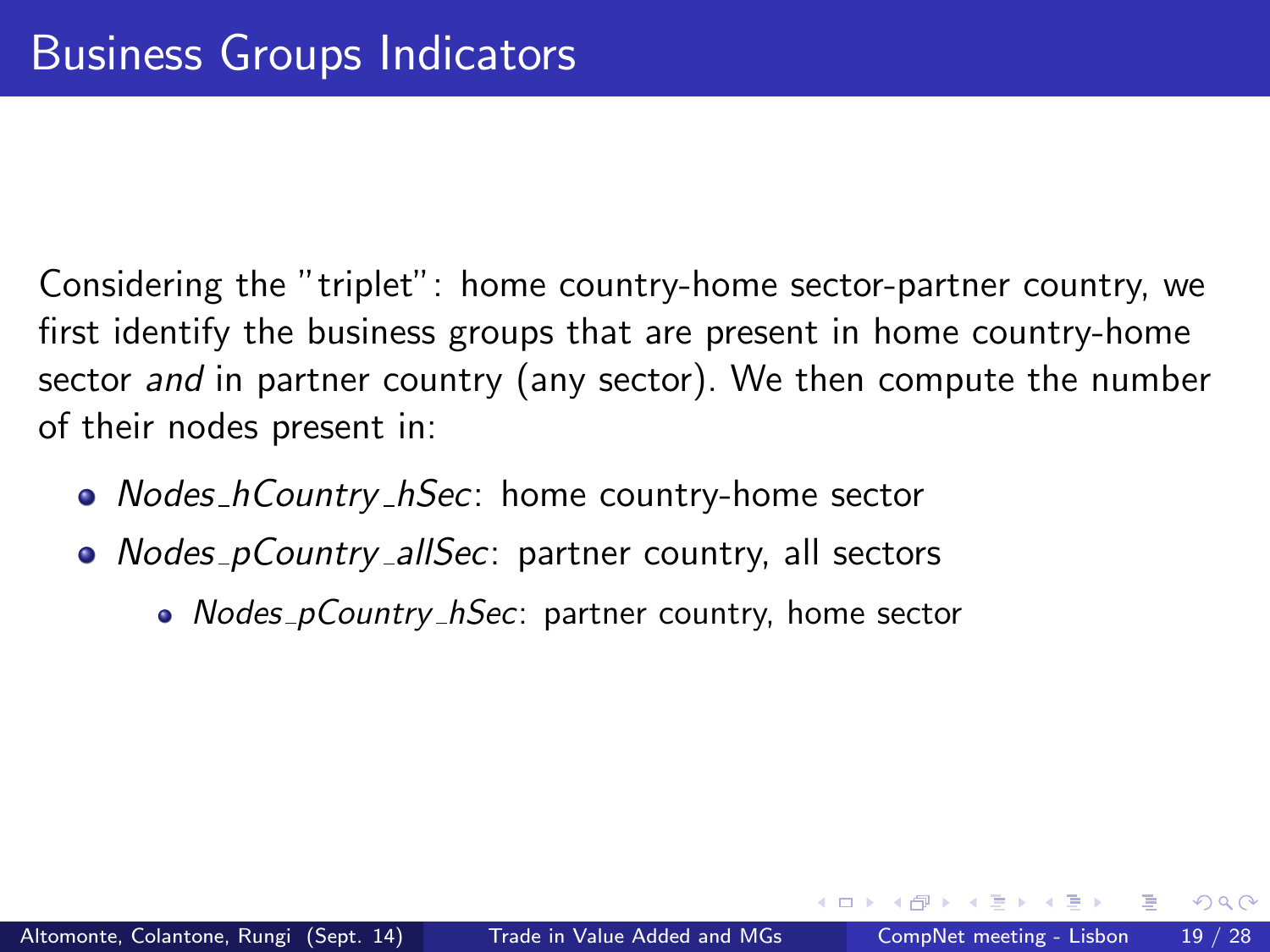- Nodes\_hCountry\_hSec: home country-home sector
- Nodes\_pCountry\_allSec: partner country, all sectors
	- Nodes\_pCountry\_hSec: partner country, home sector
	- Nodes\_pCountry\_otherSec: partner country, other sectors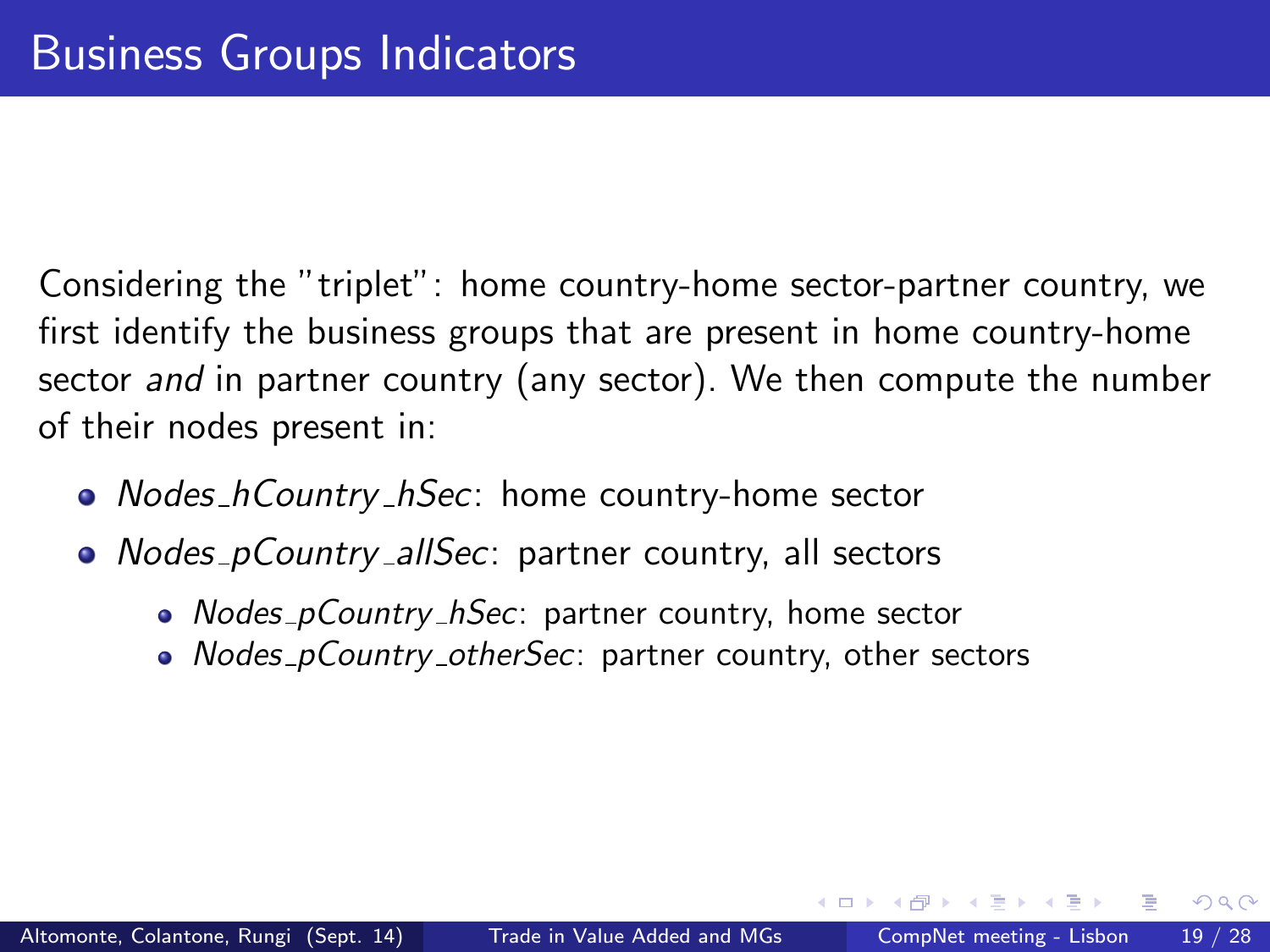• Nodes hCountry  $h$ Sec  $= 145 \Rightarrow$  in the French food sector there are 145 nodes owned by multinational groups (no matter where they are originated) which also operate in Italy.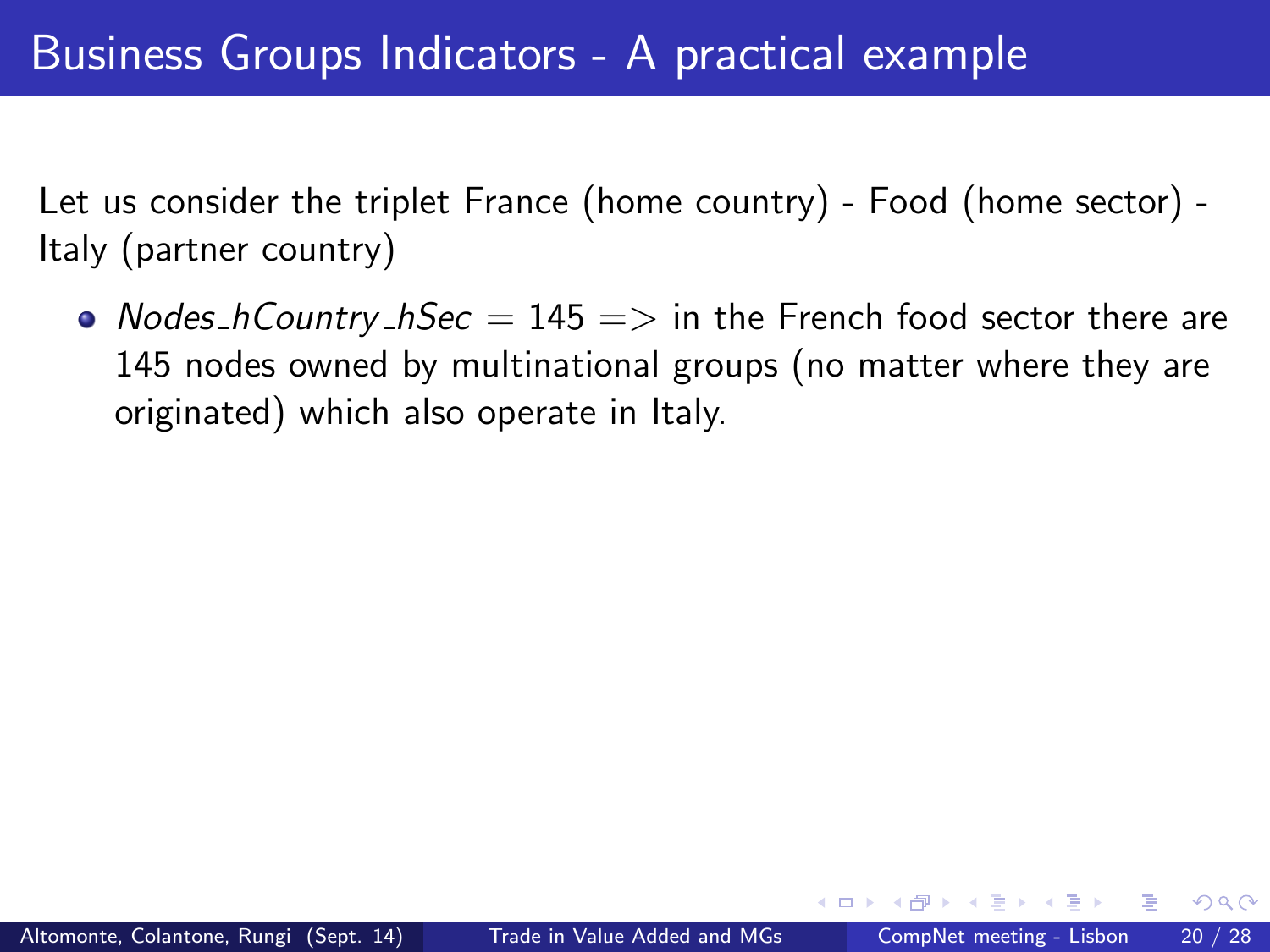- Nodes hCountry  $h$ Sec  $= 145 \Rightarrow$  in the French food sector there are 145 nodes owned by multinational groups (no matter where they are originated) which also operate in Italy.
- Nodes\_pCountry\_allSec  $= 230 \Rightarrow$  all the multinational groups operating in the French food sector have 230 nodes in Italy, across all sectors. We can decompose this figure into: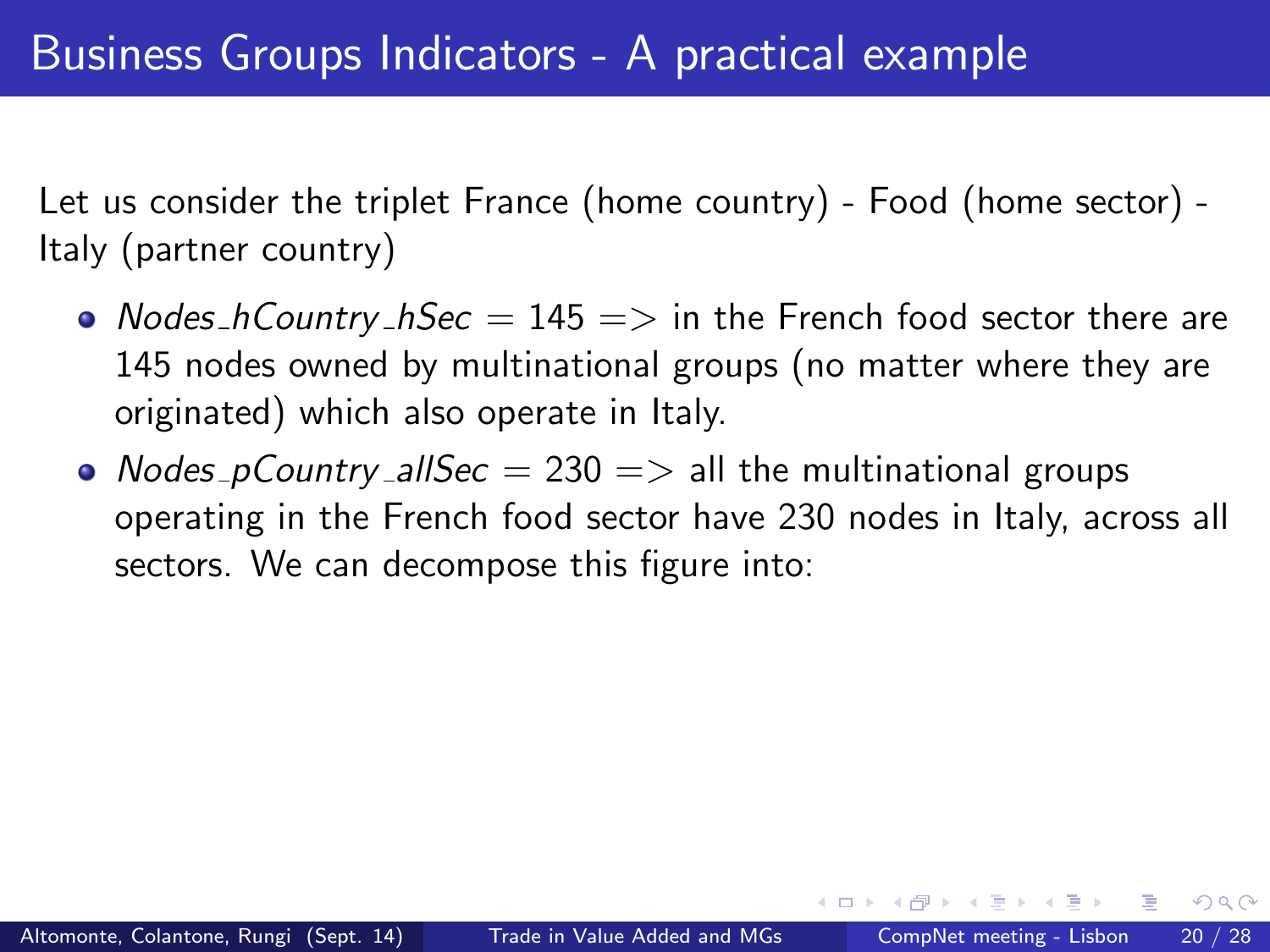- Nodes hCountry  $h$ Sec  $= 145 \Rightarrow$  in the French food sector there are 145 nodes owned by multinational groups (no matter where they are originated) which also operate in Italy.
- Nodes\_pCountry\_allSec  $= 230 \Rightarrow$  all the multinational groups operating in the French food sector have 230 nodes in Italy, across all sectors. We can decompose this figure into:
- Nodes\_pCountry\_hSec =  $110 \implies$  nodes owned by French food MGs in the Italian food sector;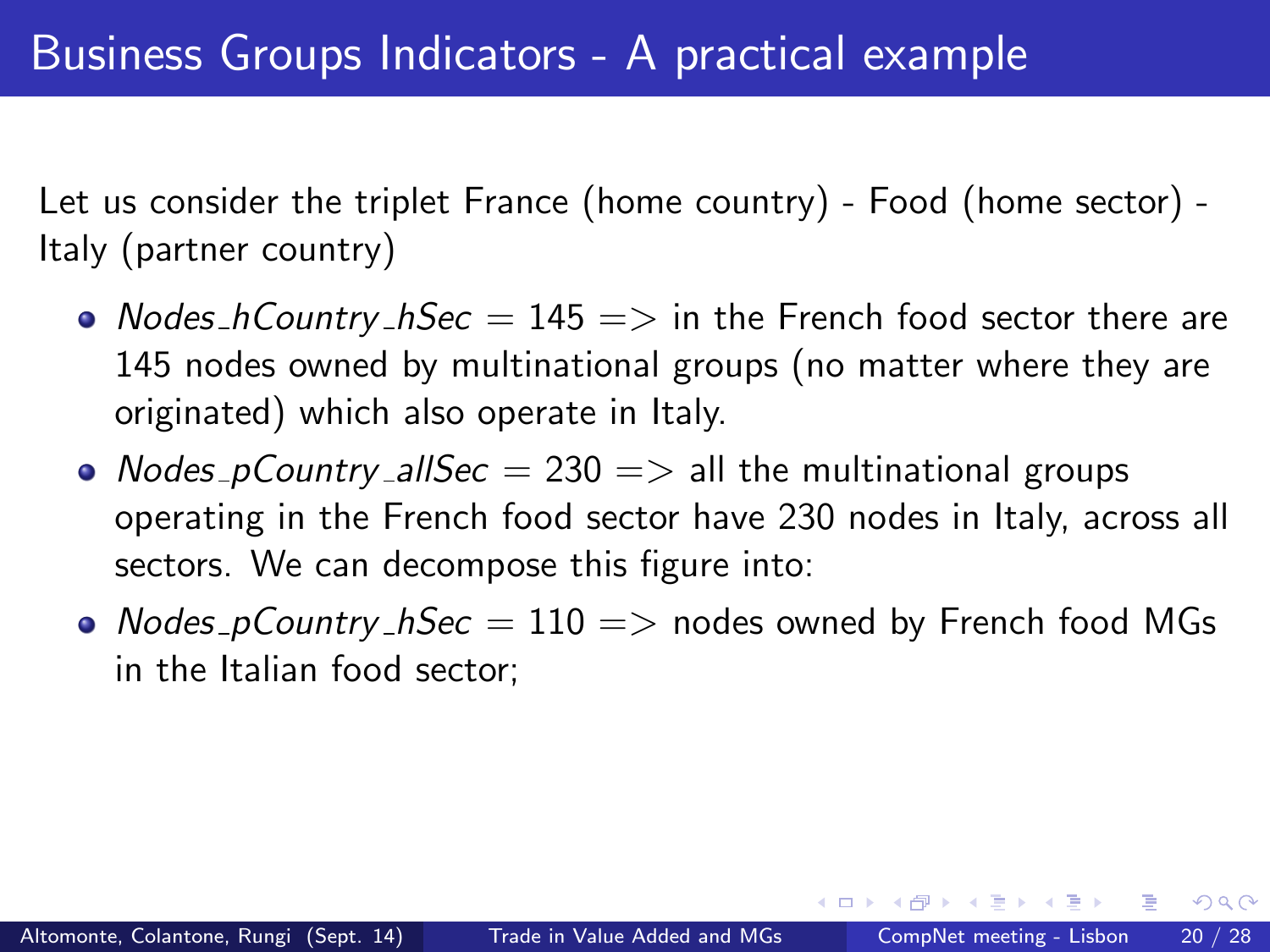- Nodes hCountry  $h$ Sec  $= 145 \Rightarrow$  in the French food sector there are 145 nodes owned by multinational groups (no matter where they are originated) which also operate in Italy.
- Nodes\_pCountry\_allSec  $= 230 \Rightarrow$  all the multinational groups operating in the French food sector have 230 nodes in Italy, across all sectors. We can decompose this figure into:
- Nodes\_pCountry\_hSec =  $110 \Rightarrow$  nodes owned by French food MGs in the Italian food sector;
- Nodes pCountry otherSec  $= 120$ , nodes owned by French food MGs in any other sector (but food).

正々 メラメ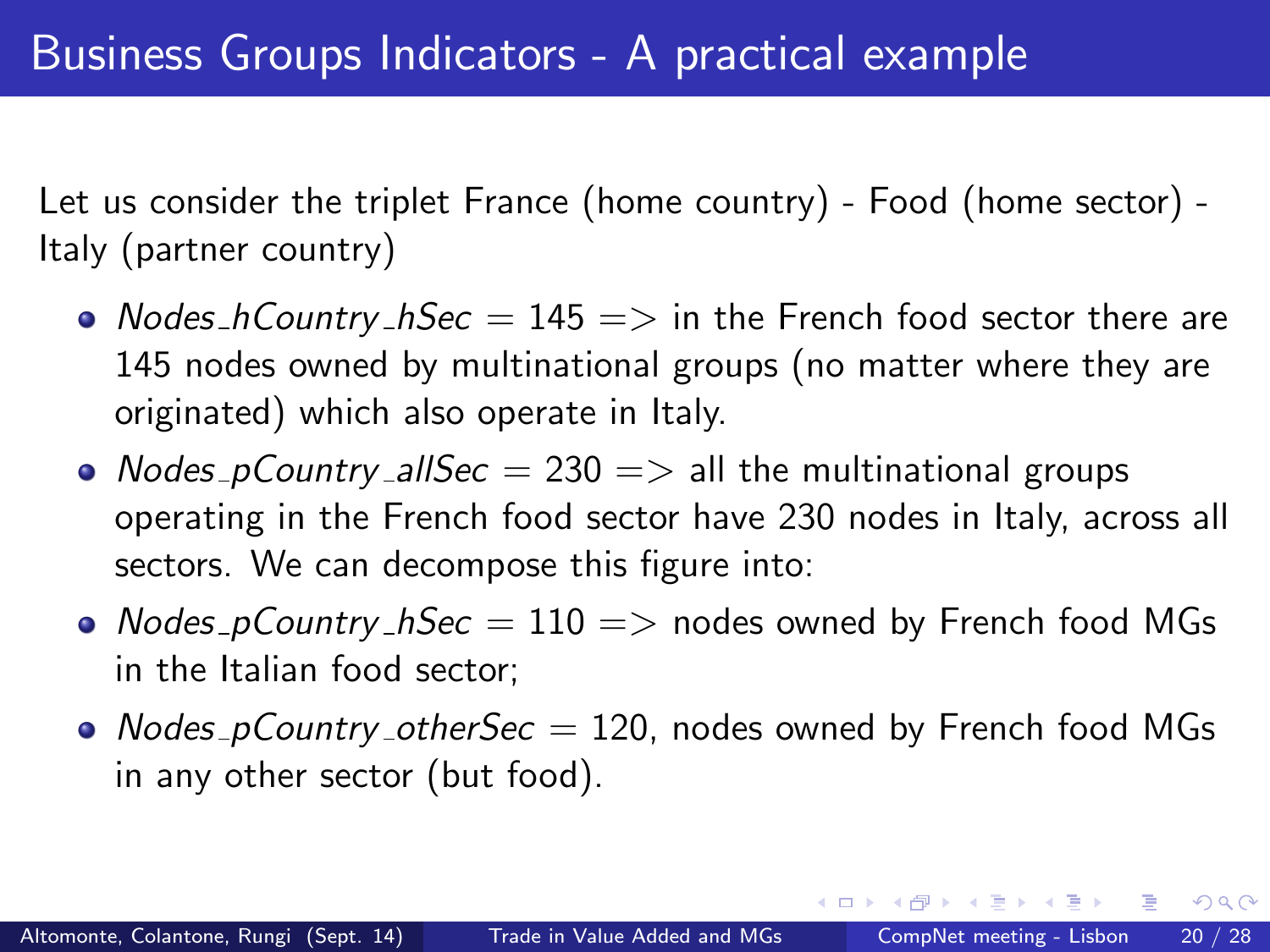**o** Size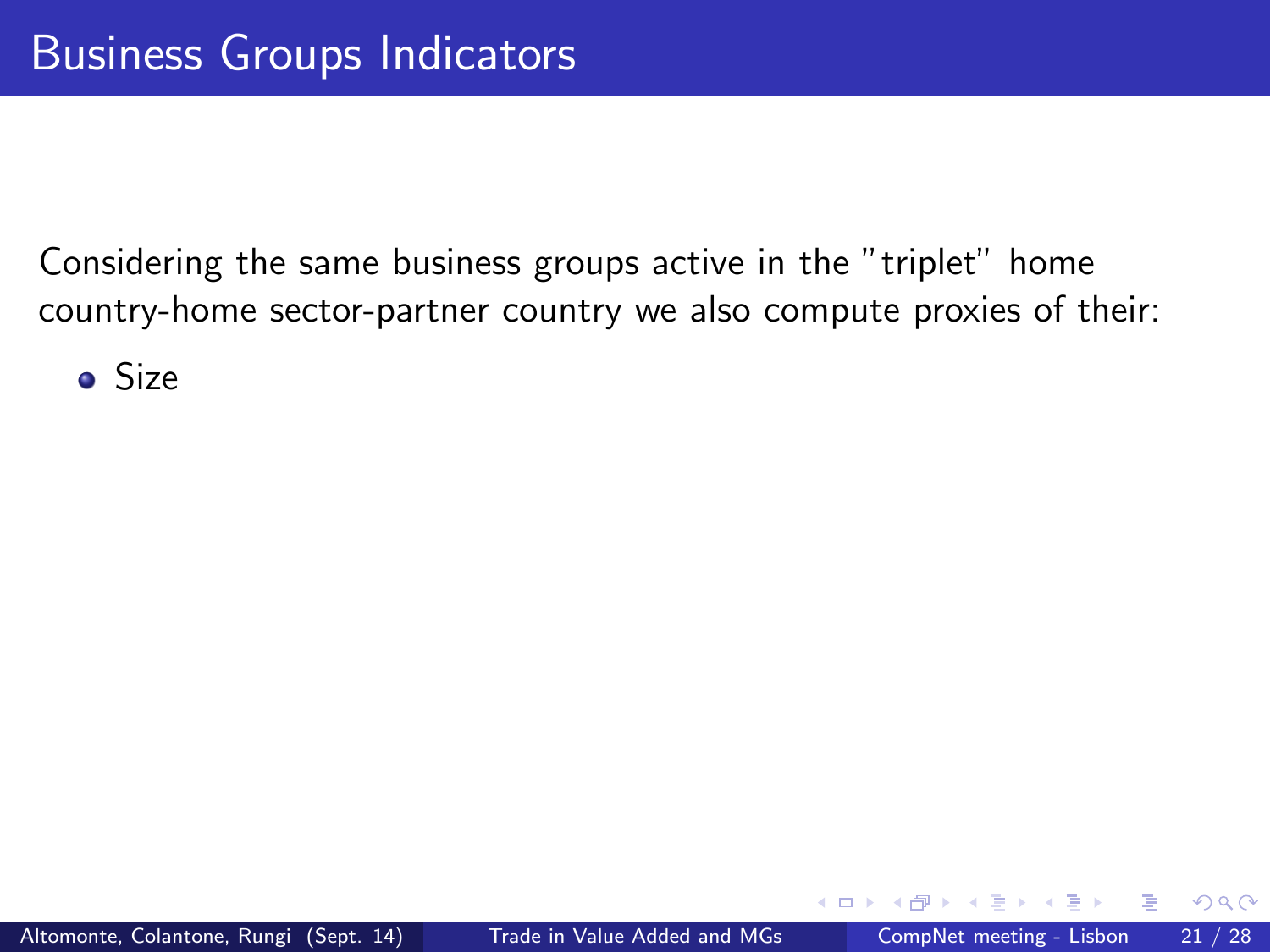**o** Size

 $\bullet$  AVG\_N: average number of affiliates worldwide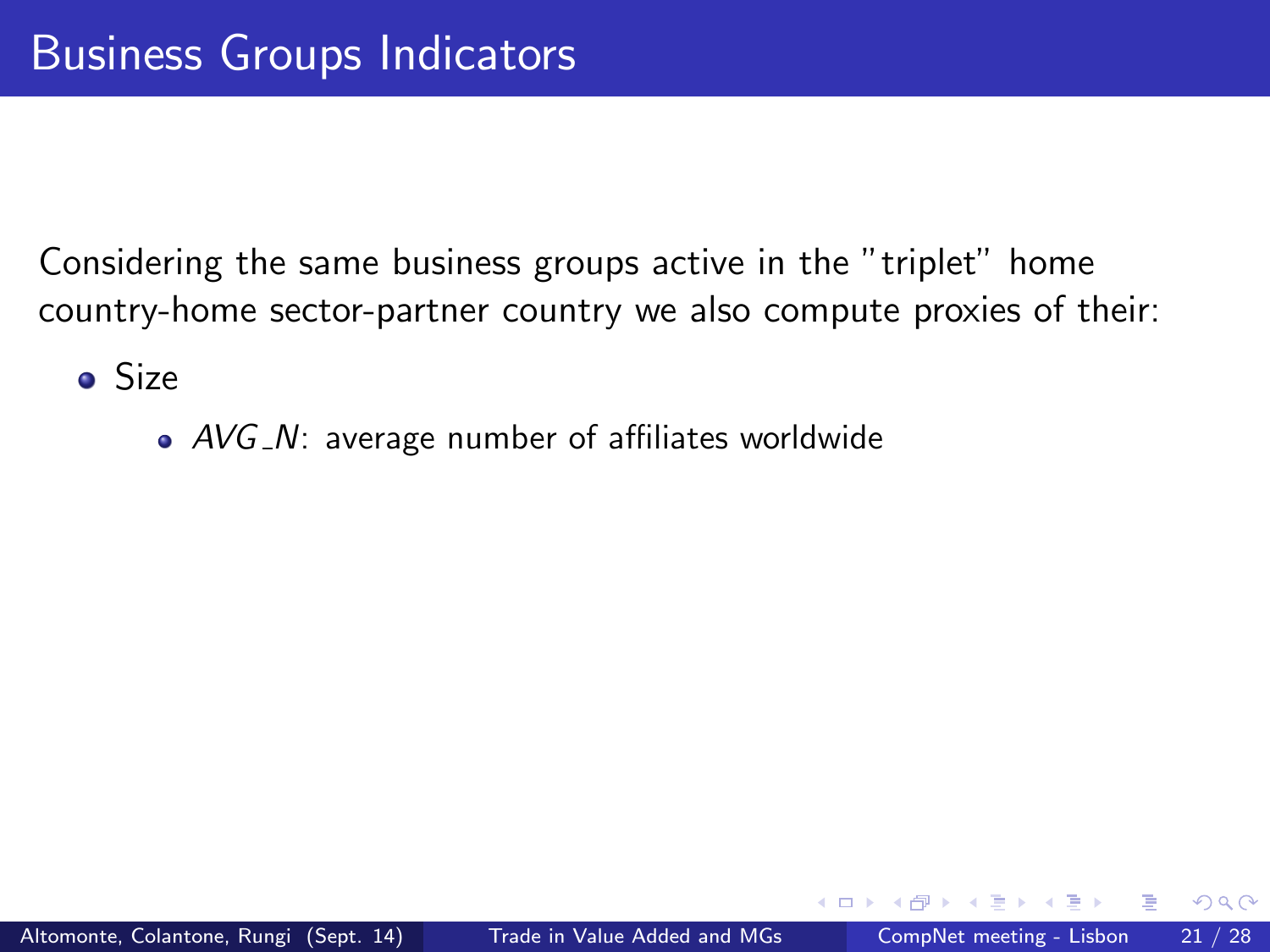**o** Size

- $\bullet$  AVG\_N: average number of affiliates worldwide
- AVG\_SALES: average sales worldwide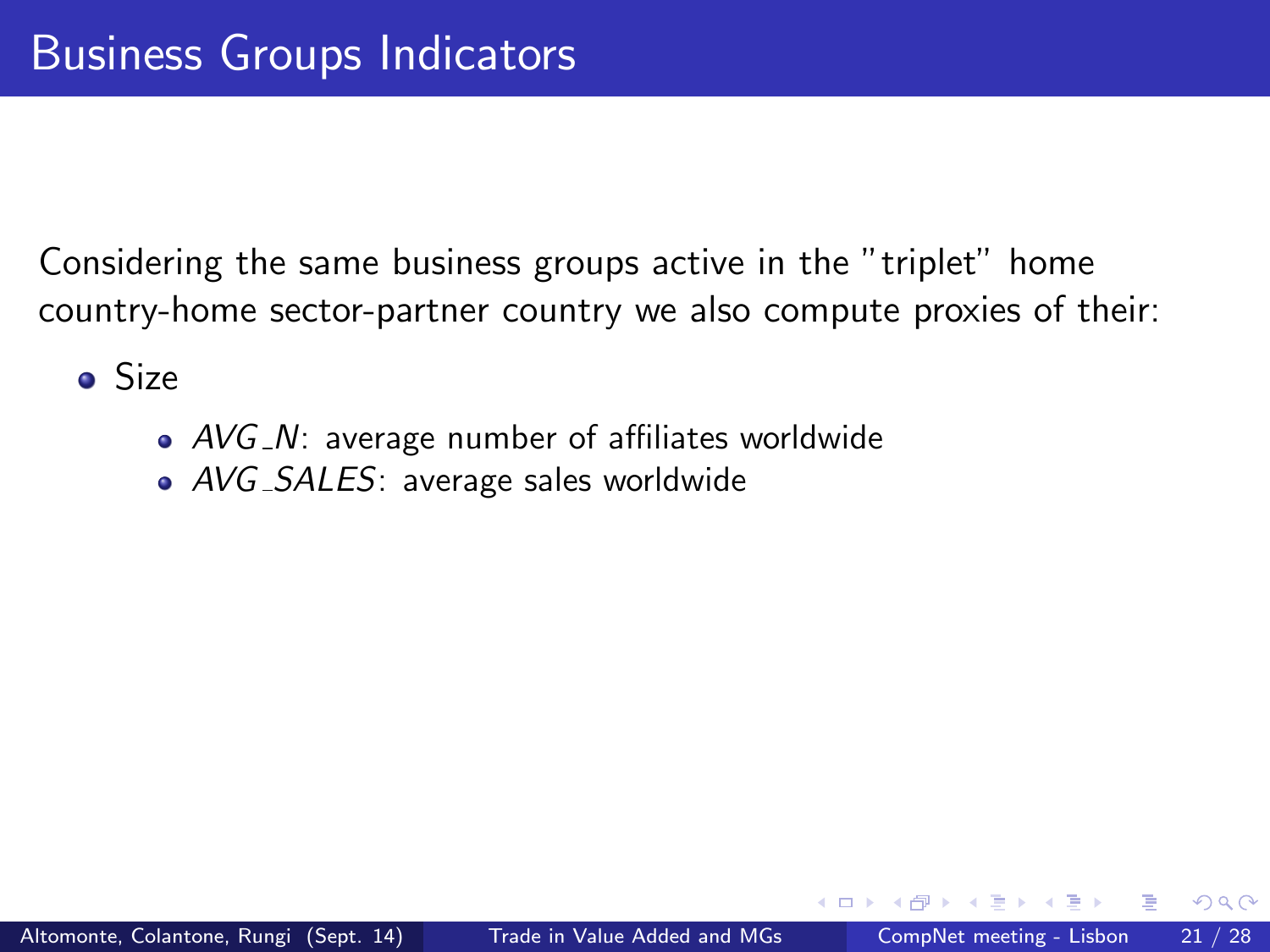**o** Size

- $\bullet$  AVG\_N: average number of affiliates worldwide
- AVG\_SALES: average sales worldwide
- **•** Diversification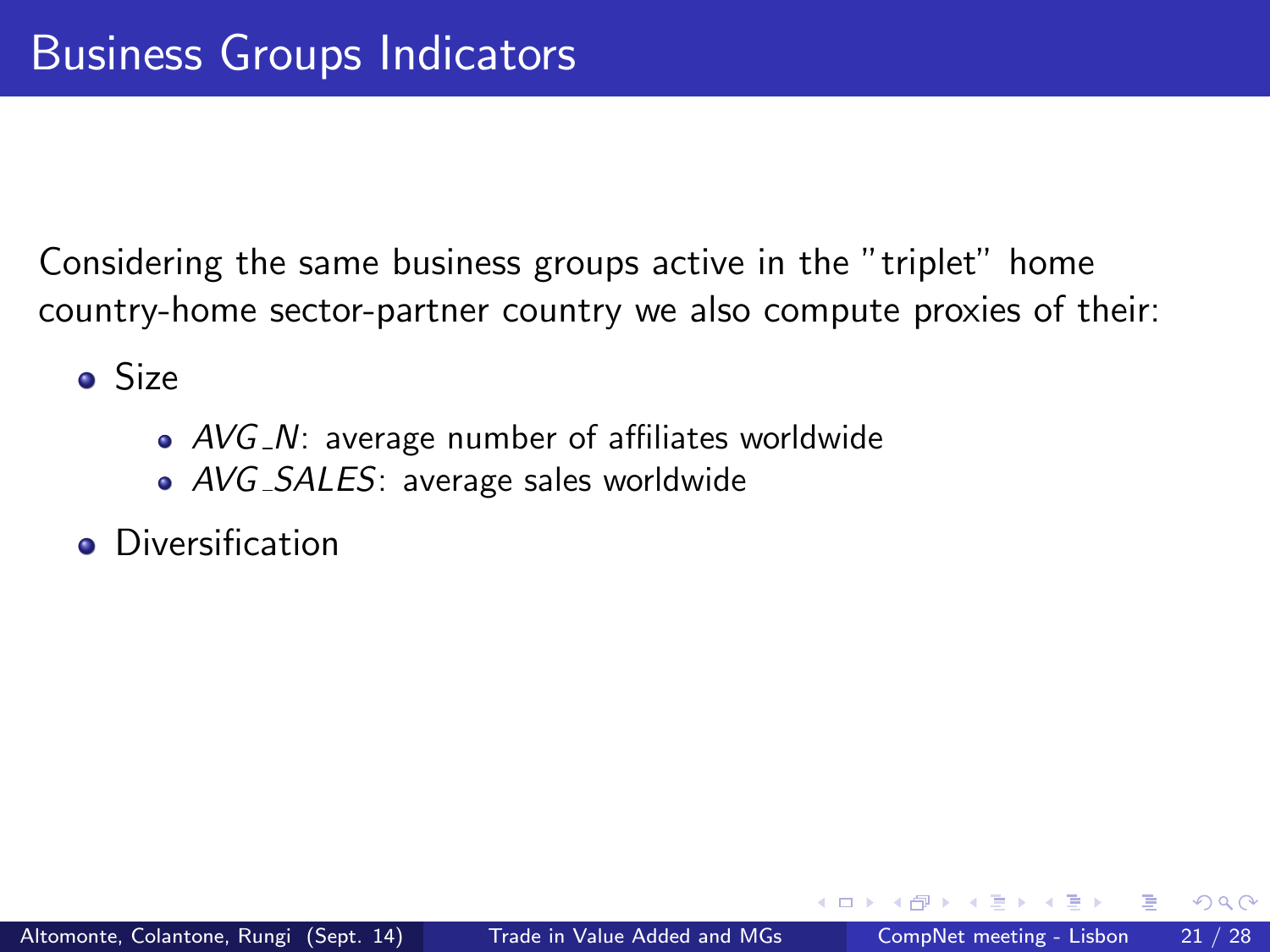**o** Size

- $\bullet$  AVG\_N: average number of affiliates worldwide
- AVG\_SALES: average sales worldwide
- **•** Diversification
	- $\bullet$  GEO DIV: average number of countries in which the groups are active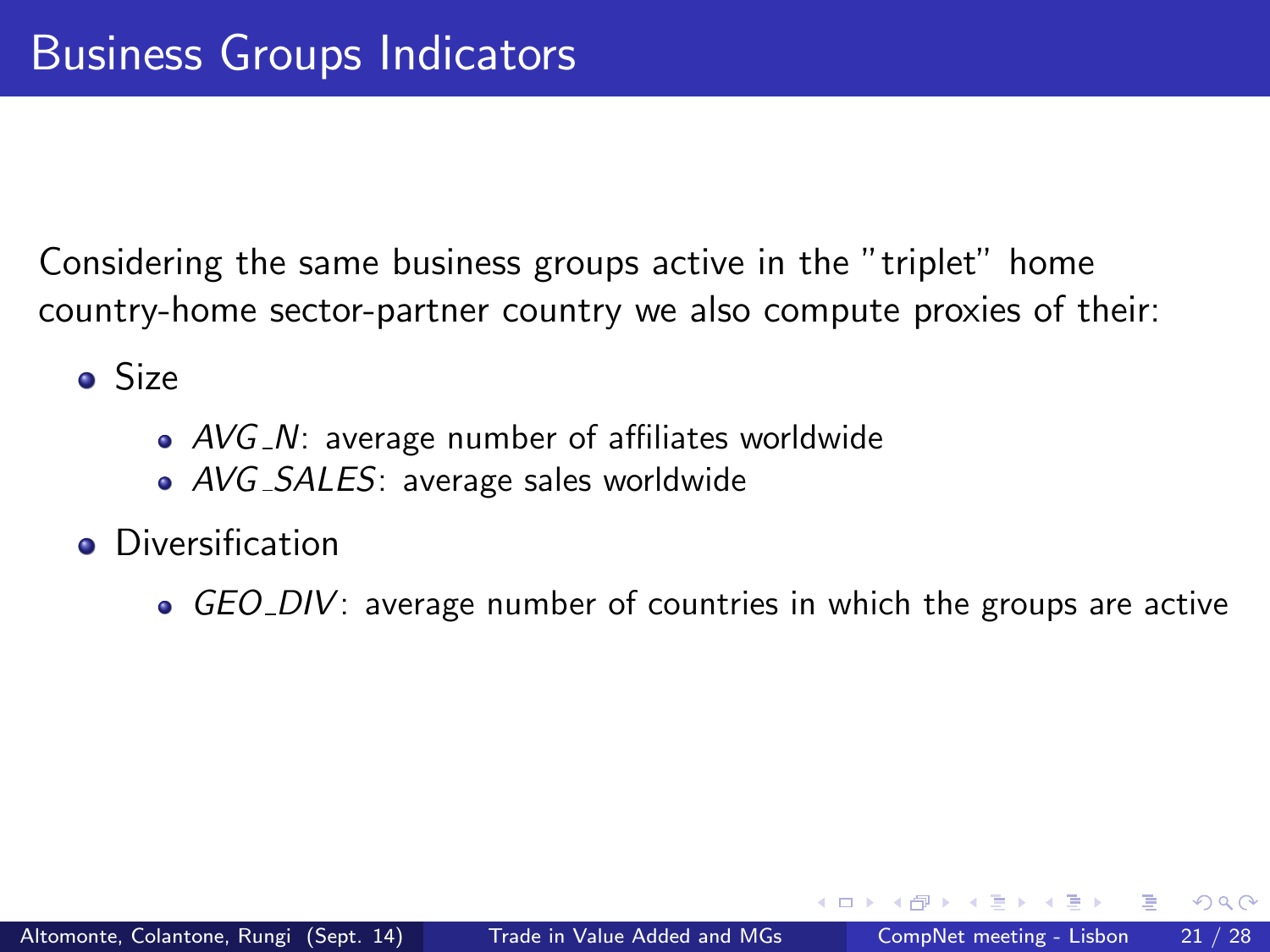**o** Size

- $\bullet$  AVG\_N: average number of affiliates worldwide
- AVG\_SALES: average sales worldwide
- **•** Diversification
	- $\bullet$  GEO DIV: average number of countries in which the groups are active
	- $\bullet$  IND DIV: average of the number of sectors (NACE 2) in which the groups are active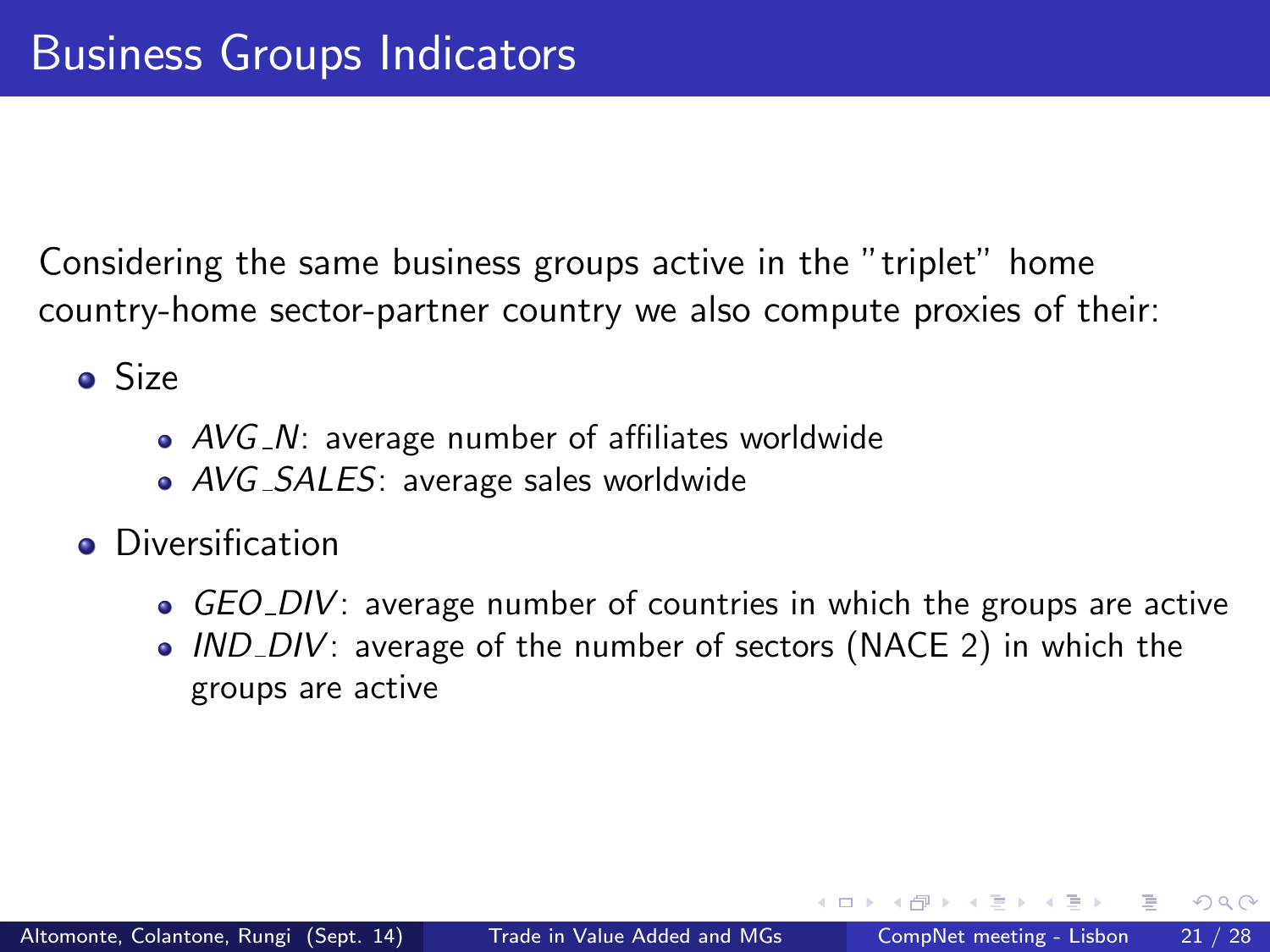# Business Groups indicators, median figures by home country

|            | <b>Nodes</b> | <b>Nodes</b>   | <b>Nodes</b>                        | <b>Nodes</b> |                  |       |                |                |
|------------|--------------|----------------|-------------------------------------|--------------|------------------|-------|----------------|----------------|
| Home       |              |                | pCountry pCountry pCountry hCountry |              |                  |       |                |                |
| Country    | allSec       | hSec           | otherSec                            | hSec         | <b>AVG SALES</b> | AVG_N | <b>GEO DIV</b> | <b>IND DIV</b> |
| AUS        | 43           | 19             | 20                                  | 53           | 14.674.116       | 311   | 24             | 14             |
| AUT        | 65           | 13             | 43                                  | 17           | 19.082.830       | 366   | 24             | 17             |
| BEL        | 105          | 19             | 76                                  | 26           | 25.073.384       | 385   | 25             | 17             |
| <b>BGR</b> | 24           | 8              | 12                                  | 5            | 14.835.578       | 356   | 26             | 15             |
| <b>BRA</b> | 76           | 18             | 53                                  | 23           | 21.200.436       | 356   | 25             | 16             |
| CAN        | 88           | 20             | 62                                  | 31           | 23.137.028       | 353   | 25             | 16             |
| <b>CHN</b> | 53           | 23             | 26                                  | 50           | 20.230.366       | 297   | 23             | 14             |
| <b>CYP</b> | 13           | 5              | 5                                   | 5            | 11.558.296       | 303   | 22             | 14             |
| <b>CZE</b> | 66           | 16             | 43                                  | 13           | 20.231.190       | 366   | 25             | 16             |
| DEU        | 275          | 33             | 209                                 | 113          | 23.826.804       | 356   | 24             | 17             |
| <b>DNK</b> | 43           | 12             | 29                                  | 13           | 15.485.565       | 322   | 25             | 15             |
| <b>ESP</b> | 164          | 23             | 126                                 | 56           | 24.593.904       | 385   | 24             | 16             |
| <b>EST</b> | 17           | $\overline{4}$ | 10                                  | 3            | 13.617.586       | 349   | 26             | 16             |
| <b>FIN</b> | 38           | 9              | 25                                  | 8            | 16.485.939       | 306   | 25             | 15             |
| <b>FRA</b> | 202          | 28             | 155                                 | 106          | 29.848.053       | 403   | 25             | 17             |
| <b>GBR</b> | 277,5        | 38,5           | 221,5                               | 253          | 24.845.375       | 349   | 22             | 16             |
| <b>GRC</b> | 27           | 8              | 15                                  | 6            | 22.298.174       | 364   | 26             | 15             |
| <b>HUN</b> | 49           | 16             | 27                                  | 11           | 20.502.895       | 372   | 26             | 16             |
| <b>IDN</b> | 22           | 9              | 9                                   | 6            | 18.844.333       | 338   | 26             | 15             |

4 0 8

э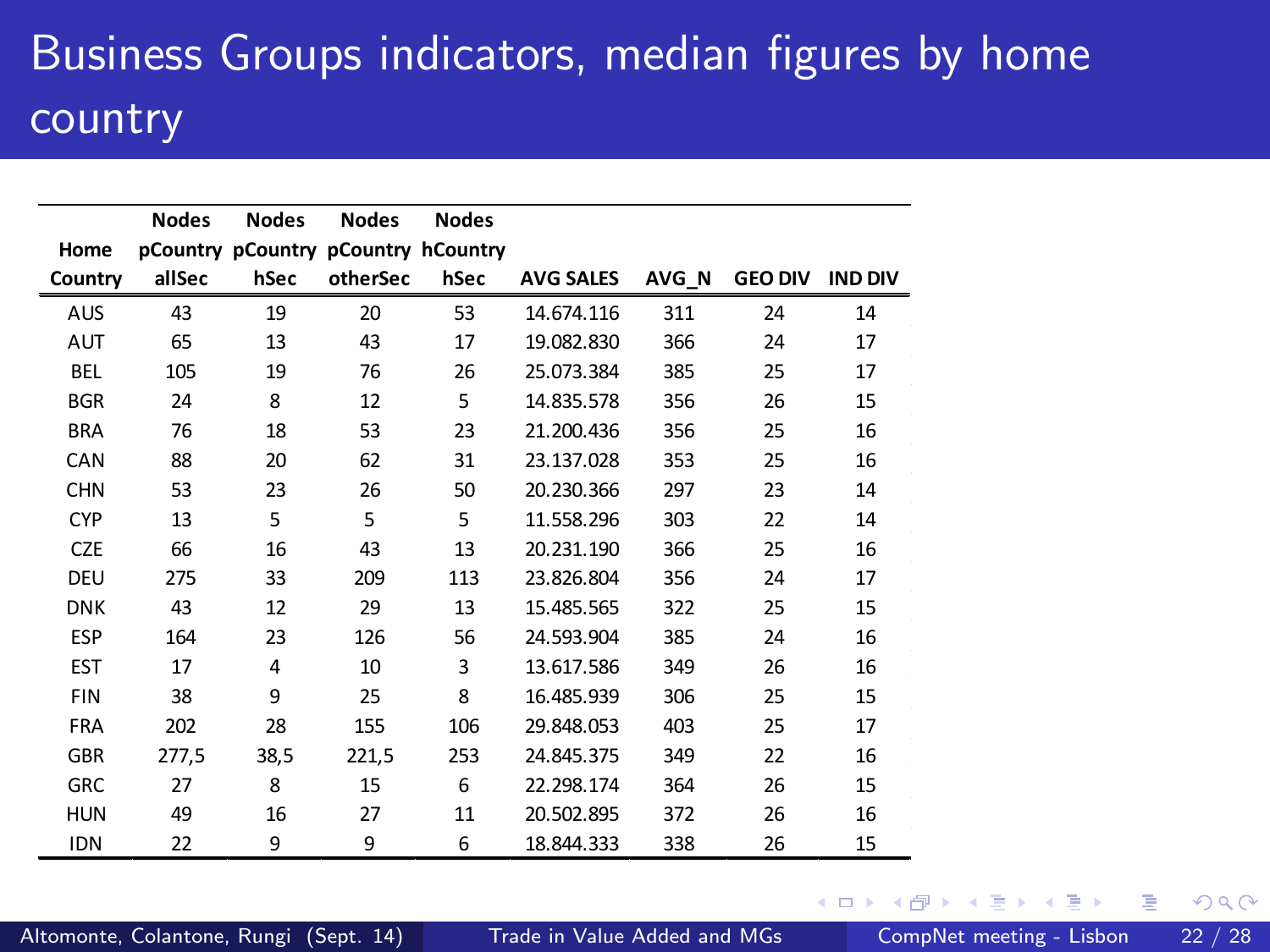# Business Groups indicators, median figures by home country

|            | <b>Nodes</b>   | <b>Nodes</b> | <b>Nodes</b>                        | <b>Nodes</b>   |                  |       |                |                |
|------------|----------------|--------------|-------------------------------------|----------------|------------------|-------|----------------|----------------|
| Home       |                |              | pCountry pCountry pCountry hCountry |                |                  |       |                |                |
| Country    | allSec         | hSec         | otherSec                            | hSec           | <b>AVG SALES</b> | AVG N | <b>GEO DIV</b> | <b>IND DIV</b> |
| <b>IND</b> | 42             | 19           | 20                                  | 20             | 17.665.032       | 321   | 25             | 15             |
| <b>IRL</b> | 64             | 14           | 42,5                                | 19             | 24.330.286       | 387   | 25             | 16             |
| <b>ITA</b> | 134            | 23           | 101                                 | 35             | 21.642.671       | 386   | 24             | 17             |
| <b>JPN</b> | 70.5           | 12           | 51                                  | 21             | 32.429.070       | 330   | 23             | 16             |
| <b>KOR</b> | 32             | 12           | 19                                  | 8              | 24.269.402       | 321   | 26             | 16             |
| LTU        | 13             | 3            | $\overline{7}$                      | $\overline{2}$ | 10.800.584       | 287   | 24             | 14             |
| <b>LUX</b> | 44             | 16           | 21                                  | 19             | 20.940.257       | 380   | 25             | 16             |
| <b>LVA</b> | 9              | 3            | 5                                   | $\overline{2}$ | 9.787.161        | 262   | 24             | 13             |
| <b>MEX</b> | 90             | 19           | 62                                  | 32             | 24.098.509       | 371   | 26             | 17             |
| <b>MLT</b> | $\overline{4}$ | $\mathbf{1}$ | $\mathbf{1}$                        | $\mathbf{1}$   | 8.803.183        | 304   | 23             | 12             |
| <b>NLD</b> | 123            | 24           | 88                                  | 56             | 21.146.170       | 344   | 24             | 16             |
| POL        | 112            | 23           | 79                                  | 25             | 22.421.414       | 367   | 24             | 16             |
| PRT        | 58             | 15           | 37                                  | 15             | 22.208.305       | 392   | 26             | 16             |
| <b>ROM</b> | 52             | 18           | 28                                  | 11             | 21.567.157       | 404   | 27             | 16             |
| <b>RUS</b> | 97,5           | 21           | 69,5                                | 27             | 25.090.180       | 357   | 24             | 17             |
| <b>SVK</b> | 37             | 11           | 20                                  | 8              | 20.624.558       | 371   | 26             | 16             |
| <b>SVN</b> | 14             | 4            | $\overline{7}$                      | 3              | 13.091.379       | 325   | 27             | 16             |
| <b>SWE</b> | 85             | 16           | 62                                  | 35             | 19.434.209       | 353   | 25             | 16             |
| <b>TUR</b> | 30             | 12,5         | 14                                  | 13             | 18.562.468       | 333   | 26             | 15             |
| <b>TWN</b> | 16             | 8            | 6                                   | 6              | 15.895.090       | 321   | 27             | 15             |
| <b>USA</b> | 317            | 39           | 266                                 | 263,5          | 28.202.264       | 365   | 24             | 16             |

Altomonte, Colantone, Rungi (Sept. 14) [Trade in Value Added and MGs](#page-0-0) CompNet meeting - Lisbon 23 / 28

 $\leftarrow$   $\Box$ 

÷,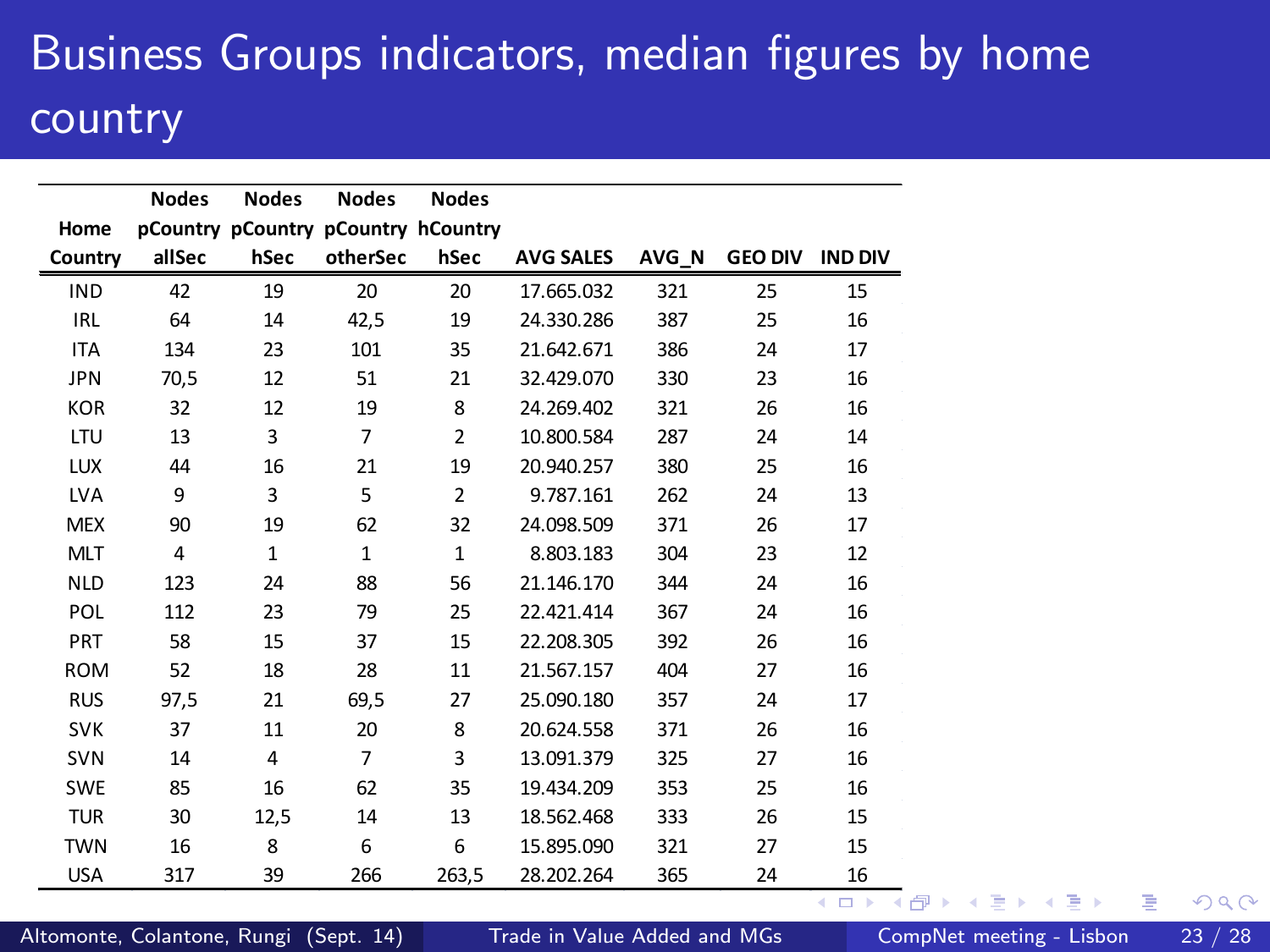### Estimation Results

| <b>Dependent Variable:</b>   | In (dva)     | In (rdv)               | In (fva)             | In (pdc)     |
|------------------------------|--------------|------------------------|----------------------|--------------|
|                              | (1)          | (2)                    | (3)                  | (4)          |
| In (Nodes_pCountry_hSec)     | $0.0331***$  |                        | $-0,001$ $0.0329***$ | $0.0319***$  |
|                              | [0.010]      | [0.004]                | [0.008]              | [0.006]      |
| In (Nodes_pCountry_otherSec) | $0.1615***$  | $0.0415***$            | $0.1126***$          | $0.1012***$  |
|                              | [0.008]      | [0.003]                | [0.006]              | [0.005]      |
| In (Nodes_hCountry_hSec)     | $0.1998***$  | $0.0797***$            | $0.1396***$          | $0.1083***$  |
|                              | [0.009]      | $[0.004]$              | $[0.007]$            | [0.006]      |
| In (AVG_SALES)               | $0.1899***$  | $0.0772***$            | $0.1589***$          | $0.1195***$  |
|                              | [0.009]      | [0.004]                | [0.007]              | [0.006]      |
| In (AVG_N)                   | $-0.1862***$ | $-0.0284**$            | $-0.1058***$         | $-0.0751***$ |
|                              | $[0.034]$    | $[0.014]$              | [0.026]              | [0.022]      |
| In (IND_DIV)                 |              | $-0,0693 - 0.0902$ *** | $-0.1760***$         | $-0.1360***$ |
|                              | [0.065]      | [0.027]                | [0.050]              | [0.041]      |
| In (GEO_DIV)                 |              | $-0.8013***-0.3447***$ | $-0.6419***$         | $-0.4995***$ |
|                              | [0.046]      | [0.019]                | [0.036]              | $[0.029]$    |
| Constant                     | $0.5326***$  |                        | 0,0482 0.4795***     | $0.3795***$  |
|                              | [0.073]      | [0.030]                | [0.056]              | [0.046]      |
| home country fe              | yes          | yes                    | yes                  | yes          |
| home sector fe               | yes          | yes                    | yes                  | yes          |
| partner country fe           | yes          | yes                    | yes                  | yes          |
| Observations                 | 51.626       | 51.626                 | 51.626               | 51.626       |
| R-squared                    | 0,57         | 0,36                   | 0,56                 | 0,52         |

Altomonte, Colantone, Rungi (Sept. 14) [Trade in Value Added and MGs](#page-0-0) CompNet meeting - Lisbon 24 / 28

化重 网络重 . p

**←ロト ←何ト** 

<span id="page-59-0"></span>重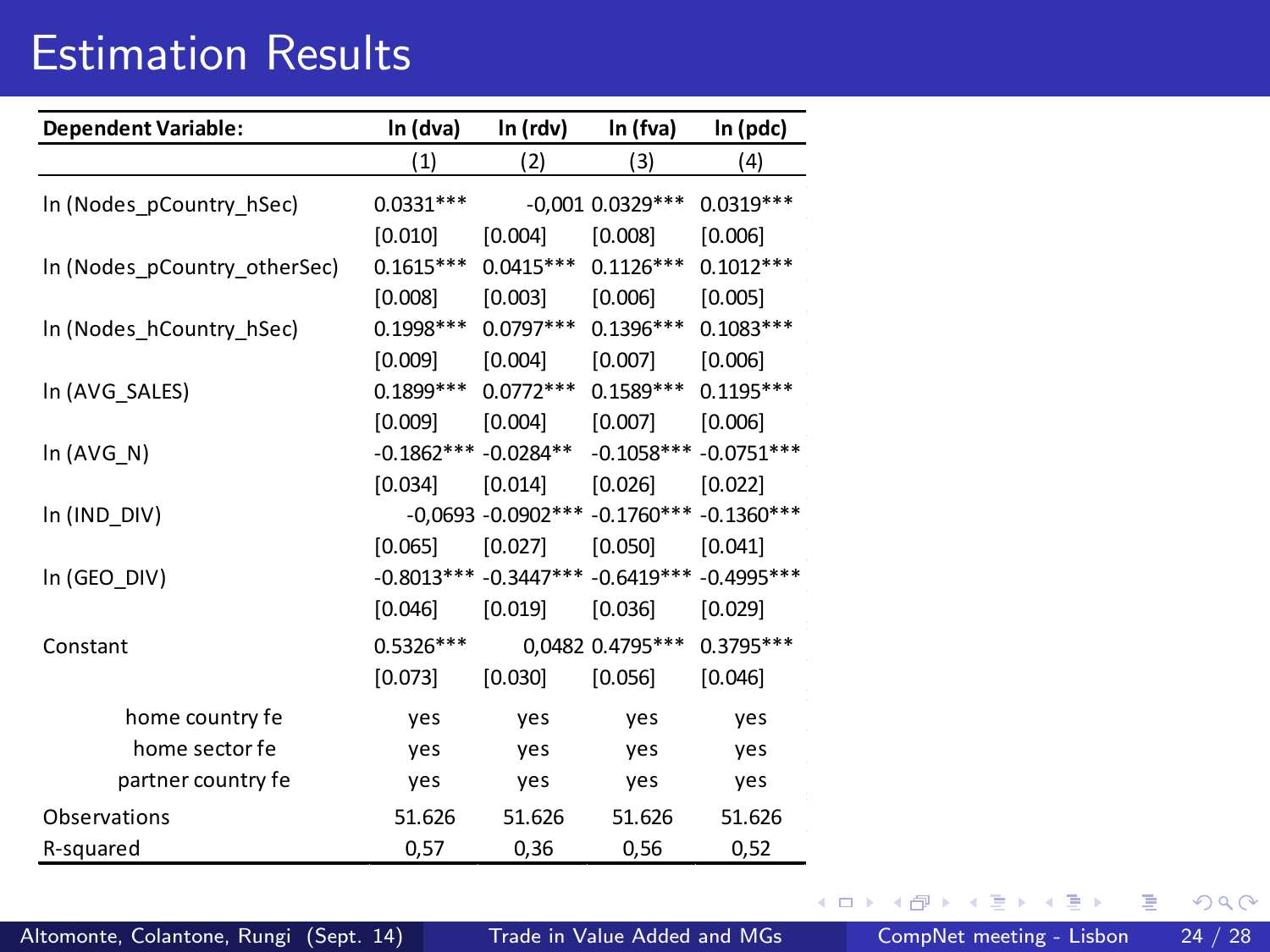### Estimation Results

| <b>Dependent Variable:</b>   | In (dva)    | In (rdv)                | In (fva)            | In (pdc)        |
|------------------------------|-------------|-------------------------|---------------------|-----------------|
|                              | (1)         | (2)                     | (3)                 | (4)             |
| In (Nodes_pCountry_hSec)     |             | $0,005 - 0.0065*$       |                     | 0,0061 0.0129** |
|                              | [0.009]     | $[0.004]$               | [0.007]             | [0.006]         |
| In (Nodes_pCountry_otherSec) | $0.0940***$ | $0.0251***$             | $0.0668***$         | $0.0727***$     |
|                              | $[0.007]$   | $[0.003]$               | [0.006]             | [0.005]         |
| In (Nodes_hCountry_hSec)     | $0.1687***$ | $0.0550***$             | $0.1182***$         | $0.0876***$     |
|                              | [0.009]     | [0.003]                 | [0.007]             | [0.006]         |
| In (AVG SALES)               |             | $-0,0004$ 0.0080**      | $0.0189***$         | $0.0198***$     |
|                              | [0.009]     | $[0.004]$               | [0.007]             | [0.006]         |
| In (AVG N)                   |             | $-0.2205*** -0.0690***$ | $-0.1413***$        | $-0.1095***$    |
|                              | $[0.032]$   | [0.012]                 | $[0.025]$           | [0.020]         |
| In (IND_DIV)                 | $0.2910***$ | $0.0526**$              | $0.1027**$          | $0.0656*$       |
|                              | $[0.061]$   | [0.023]                 | [0.048]             | [0.040]         |
| In (GEO_DIV)                 | $-0,0329$   |                         | $-0.0159 - 0.0683*$ | $-0.0734**$     |
|                              | [0.045]     | [0.017]                 | [0.035]             | [0.029]         |
| Constant                     | $-0,3828$   |                         | $-0.049 - 0.3933*$  | $-0,2121$       |
|                              | $[0.269]$   | [0.103]                 | [0.210]             | [0.174]         |
| home*partner country fe      | yes         | yes                     | yes                 | yes             |
| home sector fe               | yes         | yes                     | yes                 | yes             |
| Observations                 | 51.626      | 51.626                  | 51.626              | 51.626          |
| R-squared                    | 0,64        | 0,55                    | 0,63                | 0,59            |

医前头面 þ.

4 0 8

×

重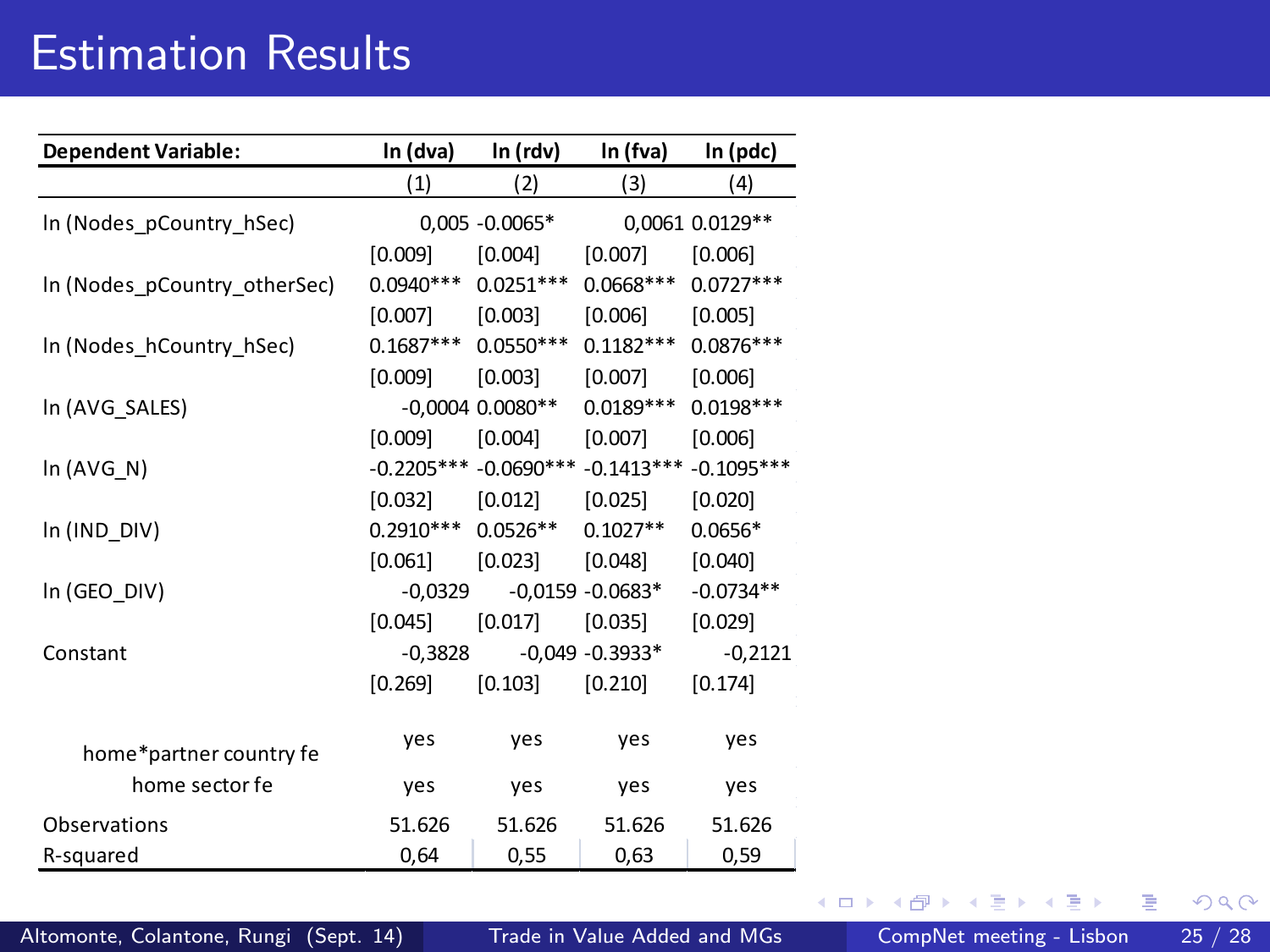### Estimation Results

| <b>Dependent Variable:</b>   | In (dva)    | In (rdv)                  | In (fva)                                    | In (pdc)        |
|------------------------------|-------------|---------------------------|---------------------------------------------|-----------------|
|                              | (1)         | (2)                       | (3)                                         | (4)             |
| In (Nodes pCountry hSec)     |             | $0,005 - 0.0065*$         |                                             | 0,0061 0.0129** |
|                              | [0.009]     | [0.004]                   | [0.007]                                     | [0.006]         |
| In (Nodes pCountry otherSec) | $0.0940***$ | $0.0251***$               | $0.0668***$                                 | $0.0727***$     |
|                              | [0.007]     | [0.003]                   | [0.006]                                     | [0.005]         |
| In (Nodes hCountry hSec)     | $0.1687***$ | $0.0550***$               | $0.1182***$                                 | $0.0876***$     |
|                              | [0.009]     | [0.003]                   | [0.007]                                     | [0.006]         |
| In (AVG_SALES)               |             | $-0,0004$ $0.0080**$      | $0.0189***$                                 | $0.0198***$     |
|                              | [0.009]     | [0.004]                   | [0.007]                                     | [0.006]         |
| In (AVG N)                   |             | $-0.2205***$ $-0.0690***$ | $-0.1413***$                                | $-0.1095***$    |
|                              | [0.032]     | [0.012]                   | [0.025]                                     | [0.020]         |
| In (IND_DIV)                 | $0.2910***$ | $0.0526**$                | $0.1027**$                                  | $0.0656*$       |
|                              | [0.061]     | [0.023]                   | [0.048]                                     | [0.040]         |
| In (GEO DIV)                 | $-0,0329$   |                           | $-0.0159 - 0.0683*$                         | $-0.0734**$     |
|                              | [0.045]     | [0.017]                   | [0.035]                                     | [0.029]         |
| In (Home GDP)                | $0.4536***$ | $0.2588***$               | $0.2706***$                                 | $0.2202***$     |
|                              | [0.038]     | [0.014]                   | [0.029]                                     | [0.024]         |
| In (Partner GDP)             | 0.0562      | $-0.0121$                 | 0,0452                                      | $-0,016$        |
|                              | [0.047]     | [0.018]                   | [0.037]                                     | [0.030]         |
| Constant                     |             |                           | -4.5760*** -2.1434*** -2.8959*** -1.7981*** |                 |
|                              | [0.689]     | $[0.263]$                 | [0.537]                                     | [0.445]         |
|                              | yes         | yes                       | yes                                         | yes             |
| home*partner country fe      |             |                           |                                             |                 |
| home sector fe               | yes         | yes                       | yes                                         | yes             |
| Observations                 | 51.626      | 51.626                    | 51.626                                      | 51.626          |
| R-squared                    | 0.64        | 0.55                      | 0,63                                        | 0.59            |

Altomonte, Colantone, Rungi (Sept. 14) [Trade in Value Added and MGs](#page-0-0) CompNet meeting - Lisbon 26 / 28

4 0 8

× ×. 重

重

 $|b| = 4$ ×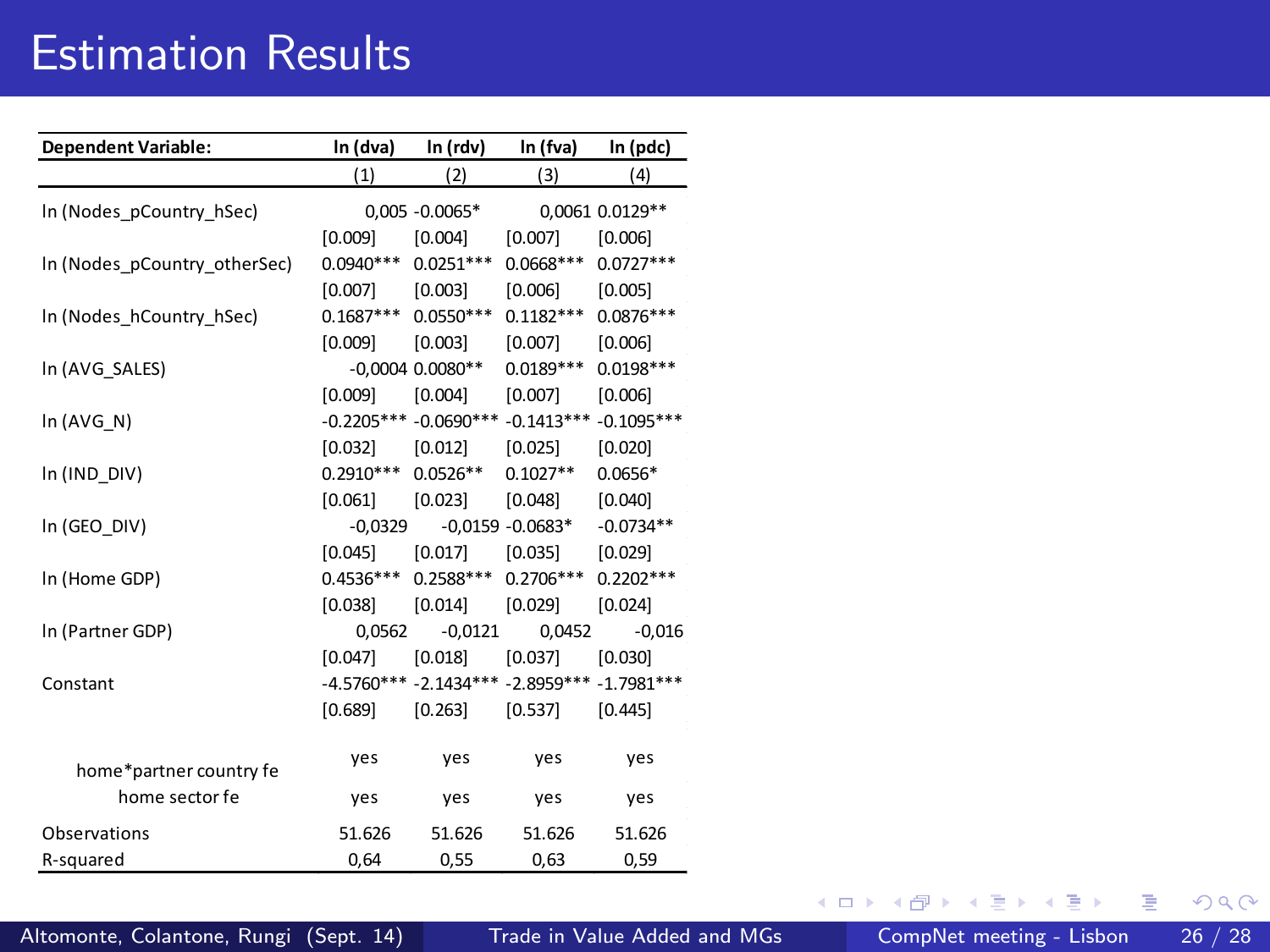• Number of nodes in home country-home sector positively associated to all components of trade.

 $\leftarrow$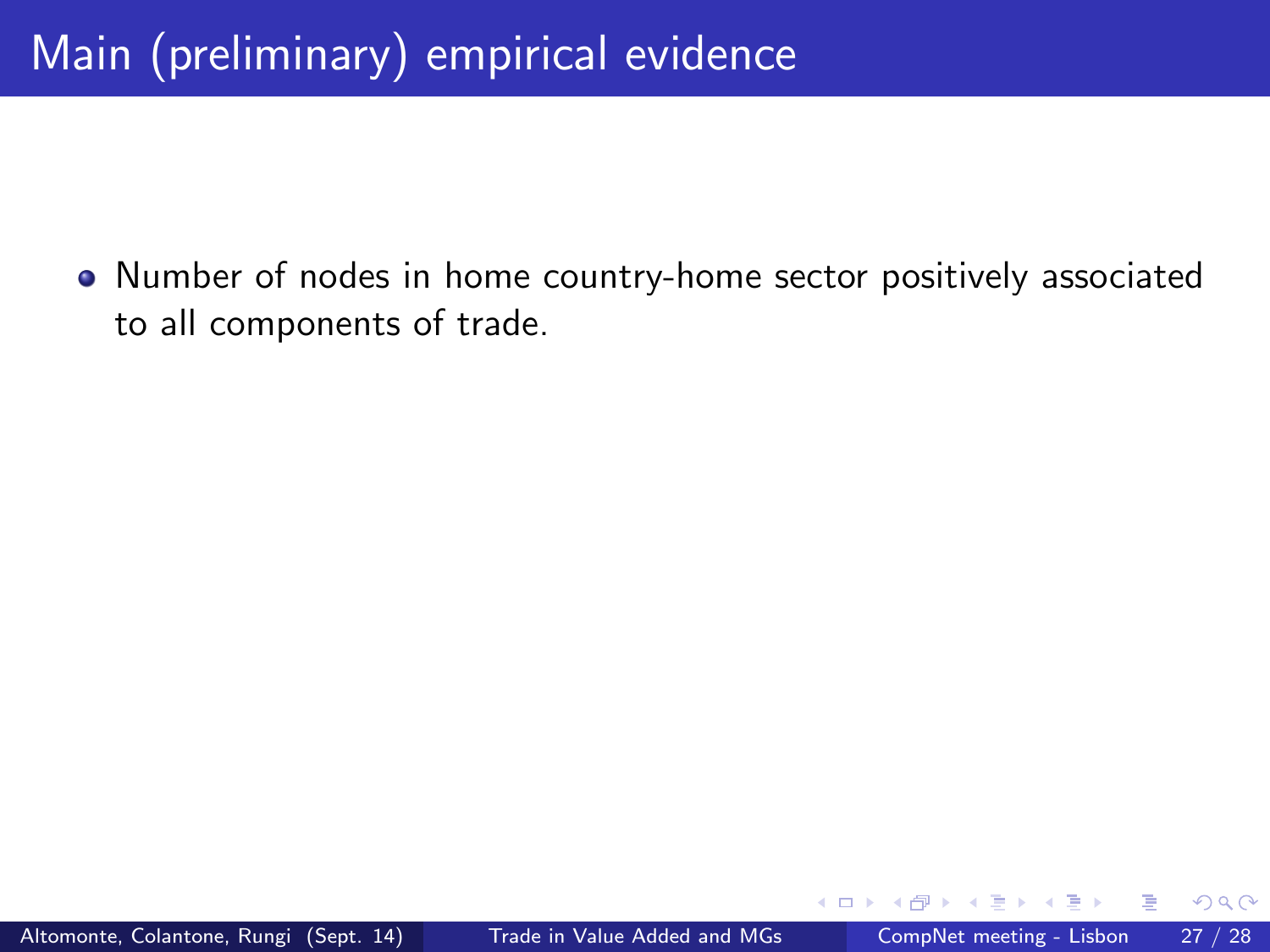- Number of nodes in home country-home sector positively associated to all components of trade.
- Same for nodes in partner country in other sectors (vs. the home one)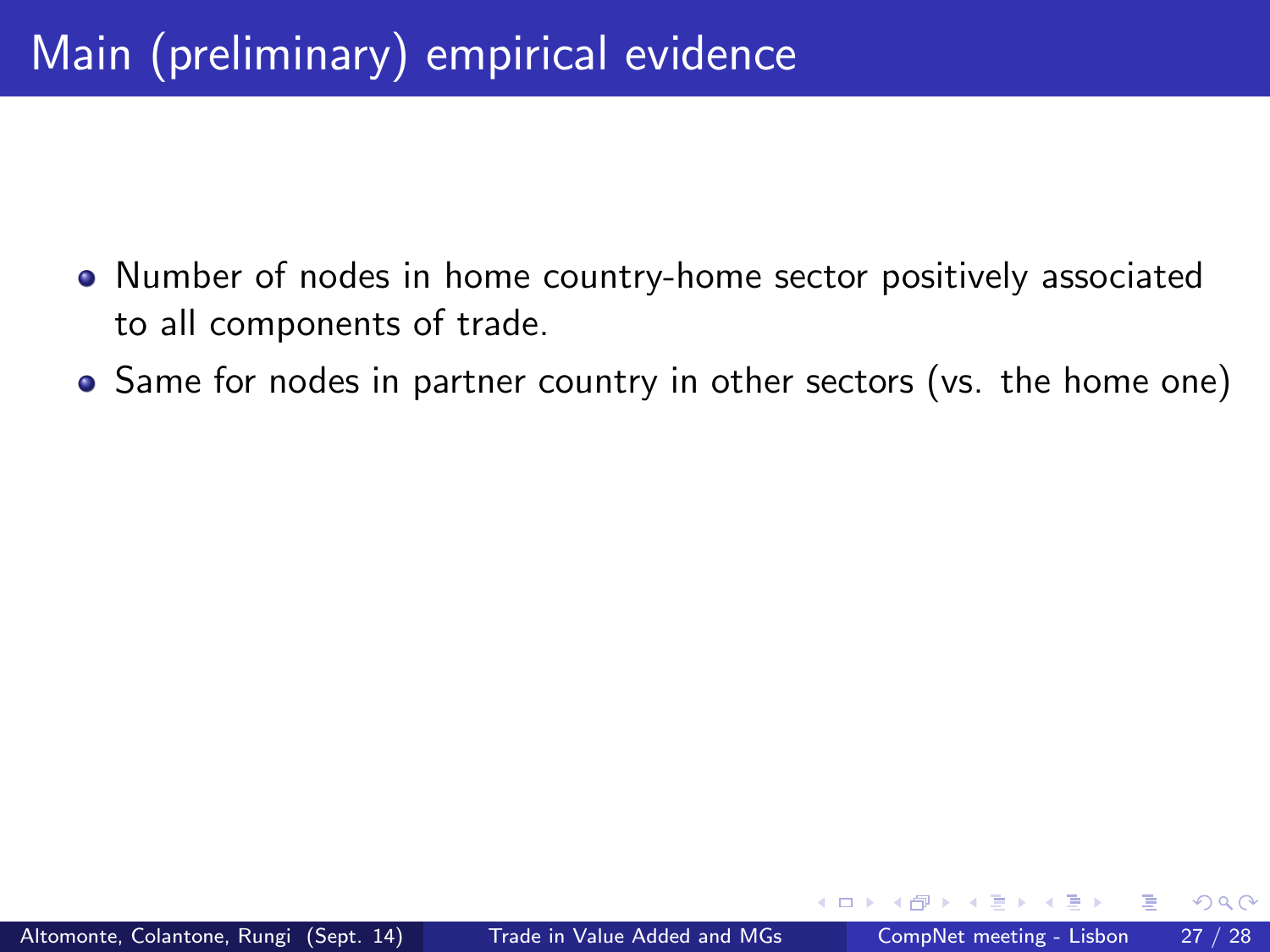- Number of nodes in home country-home sector positively associated to all components of trade.
- Same for nodes in partner country in other sectors (vs. the home one)
- Controlling for avg. group sales, negative correlation with avg. n. of affiliates worldwide  $N$ :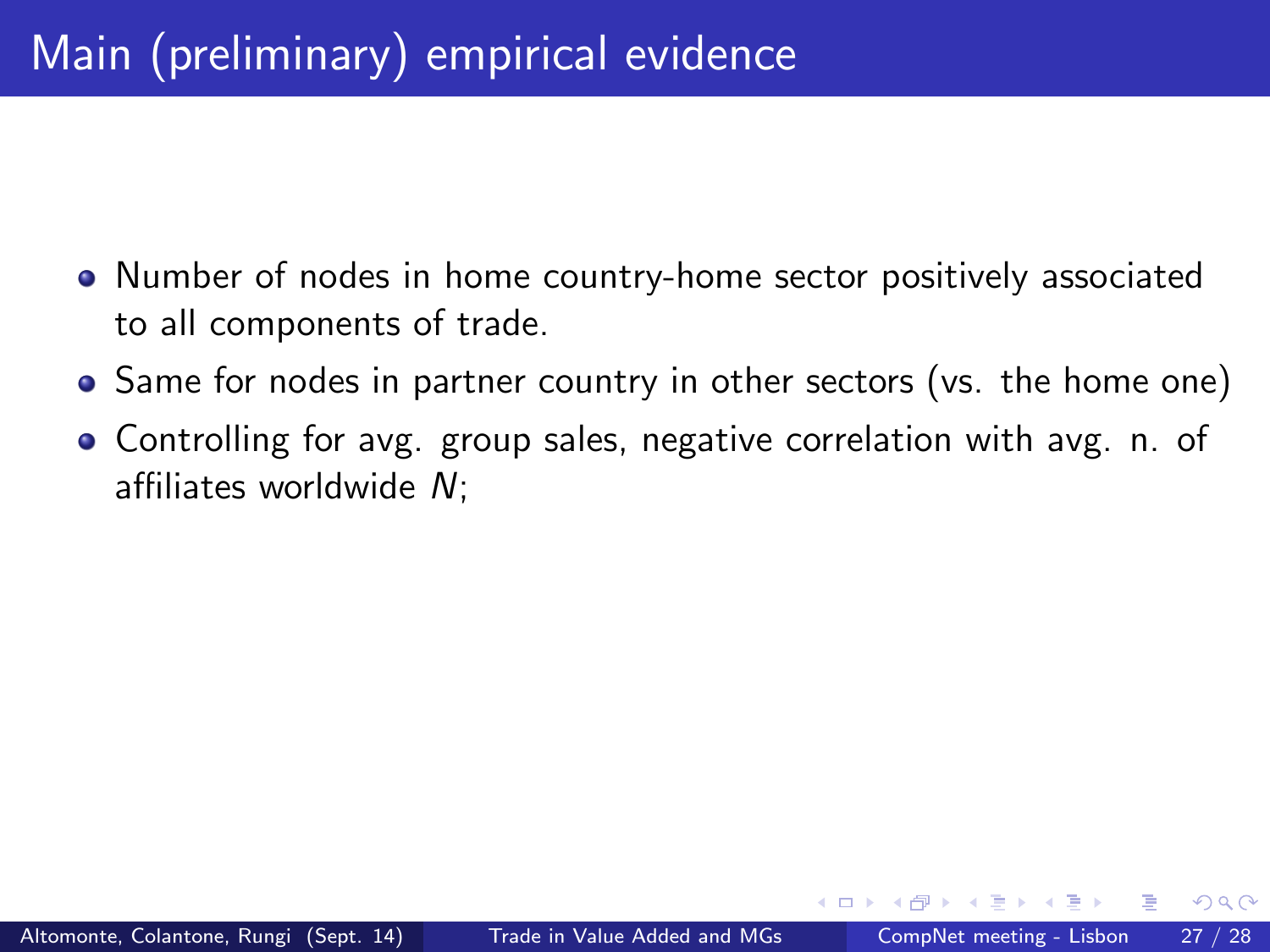- Number of nodes in home country-home sector positively associated to all components of trade.
- Same for nodes in partner country in other sectors (vs. the home one)
- Controlling for avg. group sales, negative correlation with avg. n. of affiliates worldwide  $N$ :
- **•** Negative association with geographic diversification disappearing when controlling for relative distance of countries;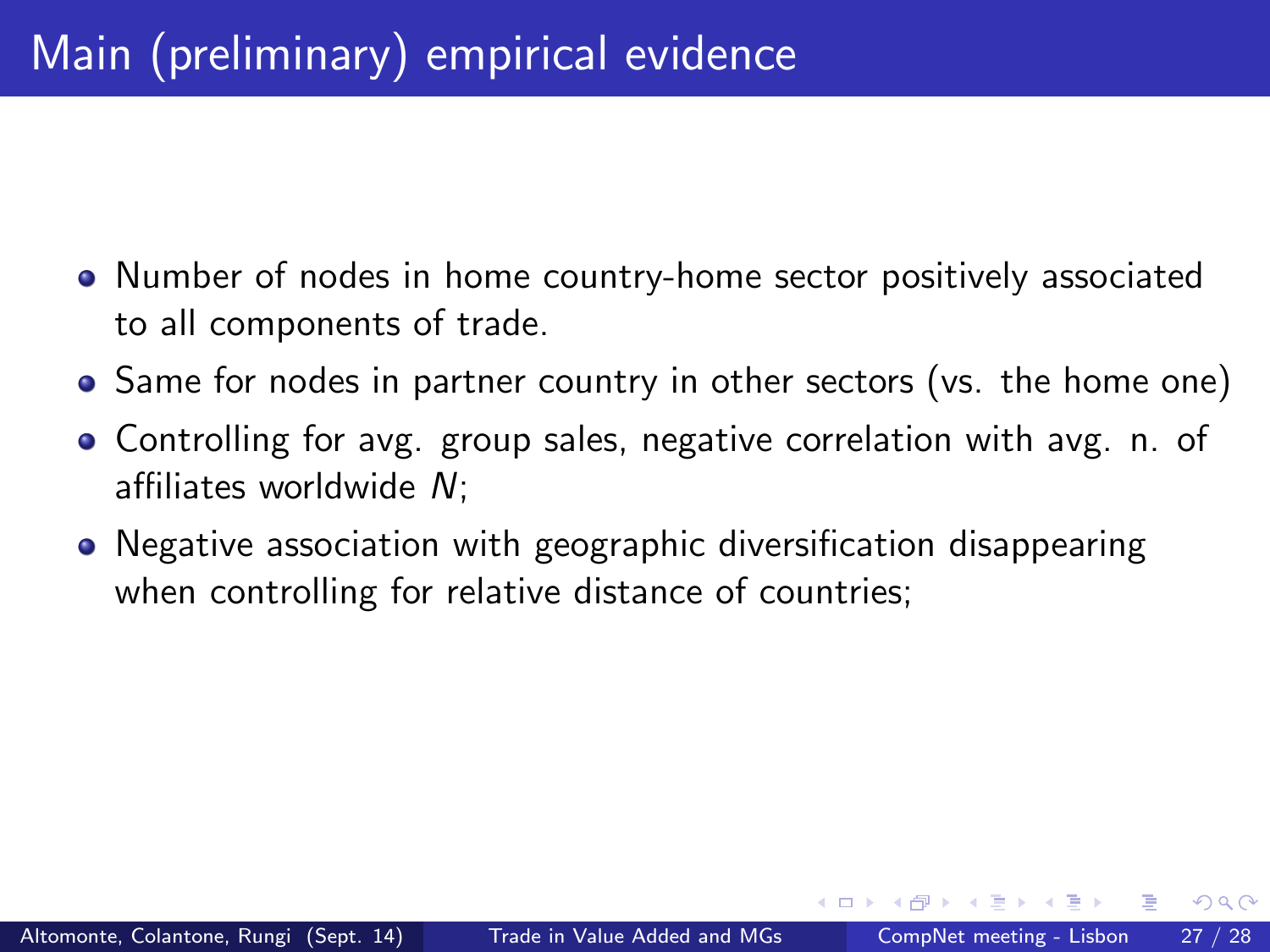- Number of nodes in home country-home sector positively associated to all components of trade.
- Same for nodes in partner country in other sectors (vs. the home one)
- Controlling for avg. group sales, negative correlation with avg. n. of affiliates worldwide  $N$ :
- **•** Negative association with geographic diversification disappearing when controlling for relative distance of countries;
- Positive association with Home country GDP, while Partner country GDP not signicant;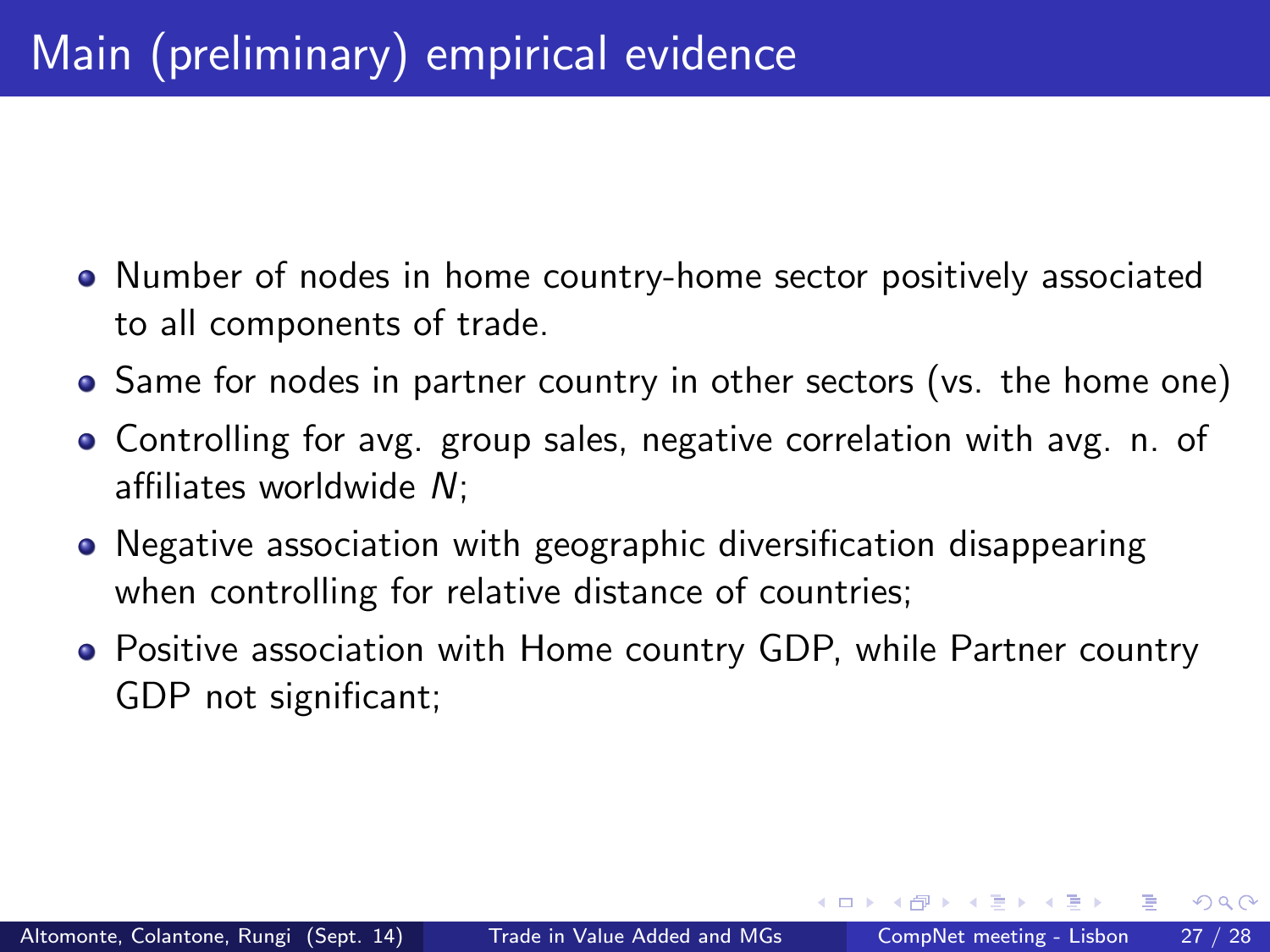## Work in progress and further lines of investigation

Enriching the specications, e.g. control for institutional country characteristics

 $\leftarrow$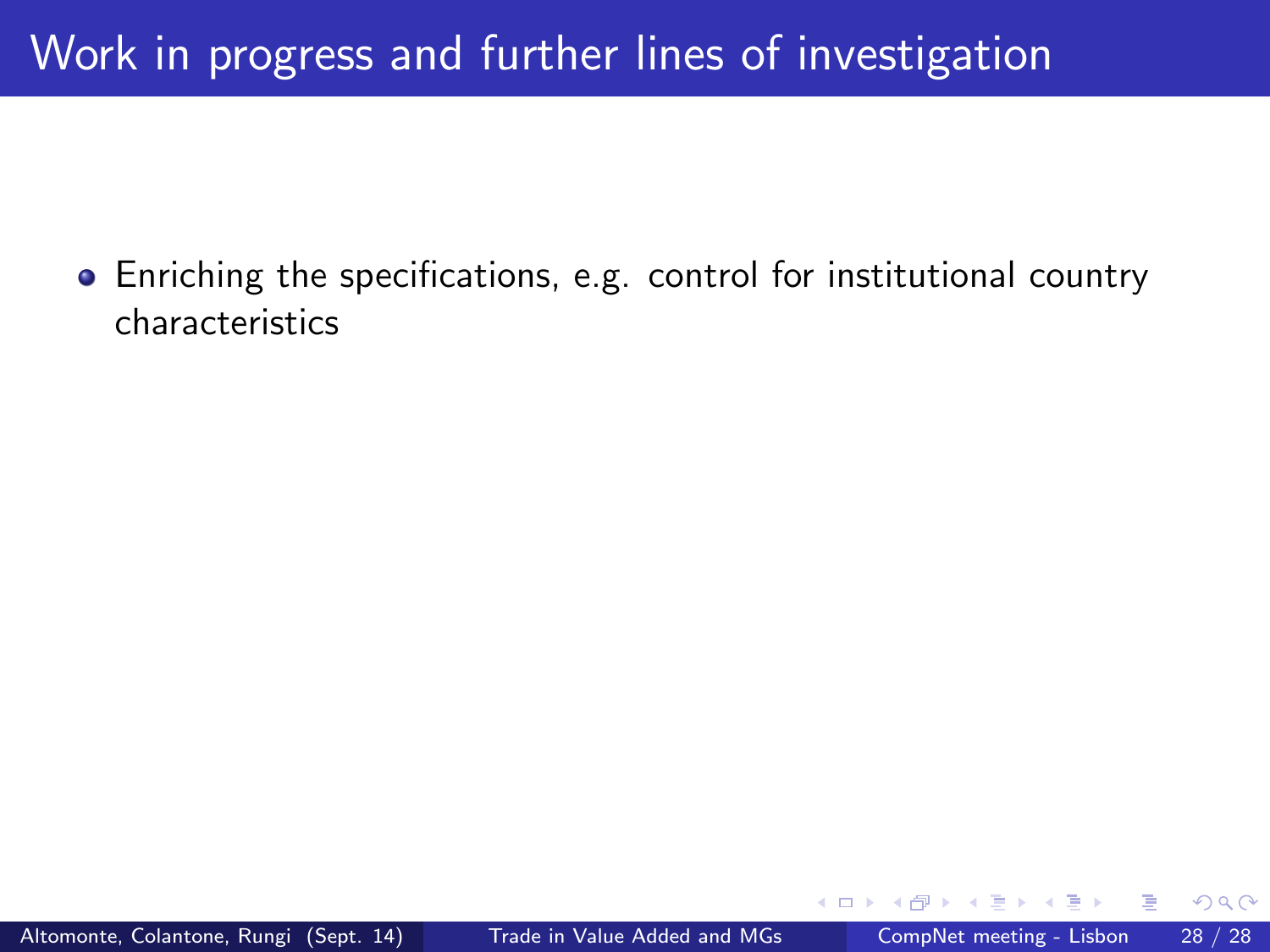- Enriching the specications, e.g. control for institutional country characteristics
- Exploring more refined indicators of trade in value added (Wang et al., 2013)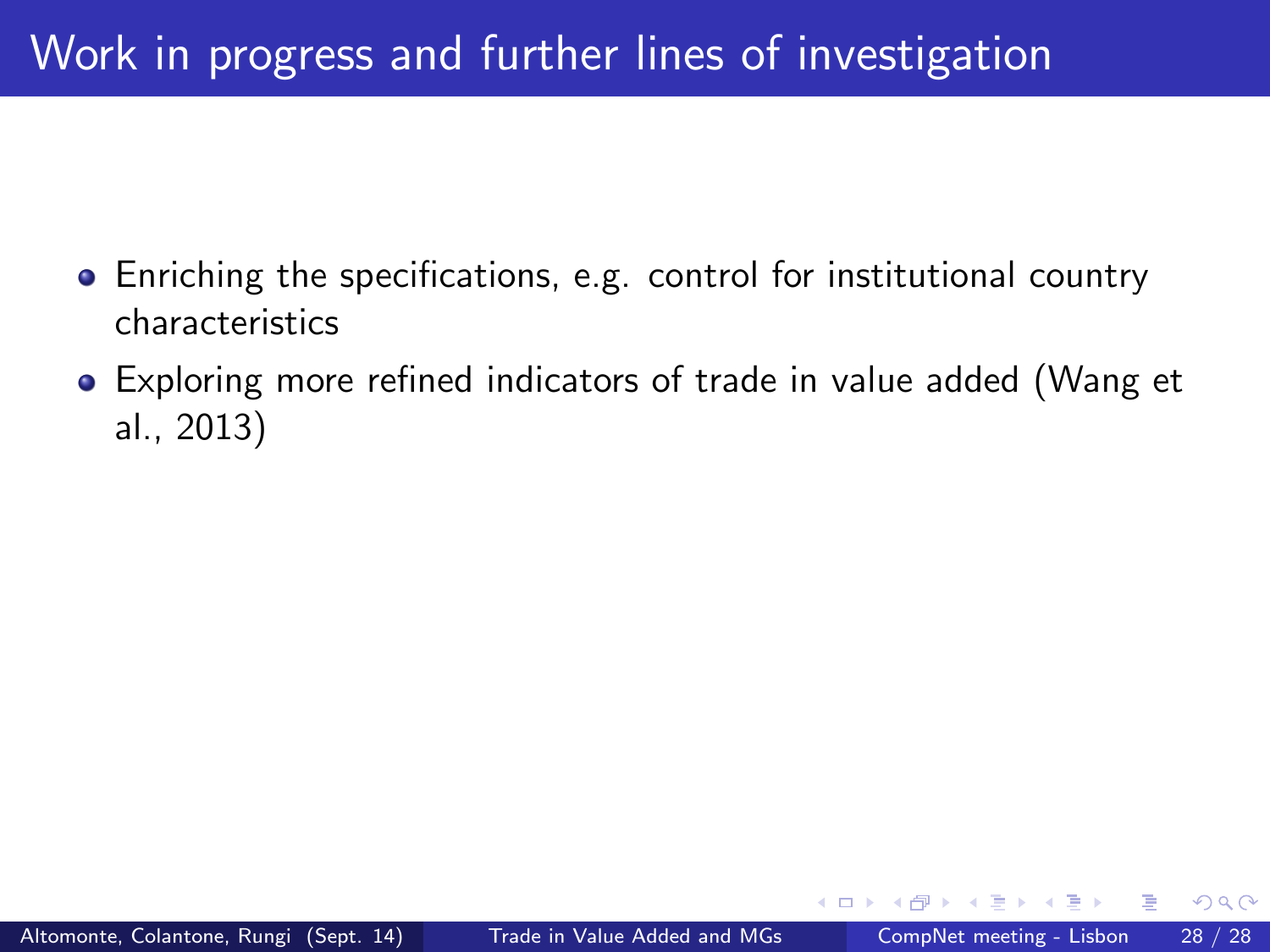- Enriching the specications, e.g. control for institutional country characteristics
- Exploring more refined indicators of trade in value added (Wang et al., 2013)
- **•** Introducing network-like measures of MG nodes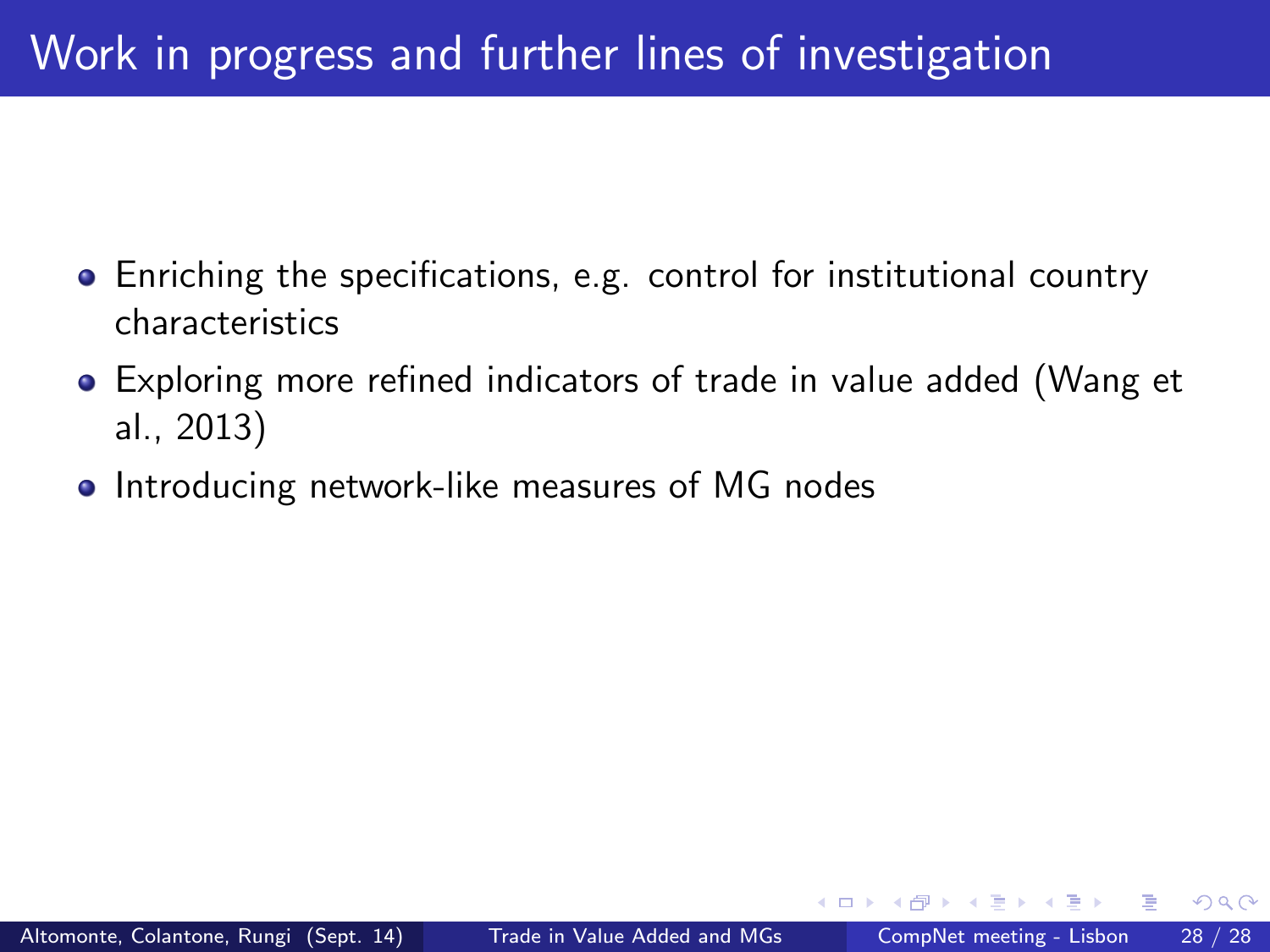- Enriching the specications, e.g. control for institutional country characteristics
- Exploring more refined indicators of trade in value added (Wang et al., 2013)
- **•** Introducing network-like measures of MG nodes
- Employing additional indicators for the characteristics of business groups, e.g. ownership